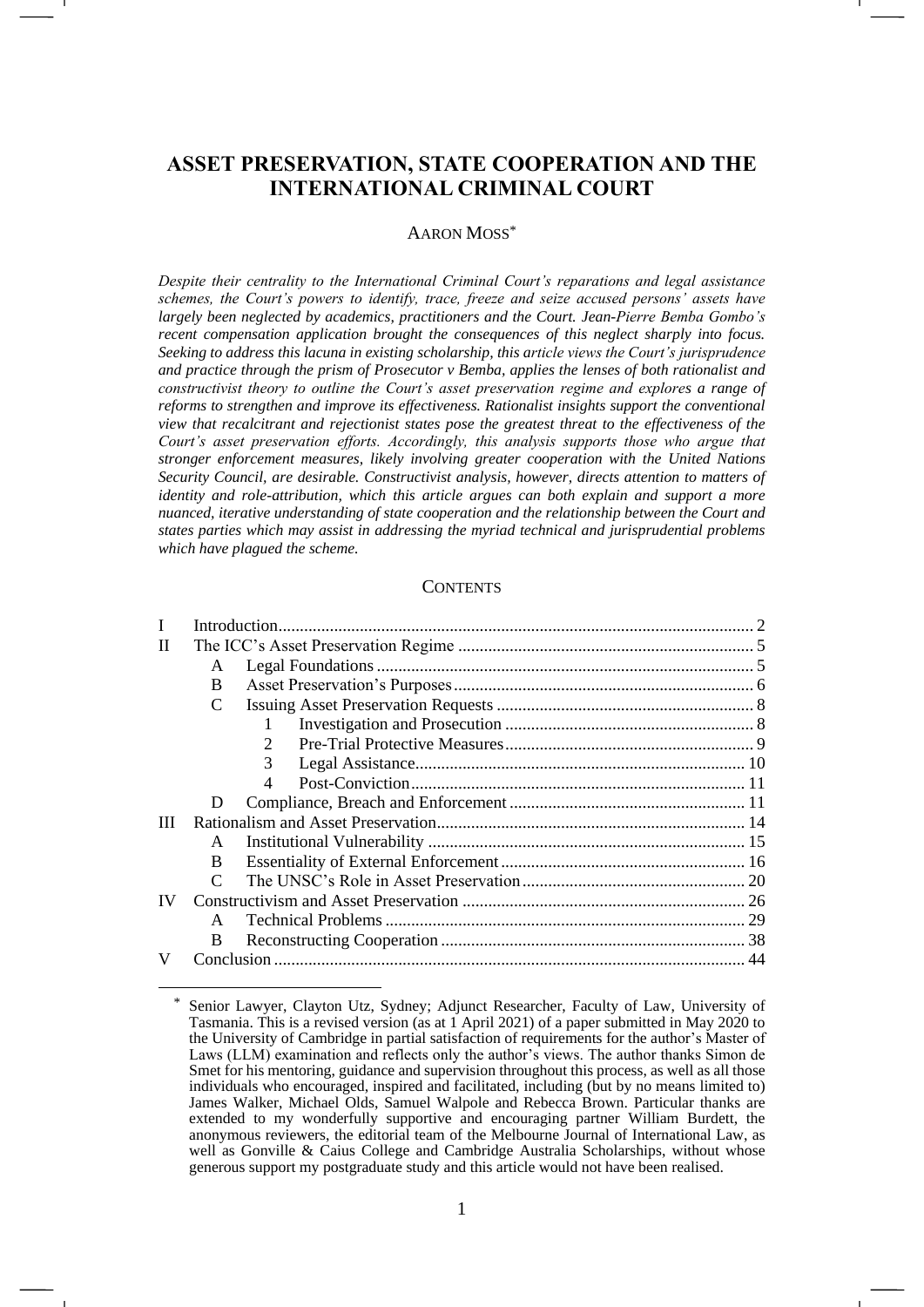#### <span id="page-1-0"></span>I INTRODUCTION

Unlike most defendants at the International Criminal Court ('ICC'), Jean-Pierre Bemba was 'a man of considerable means'. <sup>1</sup> For this reason, from Bemba's indictment and arrest in May 2008 onwards, the Court issued multiple requests targeting his assets with a view to enforcing a future reparations award against him.<sup>2</sup> Authorities in Belgium, Cape Verde, the Democratic Republic of Congo ('DRC') and Portugal froze and seized numerous assets associated with Bemba and his wife, allegedly including multiple bank accounts, a family home in Brussels, three villas and a boat in Portugal, several DRC properties, a private Boeing 727-100 aircraft, six further aircraft of undisclosed make, a river cruiser and several motor vehicles.<sup>3</sup>

In March 2016, Bemba was convicted of numerous counts of war crimes and crimes against humanity.<sup>4</sup> On 8 June 2018, the Appeals Chamber overturned this conviction.<sup>5</sup> From arrest to acquittal, Bemba's assets were frozen for over a decade. Notwithstanding numerous requests on Bemba's behalf <sup>6</sup> — it appears few steps were taken to preserve or maximise the value of Bemba's assets during this time. Instead, it appears that they were left 'to devalue, dissipate or simply rot'.<sup>7</sup> By way of example, Bemba alleges:

- the Boeing 727-100 was stored improperly at Faro Airport and did not undergo scheduled maintenance, losing its airworthiness and incurring repair and parking bills dwarfing its value;
- the remaining aircraft and vehicles were unlawfully seized and destroyed;
- various properties were sold below market value or declined in worth to such a degree that estimated repair costs exceeded their value; and
- <span id="page-1-1"></span>bank accounts were not actively managed and thus were eroded by inflation and currency depreciation.<sup>8</sup>

<sup>1</sup> *Prosecutor v Bemba (Redacted Version of 'Decision on Legal Assistance for the Accused')*  (International Criminal Court, Trial Chamber III, Case No ICC-01/05-01/08, 26 November 2009) [1] ('*Bemba Assistance Decision*').

<sup>2</sup> Ibid [9]–[11].

<sup>3</sup> *Prosecutor v Bemba (Second Public Redacted Version of 'Claim for Compensation and Damages')* (International Criminal Court, Pre-Trial Chamber II, Case No ICC-01/05-01/08, 19 March 2019) [126]–[130] (*'Bemba Compensation Claim*').

<sup>4</sup> *Prosecutor v Bemba (Judgment on the Appeal against Trial Chamber III's 'Judgment Pursuant to Article 74 of the Statute')* (International Criminal Court, Appeals Chamber, Case No ICC-01/05-01/08 A, 8 June 2018) [12]–[13].

<sup>5</sup> Ibid [197]–[198].

<sup>6</sup> See, eg, *Prosecutor v Bemba (Decision on Request for Measures concerning the Availability of Funds*) (International Criminal Court, Appeals Chamber, Case No ICC-01/05-01/08 A, 4 September 2017) [5].

<sup>7</sup> *Bemba Compensation Claim* (n [3\)](#page-1-0) [6].

<sup>8</sup> See, eg, ibid [126]–[132]; *Prosecutor v Bemba (Second Public Redacted Version of 'Claim for Compensation and Damages')* (International Criminal Court, Pre-Trial Chamber II, Case No ICC-01/05-01/08, 19 March 2019) annex F ('*Second Public Redacted Annex F*') 13–31; *Prosecutor v Bemba (Public Redacted Version of 'Reply to the Prosecution Response to and Registry Submissions on "Claims for Compensation and Damages"')* (International Criminal Court, Pre-Trial Chamber II, Case No ICC-01/05-01/08, 17 July 2019) annex A ('*Public Redacted Annex A*') 2 [1.1].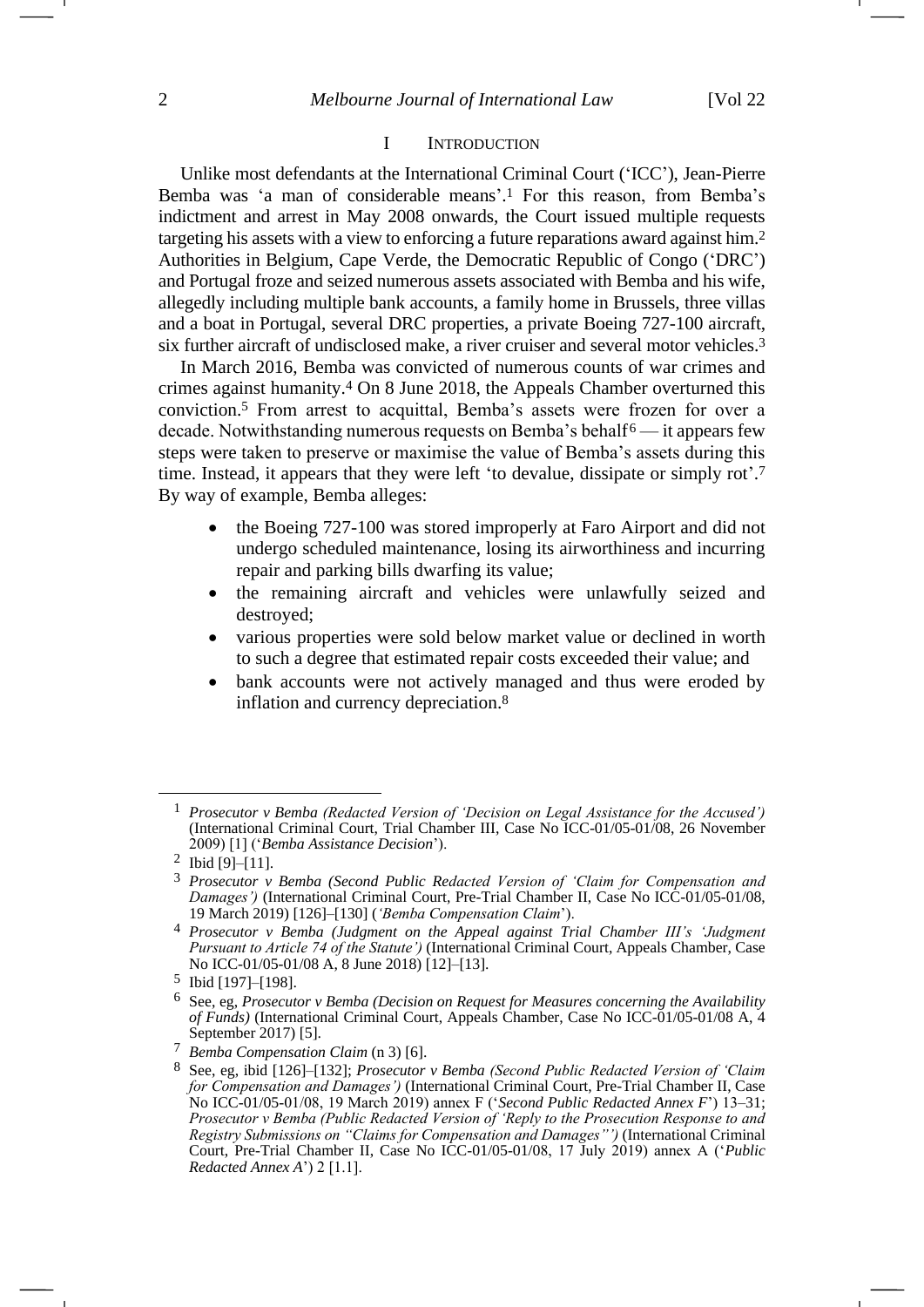Consequently, Bemba sought compensation for economic loss from the Court — valued at  $642,842,046.9$  This claim was recently rejected for jurisdictional reasons by the Court<sup>10</sup> and leave to appeal was subsequently refused.<sup>11</sup>

<span id="page-2-1"></span>Despite Bemba's compensation claim seemingly coming to an end before the Court, the lessons learned from this saga are only just beginning to emerge. The lost opportunities and dramatic failures laid bare in *Bemba* demonstrate that the ICC's powers to identify, trace, freeze and seize assets of accused persons hold the potential to be amongst the most potent protective measures in the Court's arsenal. Provided they are well crafted and appropriately managed, such measures are also integral to ensuring reparations awarded to victims of crime are more than exercises in futility.

Public records reveal asset preservation requests have been issued in nine cases: *Prosecutor v Bemba* ('*Bemba*'), <sup>12</sup> *Prosecutor v Katanga* ('*Katanga*'), <sup>13</sup> *Prosecutor v Kenyatta* ('*Kenyatta*'), <sup>14</sup> *Kilolo*, <sup>15</sup> *Prosecutor v Lubanga* ('*Lubanga*'), <sup>16</sup> *Prosecutor v Ngudjolo* ('*Ngudjolo*'), <sup>17</sup> *Prosecutor v Ntaganda* ('*Ntaganda*'), <sup>18</sup> *Prosecutor v Yekatom* ('*Yekatom*')<sup>19</sup> and the *Prosecutor v [REDACTED]* ('*[REDACTED]*')

<span id="page-2-0"></span><sup>9</sup> *Bemba Compensation Claim* (n [3\)](#page-1-0) [125]; *Public Redacted Annex A* (n [8\)](#page-1-1) 2 [1.1].

<sup>10</sup> *Prosecutor v Bemba (Decision on Claim for Compensation and Damages)* (International Criminal Court, Pre-Trial Chamber II, Case No ICC-01/05-01/08, 18 May 2020) [56]–[57], [61] ('*Bemba Compensation Decision*').

<sup>11</sup> *Prosecutor v Bemba* (*Decision on the Request for Leave to Appeal the 'Decision on Claim for Compensation and Damages')* (International Criminal Court, Pre-Trial Chamber II, Case No ICC-01/05-01/08, 1 October 2020) [17].

<sup>12</sup> *Prosecutor v Bemba (Decisão e Pedido com Vista a Obter a Identificação, a Localização, o Congelamento e a Appreensão de Bens e Haveres, Apresentados à República Portuguesa)*  [Decision and Request with a View to Obtaining the Identification, Location, Freezing and Seizure of Goods and Property, Presented to the Portuguese Republic] (International Criminal Court, Pre-Trial Chamber III, Case No ICC-01/05-01-08, 27 May 2008) [3] [tr author].

<sup>13</sup> *Prosecutor v Katanga (Request to the Democratic Republic of the Congo for the Purpose of Obtaining the Identification, Tracing, Freezing and Seizure of the Property and Assets)*  (International Criminal Court, Pre-Trial Chamber I, Case No ICC-01/04-01/07, 6 July 2007).

<sup>14</sup> *Prosecutor v Kenyatta (Decision Ordering the Registrar to Prepare and Transmit a Request*  for Cooperation to the Republic of Kenya for the Purpose of Securing the Identification, *Tracing and Freezing or Seizure of Property and Assets)* (International Criminal Court, Pre-Trial Chamber II, Case No ICC-01/09-02/11, 5 April 2011) ('*Kenyatta Asset-Freezing Judgment*').

<sup>15</sup> See, eg, *Prosecutor v Bemba (Decision on Mr Kilolo's 'Notice of Appeal against the Decision of the Single Judge ICC-01/05-01/13-743-Conf-Exp' Dated 10 November 2014 and on the Urgent Request for the Partial Lifting of the Seizure on Assets Dated 24 November 2014)*  (International Criminal Court, Pre-Trial Chamber II, Case No ICC-01/05-01/13, 1 December 2014) ('*Kilolo*').

<sup>16</sup> *Prosecutor v Lubanga (Request to States Parties to the Rome Statute for the Identification, Tracing and Freezing or Seizure of the Property and Assets)* (International Criminal Court, Pre-Trial Chamber I, Case No ICC-01/04-01/06, 31 March 2006).

<sup>17</sup> *Prosecutor v Ngudjolo (Demande Adressée à la République Démocratique du Congo en Vue d'Obtenir l'Identification, la Localisation, le Gel et la Saisie des Biens et Avoirs)* [Request Addressed to the Democratic Republic of the Congo with a View to Obtaining the Identification, Location, Freezing and Seizure of Property and Assets] (International Criminal Court, Pre-Trial Chamber I, Case No ICC-01/04-02/07, 14 November 2007) [tr author].

<sup>18</sup> *Prosecutor v Ntaganda (Decision on the Prosecution Application for a Warrant of Arrest)*  (International Criminal Court, Pre-Trial Chamber I, Case No ICC-01/04-02/06, 6 March 2007) [86]–[88] ('*Ntaganda Warrant Decision*').

<sup>19</sup> *Prosecutor v Yekatom (Application for Reclassification of Ex Parte Filings)* (International Criminal Court, Trial Chamber V, Case No ICC-01/14-01/18, 22 May 2020)  $[21]$ – $[25]$ .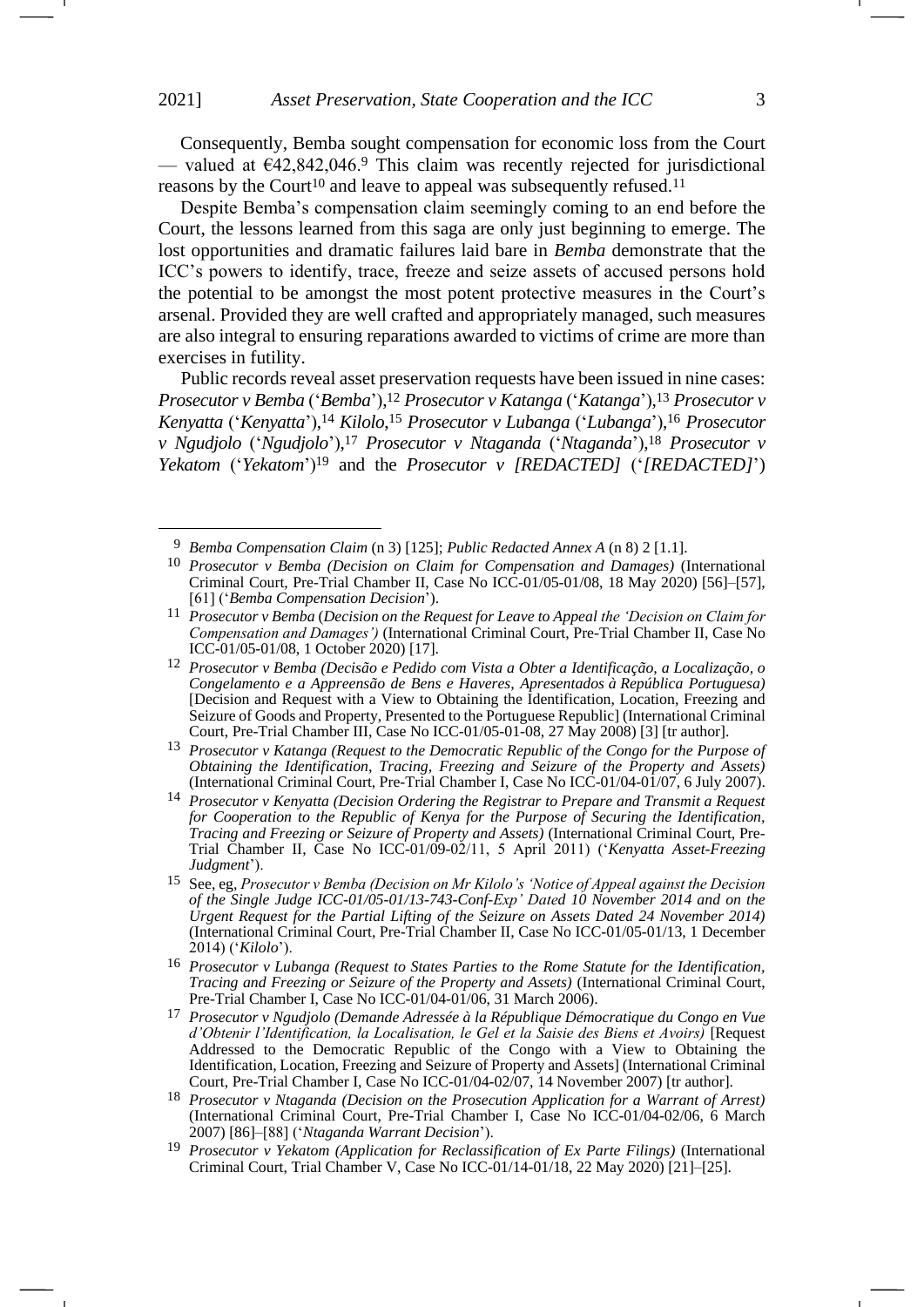<span id="page-3-0"></span>proceedings.<sup>20</sup> Furthermore, although no documents to this effect are publicly available, Prosecutor Luis Moreno-Ocampo advised the United Nations Security Council ('UNSC') in November 2011 of asset preservation requests targeting Saif Al-Islam Gaddafi and Abdullah Al-Senussi.<sup>21</sup> Additional asset freezes are also rumoured in the Sudan and DRC situations.<sup>22</sup>

<span id="page-3-2"></span><span id="page-3-1"></span>It is both unfortunate and surprising then that little sustained academic attention has been afforded to these powers. Well known statutory commentaries aside, only two commentators across five articles appear to concentrate specifically upon this issue.<sup>23</sup> This apparent lacuna in existing scholarship becomes even starker when one recalls that financial investigations and asset recovery have engrossed transnational criminal lawyers and UNSC sanctions for decades.<sup>24</sup> This article aims to begin the process of filling that gap.

<span id="page-3-3"></span>Part II of this article provides context for the ensuing analysis, outlining the structure and operation to date of the ICC's asset preservation regime. Its conclusions are mixed. Positively, the regime's legal foundations appear adequate and well-adapted to its preservative and reparative functions. Chambers have generally applied these provisions in a pragmatic, common-sense manner, giving fullest effect to the regime. Unfortunately, securing state cooperation remains a continuing challenge, exacerbated by the unwillingness of both the UNSC and Assembly of States Parties ('ASP') to address instances of non-cooperation. Furthermore, technical problems — including confidentiality breaches and the apparent absence of consideration given to asset management — have blighted the Court's practice. Consequently, the ICC's asset preservation regime has failed to realise its potential, allowing accused persons to dissipate their assets and shield

<sup>20</sup> *Prosecutor v [REDACTED] (Judgment on the Appeal of the Prosecutor against the Decision of [REDACTED])* (International Criminal Court, Appeals Chamber, Case No [REDACTED], 15 February 2016) [2] ('*[REDACTED] Appeal*').

<sup>21</sup> Luis Moreno-Ocampo, Prosecutor of the International Criminal Court, *Statement to the United Nations Security Council on the Situation in Libya, Pursuant to UNSCR 1970 (2011)*  (Statement, 2 November 2011) [13].

<sup>22</sup> Conor McCarthy, *Reparations and Victim Support in the International Criminal Court*  (Cambridge University Press, 2012) 305 n 21; Karel de Meester et al, 'Investigation, Coercive Measures, Arrest, and Surrender' in Göran Sluiter et al (eds), *International Criminal Procedure: Principles and Rules* (Oxford University Press, 2013) 171, 297 n 1006 suggests a document filed in *Bemba* revealed asset preservation requests in the Al Bashir, Harun and Abd-Al-Rahman proceedings. However, I have been unable to locate this document or otherwise verify these claims.

<sup>23</sup> Carla Ferstman, 'Cooperation and the International Criminal Court: The Freezing, Seizing and Transfer of Assets for the Purpose of Reparations' in Olympia Bekou and Daley J Birkett (eds), *Cooperation and the International Criminal Court: Perspectives from Theory and Practice* (Brill Nijhoff, 2016) 227 ('*Freezing*'); Daley J Birkett, 'Pre-Trial "Protective Measures for the Purpose of Forfeiture" at the International Criminal Court: Safeguarding and Balancing Competing Rights and Interests' (2019) 32(3) *Leiden Journal of International Law* 585 ('*Safeguarding*'); Daley J Birkett, 'Coexistent but Uncoordinated: Asset Freezing Measures at the International Criminal Court and the UN Security Council' (2020) 20(6) *International Criminal Law Review* 983 ('*Uncoordinated*'); Daley J Birkett, 'Asset Freezing at the European and Inter-American Courts of Human Rights: Lessons for the International Criminal Court, the United Nations Security Council and States' (2020) 20(3) *Human Rights Law Review* 502 ('*Lessons*'); Daley J Birkett, 'Managing Frozen Assets at the International Criminal Court: The Fallout of the *Bemba* Acquittal' (2020) 18(3) *Journal of International Criminal Justice* 765 (*'Fallout*').

<sup>24</sup> International Criminal Court, Assembly of States Parties, *Report of the Court on Cooperation*, Doc No ICC-ASP/17/16, 17th sess, 29 October 2018, 10 [48] ('*2018 Cooperation Report*').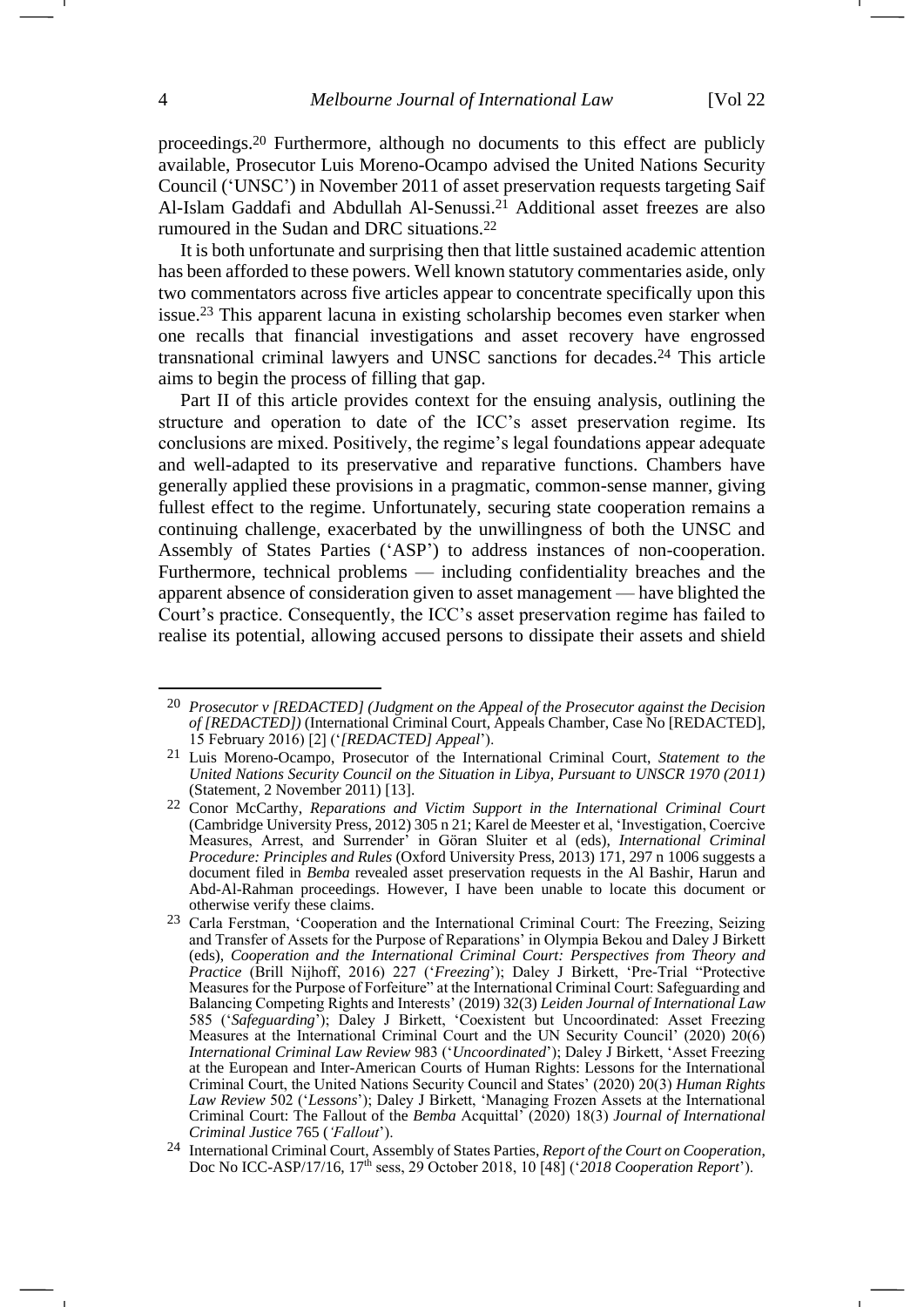them from the Court, undermining the Court's credibility and debasing victims' rights to meaningful reparations.

<span id="page-4-0"></span>Many of these issues are not unique to this form of state cooperation. Nor are they confined to the ICC, with other international criminal tribunals ('ICTs') describing asset preservation as 'extremely complex and sensitive … disparate, incoherent, and unclear'. <sup>25</sup> Asset preservation thus provides a useful lens through which to consider broader questions regarding ICT structures and the enforceability of international criminal law. Part III explores these problems through a rationalist theoretical lens. Rationalism emphasises that the Court's cooperation regime is inherently vulnerable to subversion by sufficiently powerful non-compliant states. Credible and meaningful enforcement mechanisms are thus essential for ICTs to be effective. At the ICC, this necessitates structural change, deepening its seemingly neglected relationship with the UNSC.

Rationalism, however, fails to fully capture the Court's experience. Part IV complements this explanation by drawing upon social constructivism. Constructivism positions the Court's technical problems both as symptoms, and as causes, of a 'cultural clash' with states parties. Constructivism also explains recent signals towards the adoption of an iterative, 'tripartite' cooperation model as the product of ongoing processes of identity reconstruction amongst the Court's constituent organs and its norm entrepreneurship in international criminal law. As the ICC enters a period of flux, blending insights from both rationalism and constructivism provides a powerful theoretical framework through which anticipated reforms may be more holistically evaluated.

### II THE ICC'S ASSET PRESERVATION REGIME

## A *Legal Foundations*

Judicial orders providing for asset 'freezing', often also known as 'restraining', 'attachment', 'preservation' or 'blocking' orders, are familiar amongst domestic legal systems in both civil and criminal contexts.<sup>26</sup> Although no universally accepted definition of 'asset freezing' exists, the core of such measures is the judicial restriction of the use of assets in a manner that leaves pre-existing possession and ownership arrangements undisturbed.<sup>27</sup> This is achieved by ordering custodians of property to restrict or prevent the order's 'targets' accused persons and, often, associated individuals/entities — from dealing with assets under the custodian's control. Specifically, once assets are 'frozen', they may not be dealt with without judicial consent. Alongside measures for the identification, tracing and seizure of assets, asset-freezing orders form a central plank of the ICC's 'asset preservation regime'.

<sup>25</sup> *Prosecutor v Norman (Decision on Inter Partes Motion by Prosecution to Freeze the Account of the Accused at Union Trust Bank (SL) Limited or at Any Other Bank in Sierra Leone)*  (Special Court for Sierra Leone, Trial Chamber, Case No SCSL-04-14-PT, 19 April 2004) [5]–[6] ('*Norman*').

<sup>26</sup> United Nations Office on Drugs and Crime, *Manual on International Cooperation for the Purposes of Confiscation of Proceeds of Crime* (Manual, September 2012) 2–3.

<sup>27</sup> Ibid 3.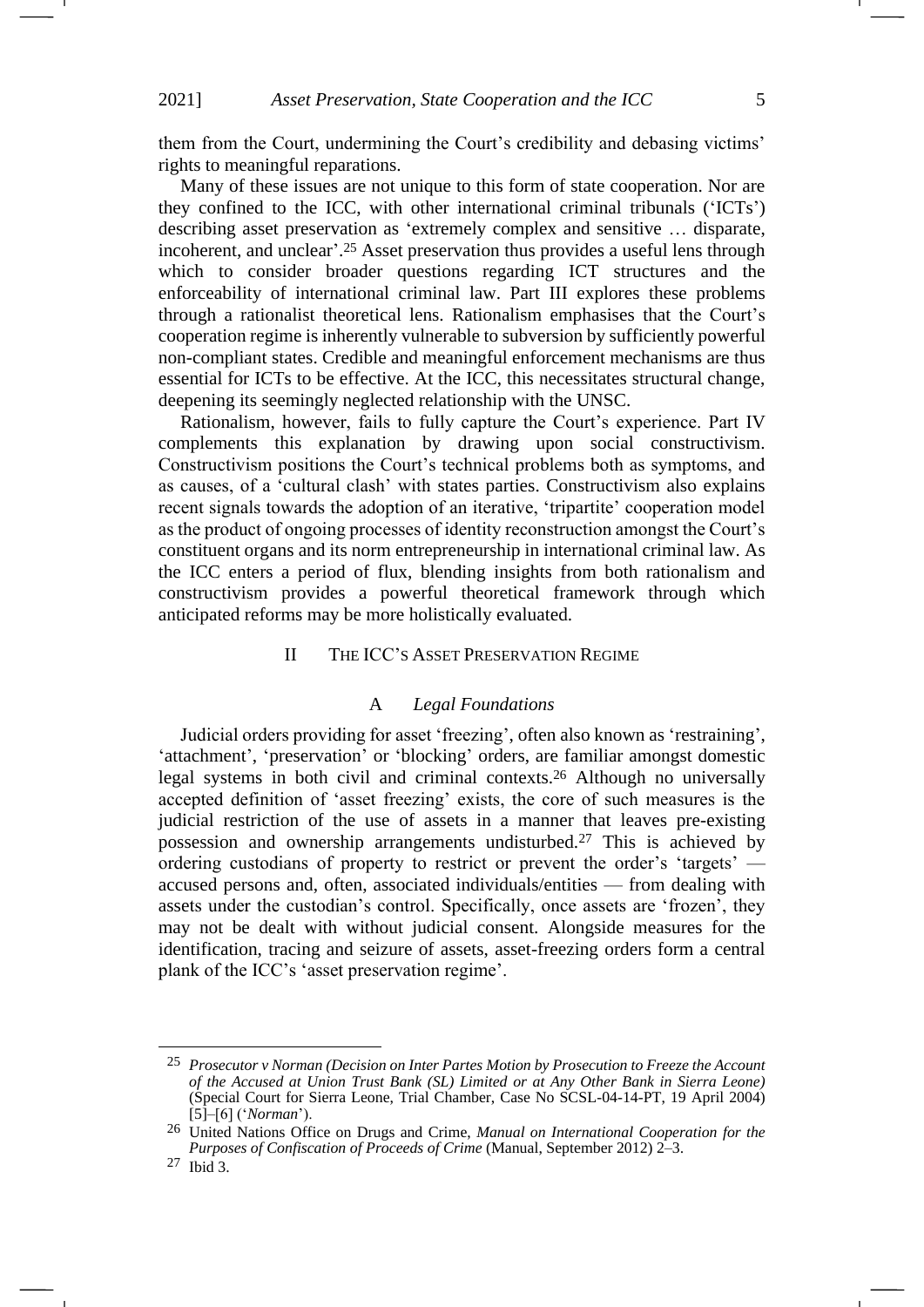Unlike domestic courts, the ICC lacks any independent enforcement apparatus. Consequentially, it cannot properly speak of asset preservation *orders*. <sup>28</sup> Instead, its asset preservation regime depends upon states' cooperation. Accordingly, it is predominantly governed by Part 9 of the *Rome Statute of the International Criminal Court* ('*Statute*') which outlines how the Court *requests* assistance from states parties. Within Part 9, art 87(1)(a) empowers the Court to 'make requests to States Parties for cooperation'. Developing this general authority, art  $93(1)(k)$ relevantly provides:

- 1. States Parties shall, in accordance with the provisions of this Part and under procedures of national law, comply with requests by the Court to provide the following assistance in relation to investigations or prosecutions:
	- (k) *The identification, tracing and freezing or seizure of proceeds, property and assets and instrumentalities of crimes for the purpose of eventual forfeiture, without prejudice to the rights of bona fide third parties.*

Although art  $93(1)(k)$  represents the core of the Court's 'asset preservation regime', it does not exhaust the *Statute*'s asset-related powers. Article 93(1)(a) contemplates requests for assistance with 'identification and whereabouts of persons or the location of items'. Such requests may reveal, for example, the physical location of known assets. Similarly, art 93(1)(i) permits requests for 'provision of records and documents', including, for example, transaction histories and currency exchange records. Finally, art 93(1)(l)'s subsidiary, 'catch-all' provision enables the Court to request '[a]ny other type of assistance which is not prohibited by the law of the requested State'. Such broad investigative powers are essential given the complexity of tracing assets extraterritorially and in identifying and attributing 'straw persons', 'shell companies' and '*prête-nom[s]*' to defendants.<sup>29</sup>

### <span id="page-5-0"></span>B *Asset Preservation's Purposes*

Article 57(1)(e) provides the raison d'être for pre-trial asset preservation: 'for the purpose of forfeiture'. Post-conviction, art 75(4) authorises asset preservation 'to give effect to' reparations orders. Noting that funds collected through fines or

*…*

<sup>28</sup> Bert Swart, 'General Problems' in Antonio Cassese, Paola Gaeta and John RWD Jones (eds), *The Rome Statute of the International Criminal Court: A Commentary* (Oxford University Press, 2002) vol 2, 1589, 1594–5 ('*Commentary*').

<sup>29</sup> International Criminal Court, Assembly of States Parties, *Report of the Bureau on Cooperation*, Doc No ICC-ASP/11/28, 11<sup>th</sup> sess, 23 October 2012, annex II [A4], [A7] ('2012 Cooperation *Report*'); Human Rights Law Centre and University of Nottingham, *Cooperation and the International Criminal Court* (Workshop Report, 18–19 September 2014) [54] [<https://www.nottingham.ac.uk/hrlc/documents/specialevents/cooperation-and-the-icc-final](https://www.nottingham.ac.uk/hrlc/documents/specialevents/cooperation-and-the-icc-final-report-2015.pdf)[report-2015.pdf>](https://www.nottingham.ac.uk/hrlc/documents/specialevents/cooperation-and-the-icc-final-report-2015.pdf), archived at <https://perma.cc/T5TJ-85J3> ('HRLC'); International Criminal Court, *Financial Investigations and Recovery of Assets* (Report, November 2017) 15–16 <https://www.icc-cpi.int/iccdocs/other/Freezing\_Assets\_Eng\_Web.pdf>, archived at <https://perma.cc/7UA9-MXP5> ('*Investigations*').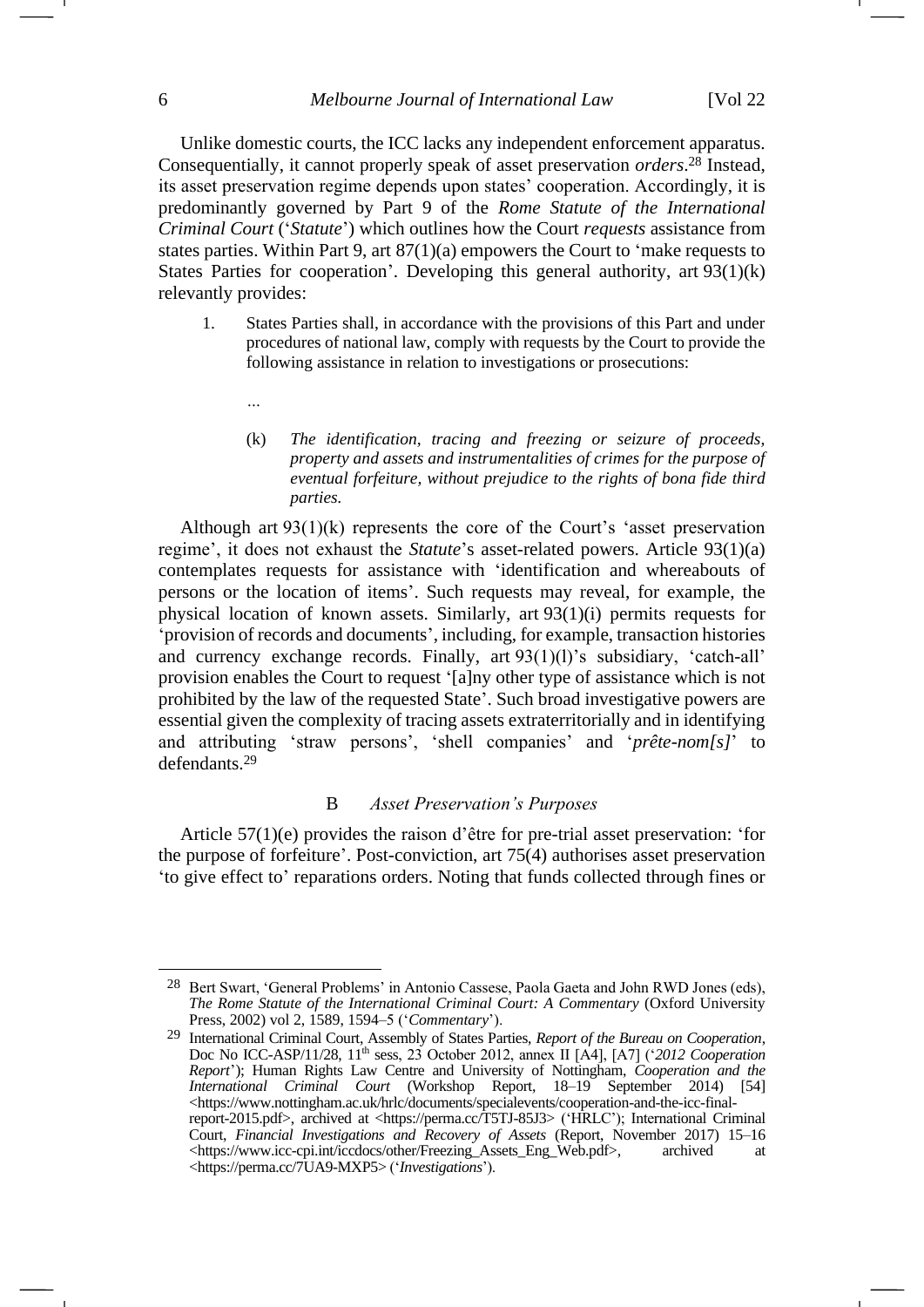<span id="page-6-1"></span>forfeiture may later be transferred to the Trust Fund for Victims ('TFV'),<sup>30</sup> the *Statute* thus positions such measures as interim preservative tools, preventing defendants from dissipating their assets before conviction. This increases the pool of assets ultimately available to victims, ensuring (theoretically) that reparations orders are 'effective' <sup>31</sup> and not 'just … numbers on paper'. 32

<span id="page-6-2"></span><span id="page-6-0"></span>Prompt asset preservation is also coercive. Asset preservation restricts 'freedom of movement' as it 'deprive[s] the designated persons of … resources'. 33 Consequently, asset preservation curtails a target's ability to continue to perpetrate crimes, to evade arrest and to 'reinvest' criminal proceeds to fund further illicit activities, protecting would-be victims of crime from suffering further offending.<sup>34</sup> At the International Criminal Tribunal for the Former Yugoslavia ('ICTY'), Judge Hunt in *Prosecutor v Milošević* described such benefits as being of the 'utmost importance'. <sup>35</sup> Such measures also gift the Office of the Prosecutor ('OTP') a bargaining chip, enabling negotiation of voluntary surrender of accused persons in return for lifting/varying the freeze.<sup>36</sup> Given the ICC's notorious difficulties in enforcing arrest warrants, this coercive potential appears underexplored.

Lastly, by complementing fines, forfeiture and reparations, asset freezes ensure defendants do not retain the proceeds generated by their crimes. This disgorgement function is both exemplary and deterrent in nature. Put crudely, by ensuring defendants are stripped of ill-gotten gains, asset preservation communicates to would-be offenders that 'crime does not pay'. Future wrongdoing is also disincentivised, as the possibility of profit is removed. Such potential benefits are significant, as the *Statute* criminalises 'a series of crimes that have proven highly profitable for perpetrators' including enslavement, sexual enslavement, enforced

<sup>30</sup> *Rome Statute of the International Criminal Court*, opened for signature 17 July 1998, 2187 UNTS 3 (entered into force 1 July 2002) art 79(2) ('*Statute*'); International Criminal Court, *Rules of Procedure and Evidence*, Doc No ICC-ASP/1/3 (adopted 9 September 2002) rr 98(1)–(2) ('*RPE*'); International Criminal Court, *Regulations of the Trust Fund for Victims* Doc No ICC-ASP/4/Res.3 (adopted 3 December 2005) rr 21, 33.

<sup>31</sup> *[REDACTED] Appeal* (n [20\)](#page-3-0) [53].

<sup>32</sup> *Prosecutor v Al Mahdi (Decision on the Updated Implementation Plan from the Trust Fund for Victims)* (International Criminal Court, Trial Chamber VIII, Case No ICC-01/12-01/15, 4 March 2019) [102].

<sup>&</sup>lt;sup>33</sup> Ahmed v Her Majesty's Treasury (Justice Intervening) [Nos 1 and 2] [2010] 2 AC 534, 611 [4] (Lord Hope JSC) ('*Ahmed*').

<sup>34</sup> See, eg, de Meester et al (n [22\)](#page-3-1) 295–6; Larissa van den Herik, 'The Individualization of Enforcement in International Law: Exploring the Interplay between United Nations Targeted Sanctions and International Criminal Proceedings' in Tiyanjana Maluwa, Max du Plessis and Dire Tladi (eds), *The Pursuit of a Brave New World in International Law: Essays in Honour of John Dugard* (Brill Nijhoff, 2017) 234, 247–8; International Criminal Court, *Report on Cooperation Challenges Faced by the Court with Respect to Financial Investigations* (Workshop Report,  $26-27$  October  $2015$ )  $1-2$  <https://www.icccpi.int/iccdocs/other/161027-ICC-Rep-Eng.pdf>, archived at <https://perma.cc/ZQ9P-FSXN> ('*Challenges*'); Sonja Starr, 'Extraordinary Crimes at Ordinary Times: International Justice beyond Crisis Situations' (2007) 101(3) *Northwestern University Law Review* 1257, 1287–8; Manuel Galvis Martínez, 'Forfeiture of Assets at the International Criminal Court: The Short Arm of International Criminal Justice' (2014) 12(2) *Journal of International Criminal Justice* 193, 193–4.

<sup>35</sup> *Prosecutor v Milošević (Decision on Review of Indictment and Application for Consequential Orders)* (International Criminal Tribunal for the Former Yugoslavia, Trial Chamber, Case No IT-02-54, 24 May 1999) [26]–[29].

<sup>36</sup> Birkett, *Safeguarding* (n [23\)](#page-3-2) 592.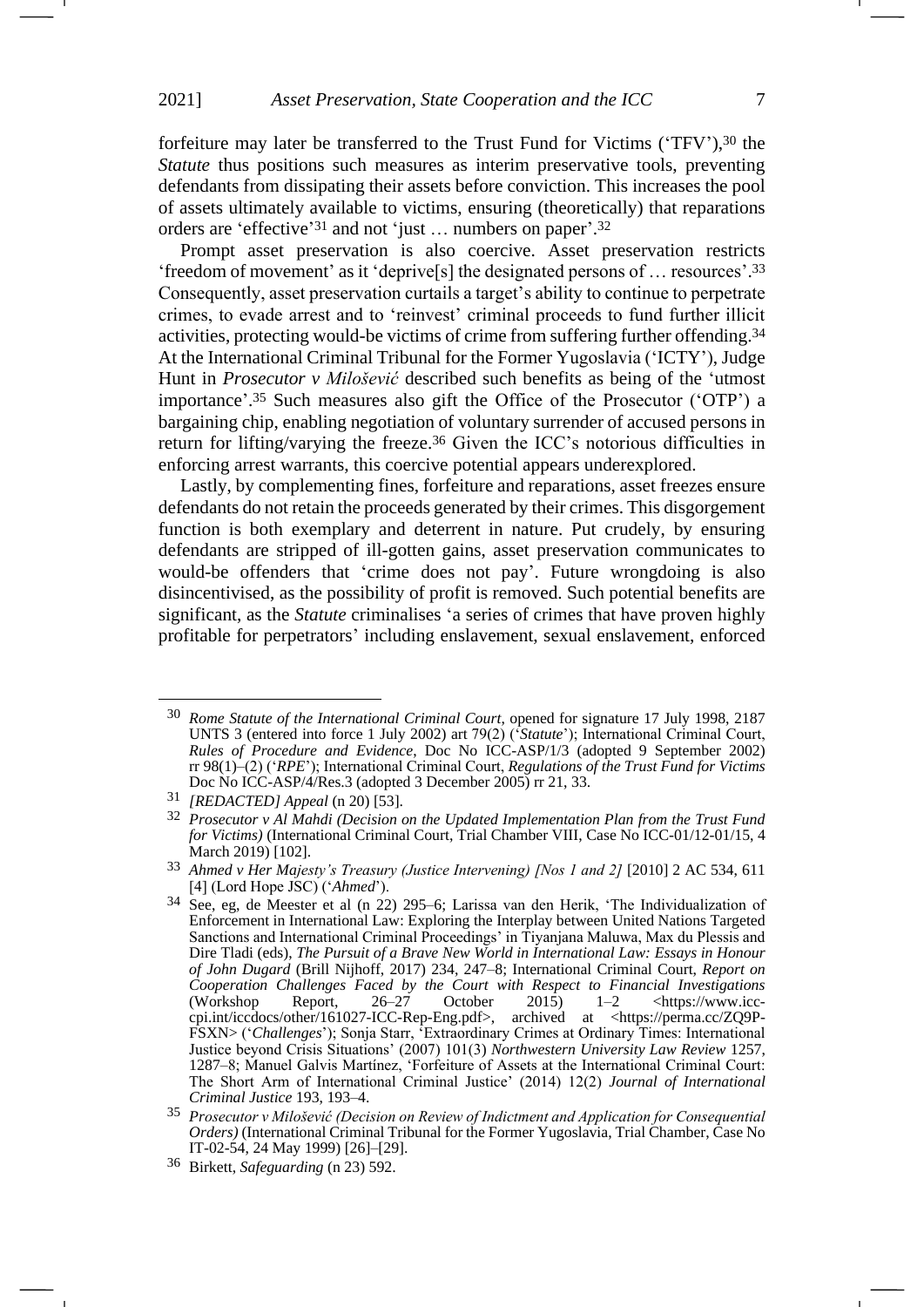prostitution, appropriation of property, pillaging and hostage-taking.<sup>37</sup> Although quantifying the value of these crimes is nigh impossible, one may confidently presume the amounts are large. Indicatively, global illicit financial flows in 2017 were estimated at USD1.6–2.2 trillion, over USD157 billion of which derived from crimes potentially within the ICC's jurisdiction.<sup>38</sup>

## C *Issuing Asset Preservation Requests*

It is against these purposes that the legal framework falls for analysis.

Each of the ICC's constituent organs — Chambers, the OTP, the Presidency and the Registry — are empowered to issue cooperation requests, including asset preservation requests, to states parties. Specifically, the Court's asset preservation regime is invoked by:

- the OTP, to facilitate investigations and prosecutions;
- the Pre-Trial Chamber ('PTC'), upon issuing arrest warrants or summonses;
- the Registry, for legal assistance purposes; and
- the Trial Chamber ('TC'), following conviction.

Defendants (and their representatives) cannot issue cooperation requests themselves but may request that Chambers issue such requests 'as may be necessary' to 'facilitate the collection of evidence that may be material to the proper determination of the issues being adjudicated, or to the proper preparation of the … defence'. 39

Each of these stages will be explored in turn.

#### 1 *Investigation and Prosecution*

The OTP's power to issue cooperation requests rests upon two statutory bases. First, arts 87(1)(a) and 93(1)(k) of the *Statute* empower 'the Court' to issue cooperation requests. Given art 34 defines 'the Court' as 'composed of' its constituent organs, this general power vests in each organ of the ICC individually. Secondly, the OTP may '[s]eek the cooperation of any State or intergovernmental organization or arrangement in accordance with its respective competence and/or mandate'. <sup>40</sup> These provisions grant the OTP 'clear authority to make independent requests for cooperation'. 41

<span id="page-7-0"></span><sup>37</sup> See generally Martínez (n [34\)](#page-6-0) 195–204; 'ICC Statute Article 93, Rod Rastan', *Centre for International Law Research and Policy Film* (Rod Rastan, 3 July 2017) <www.cilrap.org/cilrap-film/93-rastan/>, archived at <https://perma.cc/4KPH-HKZ5>.

<sup>38</sup> Channing May, *Transnational Crime and the Developing World* (Report, March 2017) xi. The latter figure is the total maximum estimated annual value attributed to human trafficking (USD150.2 billion), organ trafficking (USD1.7 billion) and trafficking in cultural property (USD1.6 billion). However, this is both *under*- and *over-*inclusive, as some profit-generating crimes within the ICC's jurisdiction are absent from this list, and certain profit-generating acts within those categories would fall outside the ICC's jurisdiction.

<sup>39</sup> *Statute* (n [30\)](#page-6-1) arts 57(3)(b), 61(11); *RPE* ([n 30\)](#page-6-1) r 116(1)(a).

<sup>40</sup> *Statute* (n [30\)](#page-6-1) art 54(3)(c); *RPE* ([n 30\)](#page-6-1) r 176(2).

<sup>41</sup> *Prosecutor v Kenyatta (Decision on Prosecution's Application for a Finding of Non-Compliance Pursuant to Article 87(7) and for an Adjournment of the Provisional Trial Date)*  (International Criminal Court, Trial Chamber V(B), Case No ICC-01/09-02/11, 31 March 2014) [24]–[33] ('*Kenyatta First Non-Compliance Judgment*').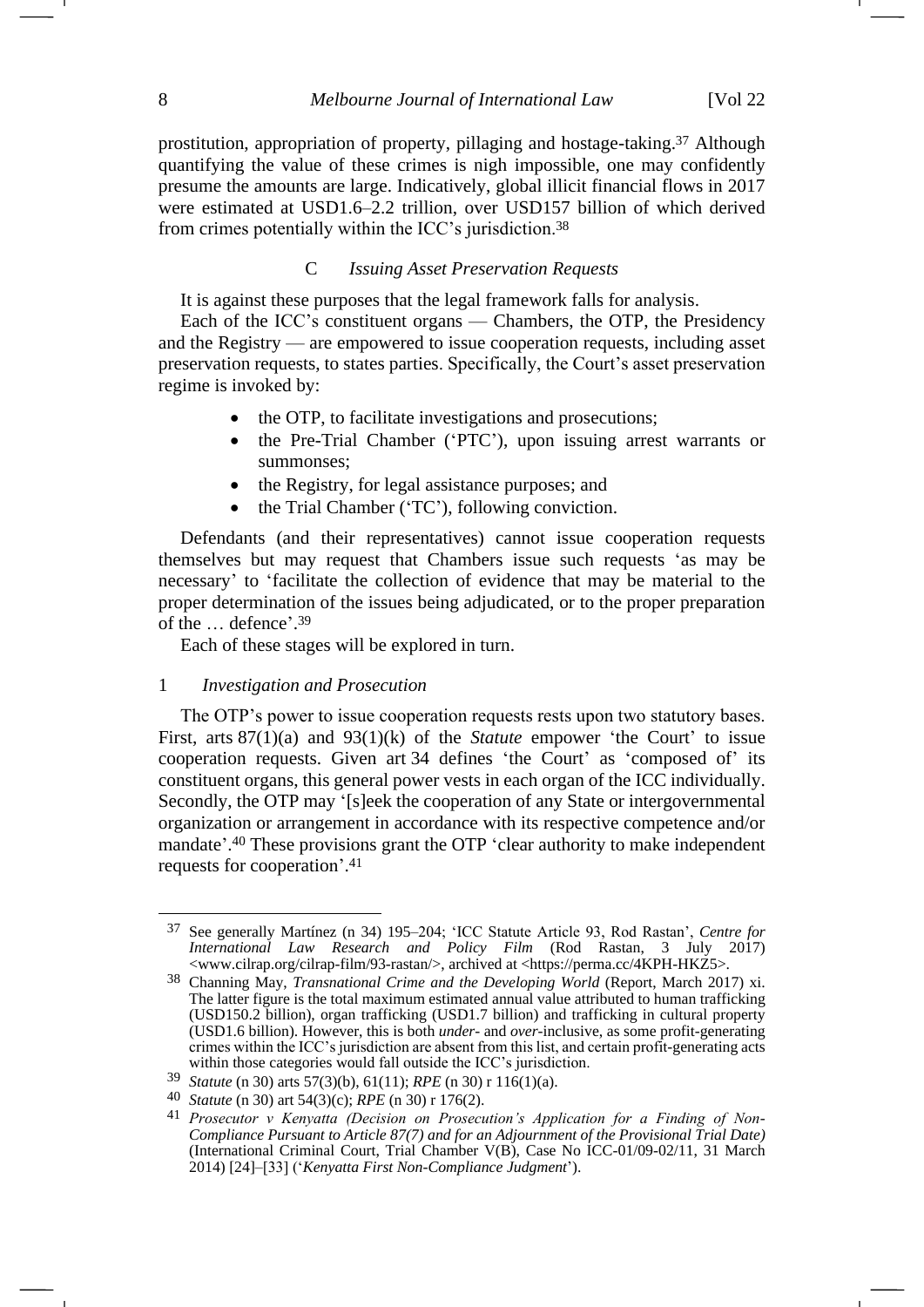Assets preservation requests are of particular value to the OTP as they can generate useful evidence about 'the existence of the crimes themselves; the linkage elements of the crimes; and/or the criminal responsibility and relevant modes of liability of individuals for crimes under the jurisdiction of the Court'. <sup>42</sup> For this reason, the *Regulations of the Office of the Prosecutor* expressly require 'particular attention' be paid throughout the OTP's investigations to the potential use of asset preservation measures.<sup>43</sup>

<span id="page-8-0"></span>Experience suggests ICC indictees are frequently connected to criminal activity outside the ICC's jurisdiction;<sup>44</sup> Charles Taylor's role in the 'conflict diamond' trade provides a notable example. Such correlations often arise because 'the crimes under [the ICC's] jurisdiction are either predicate offences to these crimes or are committed in an environment that allows these crimes to happen'. <sup>45</sup> Consequently, OTP investigations may also uncover evidence relevant to domestic criminal prosecutions, which can later be shared with states through the broad 'reverse cooperation' provisions.<sup>46</sup>

Asset preservation requests thus represent powerful prosecutorial tools. However, their 'devastating' <sup>47</sup> consequences for targets and associated persons (commonly spouses, children and third parties with interests in the 'frozen' assets) cannot be overemphasised. Asset preservation is 'draconian', 'remorseless', 'intrusive'<sup>48</sup> and raises many human rights concerns. Such concerns heighten when asset freezes are imposed non-judicially or pre-trial, further engaging the presumption of innocence and freedom from arbitrary punishment.<sup>49</sup> States parties, the *Statute*'s drafters and ICTs in general<sup>50</sup> have demonstrated an acute awareness of such concerns, erecting many safeguards to seek to 'strike a fair balance between the interests of the … primary stakeholders implicated by the pretrial protective measures process'. <sup>51</sup> Daley Birkett's recent articles clearly and comprehensively address such issues.<sup>52</sup> Accordingly, this article does not address such matters directly.

#### 2 *Pre-Trial Protective Measures*

Once an investigation has been opened by the OTP, art 57(3)(e) of the *Statute* enables the PTC to issue asset preservation requests 'where a warrant of arrest or a summons has been issued … having due regard to the strength of the evidence and the rights of the parties concerned'. Predicating this power upon issuance of a warrant or summons imports significant procedural protections, as the OTP must

<sup>42</sup> *Investigations* (n [29\)](#page-5-0) 5.

<sup>43</sup> International Criminal Court, *Regulations of the Office of the Prosecutor*, Doc No ICC-BD/05-01-09 (entered into force 23 April 2009) reg 49 ('*OTP Regulations*').

<sup>44</sup> *Challenges* (n [34\)](#page-6-0) 1.

<sup>45</sup> *2018 Cooperation Report* (n [24\)](#page-3-3) [52].

<sup>46</sup> *Statute* (n [30\)](#page-6-1) art 93(10).

<sup>47</sup> *Ahmed* (n [33\)](#page-6-2) 631 [60] (Lord Hope JSC).

<sup>48</sup> Ibid 611 [4], 623 [38], 631 [60] (Lord Hope JSC).

<sup>49</sup> See generally Melissa van den Broek, Monique Hazelhorst and Wouter de Zanger, 'Asset Freezing: Smart Sanction or Criminal Charge' (2010) 27(72) *Utrecht Journal of International and European Law* 18.

<sup>50</sup> See, eg, *Norman* (n [25\)](#page-4-0) [5].

<sup>51</sup> Birkett, *Safeguarding* (n [23\)](#page-3-2) 588.

<sup>52</sup> See, eg, ibid; Birkett, *Lessons* (n [23\)](#page-3-2).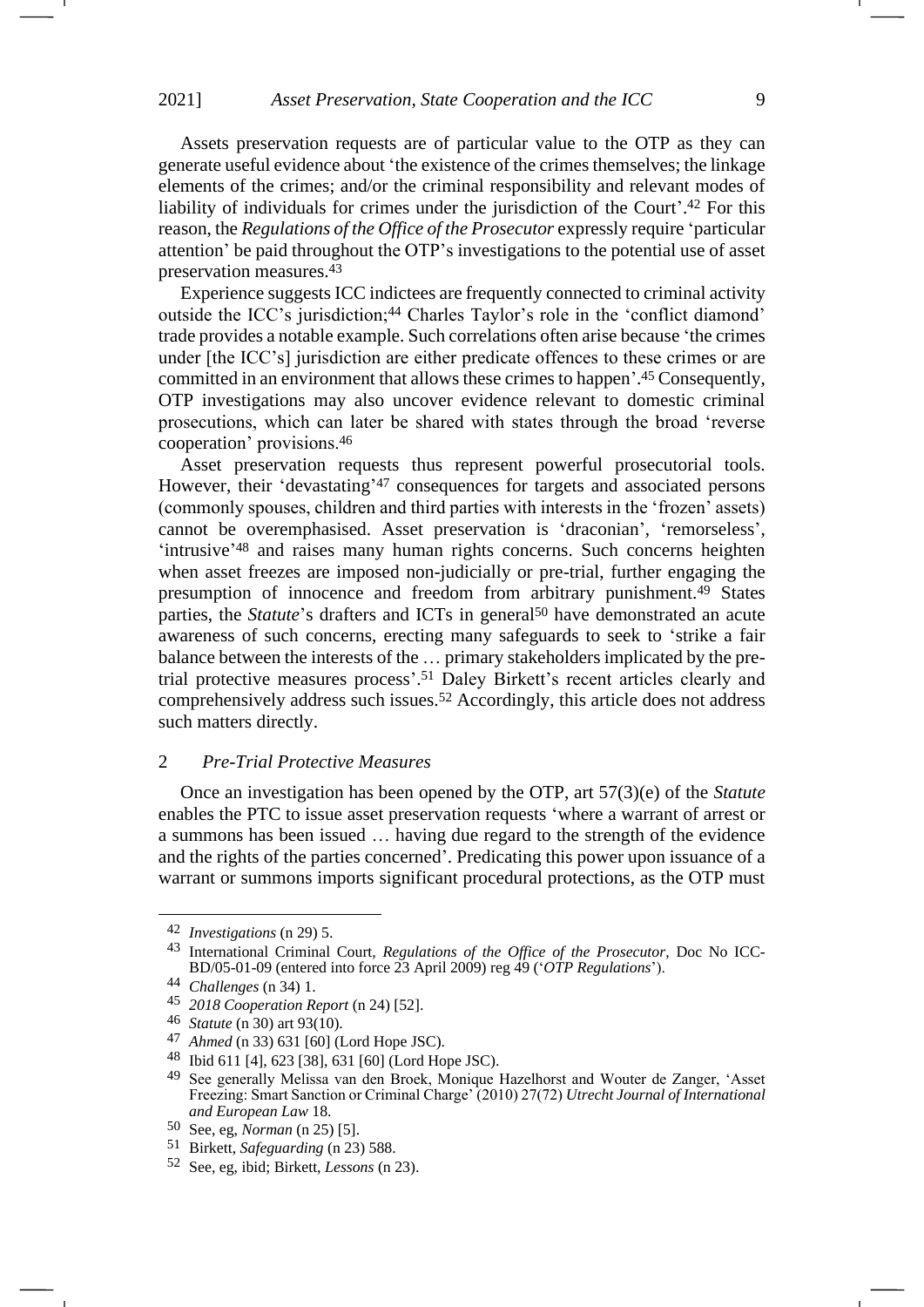demonstrate 'reasonable grounds to believe that the person … committed' crimes within the ICC's jurisdiction before any indictment can issue.<sup>53</sup>

Notably, art 57(3)(e) appears to restrict the purposes for which the PTC may issue asset preservation requests to 'the purpose of forfeiture, in particular for the ultimate benefit of victims'. This drafting has generated confusion by eliding the notions of forfeiture and compensation.

Article 77(2)(b) of the *Statute* restricts forfeiture to 'proceeds, property and assets derived directly or indirectly from [the] crime'. Such a 'nexus' is common in domestic criminal asset preservation regimes and is consistent with the ad hoc tribunals' practice.<sup>54</sup> Reparations orders are not so restricted but rather are 'valuebased', 'akin to a civil debt … there is no need for the convicted perpetrator to satisfy that judgment through ill-gotten gains'. <sup>55</sup> Enforcement action may thus be taken against assets wholly unconnected to the offending.<sup>56</sup>

Article 57(3)(e) blurs this distinction. By referencing 'the purpose of forfeiture, in particular for the ultimate benefit of victims', this drafting raises questions as to the legitimate purpose of pre-trial protective measures and their scope. The Appeals Chamber — in a case which remarkably remains under seal, known only as '*[REDACTED]*' — confirmed, by majority, '[t]here is no requirement that property and assets subject to a Chamber's request for cooperation under articles  $57(3)$ (e) and  $93(1)$ (k) ... be derived from or otherwise linked to alleged crimes within the jurisdiction of the Court'.<sup>57</sup> This expansive approach was subsequently adopted by PTC I in both *Lubanga*<sup>58</sup> and *Ntaganda*<sup>59</sup> and by Judge Schmitt in Kilolo,<sup>60</sup> and was accepted without argument by Bemba's defence counsel.<sup>61</sup> Accordingly, the distinction between forfeiture and reparations appears — at least regarding asset preservation — to now be without difference at the ICC.

## <span id="page-9-1"></span><span id="page-9-0"></span>3 *Legal Assistance*

Throughout proceedings, the *Statute* ensures defendants and victims requesting compensation are entitled to access 'legal assistance' and enables the ICC to assign such assistance 'in any case where the interests of justice so require, and without payment if the accused lacks sufficient means to pay'. <sup>62</sup> The Registry administers

<sup>53</sup> *Statute* (n [30\)](#page-6-1) arts 58(1)(a), 58(7).

<sup>54</sup> *[REDACTED] Appeal* (n [20\)](#page-3-0) [29].

<sup>55</sup> Ferstman, *Freezing* (n [20\)](#page-3-0) 234.

<sup>56</sup> *Statute* (n [30\)](#page-6-1) art 109(1).

<sup>57</sup> *[REDACTED] Appeal* (n [20\)](#page-3-0) [1], [45]–[50].

<sup>58</sup> *Prosecutor v Lubanga (Decision on the Prosecutor's Application for a Warrant of Arrest, Article 58)* (International Criminal Court, Pre-Trial Chamber I, Case No ICC-01/04-01/06, 10 February 2006) [130]–[138] ('*Lubanga Warrant Decision*').

<sup>59</sup> *Ntaganda Warrant Decision* (n [18\)](#page-2-0) [85].

<sup>60</sup> *Prosecutor v Bemba (Decision on the 'Requête de la Défense aux Fins de Levée du Gel des Avoirs de Monsieur Aimé Kilolo Musamba')* [Defence Request for the Lifting of the Freezing of the Assets] (International Criminal Court, Trial Chamber VII, Case No ICC-01/05-01/13, 17 November 2015) [17]–[18] ('*Kilolo Lifting Decision*') [tr author].

<sup>61</sup> *Prosecutor v Bemba (Public with Confidential Ex Parte (Defence Only) Annexes 1 and 2)*  (International Criminal Court, Trial Chamber VII, Case No ICC-01/05-01/13, 1 November 2016) annex 1 [71], [97].

<sup>62</sup> *Statute* (n [30\)](#page-6-1) arts 55(2)(c), 67(1)(d).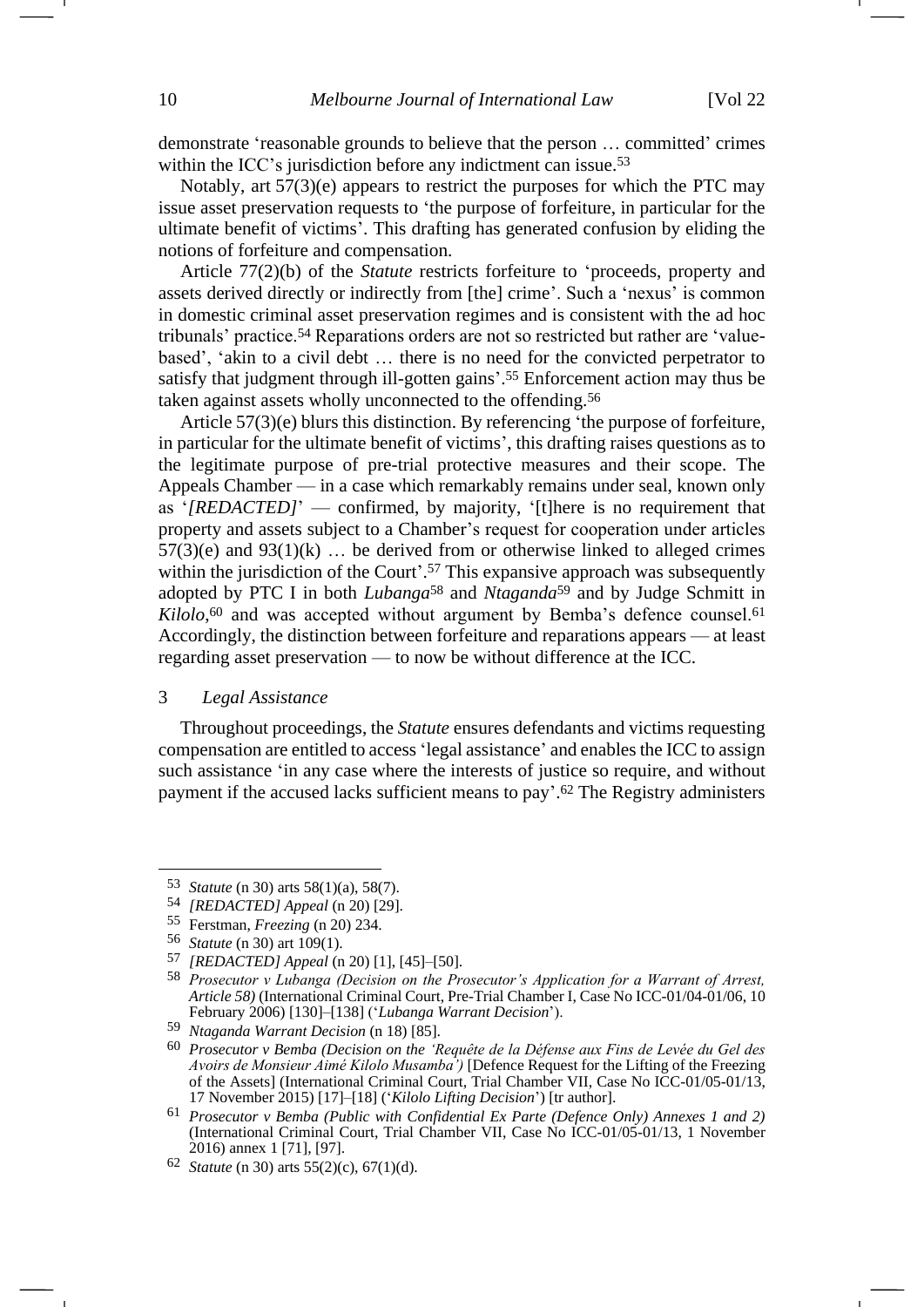<span id="page-10-0"></span>this scheme.<sup>63</sup> In determining whether to grant legal assistance, the Registrar must consider the applicant's 'means', including their 'direct income, bank accounts, real or personal property, pensions, stocks, bonds or other assets'. 64

The Registry thus requires information about the financial position of potential beneficiaries of this scheme. Although unlikely to issue asset preservation requests for this purpose, the Registry has demonstrated its willingness to conduct financial investigations to ensure it accurately assesses the financial position of assistance applicants<sup>65</sup> and recovers funds paid to those not entitled to them.<sup>66</sup>

### 4 *Post-Conviction*

Finally, following conviction, the ICC may 'make an order directly against a convicted person specifying appropriate reparations to, or in respect of, victims'. 67 Article 75(4) of the *Statute* empowers the TC to 'determine whether … it is necessary' to issue cooperation requests 'to give effect to' any reparations orders made.

In addition to imprisonment, the Court can impose — by way of sentence fines and/or 'forfeiture of proceeds, property and assets derived directly or indirectly from that crime, without prejudice to the rights of bona fide third parties'. <sup>68</sup> As fines cannot 'exceed 75[%] of the value of the convicted person's identifiable assets', <sup>69</sup> financial investigations are necessary to ensure this limitation is respected.

Furthermore, as *Bemba* makes painfully clear, the Court's asset preservation regime remains relevant even in the event of an acquittal. Whilst it is obvious that funds frozen by the Court may not be put to the above purposes in such a case, the process of 'thawing' the accused's assets is mired in significant difficulty.<sup>70</sup> At the ICC, these difficulties are compounded, as relevant states are often conflict-ridden or undergoing post-conflict transition and thus frequently lack the necessary institutions, resources and infrastructure to facilitate such requests.<sup>71</sup>

# <span id="page-10-1"></span>D *Compliance, Breach and Enforcement*

Cooperation requests are transmitted by the Registry or the OTP to states 'through the diplomatic channel or any other appropriate channel as may be designated by each State Party'. <sup>72</sup> Further, '[w]hen appropriate [and] without

<sup>63</sup> *RPE* (n [30\)](#page-6-1) rr 20–1; International Criminal Court, *Regulations of the Registry*, Doc No ICC-BD/03-03-13 (adopted 1 August 2018) r 113, 130–9 ('*Registry Regulations*'); International Criminal Court, *Regulations of the Court*, Doc No ICC-BD/01-05-16 (adopted 12 November 2018) rr 83–5 ('*Regulations*').

<sup>64</sup> *Regulations* (n [63\)](#page-10-0) r 84(2).

<sup>65</sup> See, eg, *Kilolo Lifting Decision* (n [60\)](#page-9-0) [20]–[24].

<sup>66</sup> *Regulations* (n [63\)](#page-10-0) r 85(4).

<sup>67</sup> *Statute* (n [30\)](#page-6-1) art 75(2).

<sup>68</sup> Ibid art 77(2); *RPE* (n [30\)](#page-6-1) r 147(4).

<sup>69</sup> *RPE* ([n 30\)](#page-6-1) r 146(2).

<sup>70</sup> *Fallout* (n [23\)](#page-3-2) 767, 790.

<sup>71</sup> Carla Ferstman, 'The Reparation Regime of the International Criminal Court: Practical Considerations' (2002) 15(3) *Leiden Journal of International Law* 667, 678–9 ('*Considerations*').

<sup>72</sup> *Statute* (n [30\)](#page-6-1) art 87(1)(a); *RPE* ([n 30\)](#page-6-1) r 176(2); *Investigations* (n [29\)](#page-5-0) 5–6.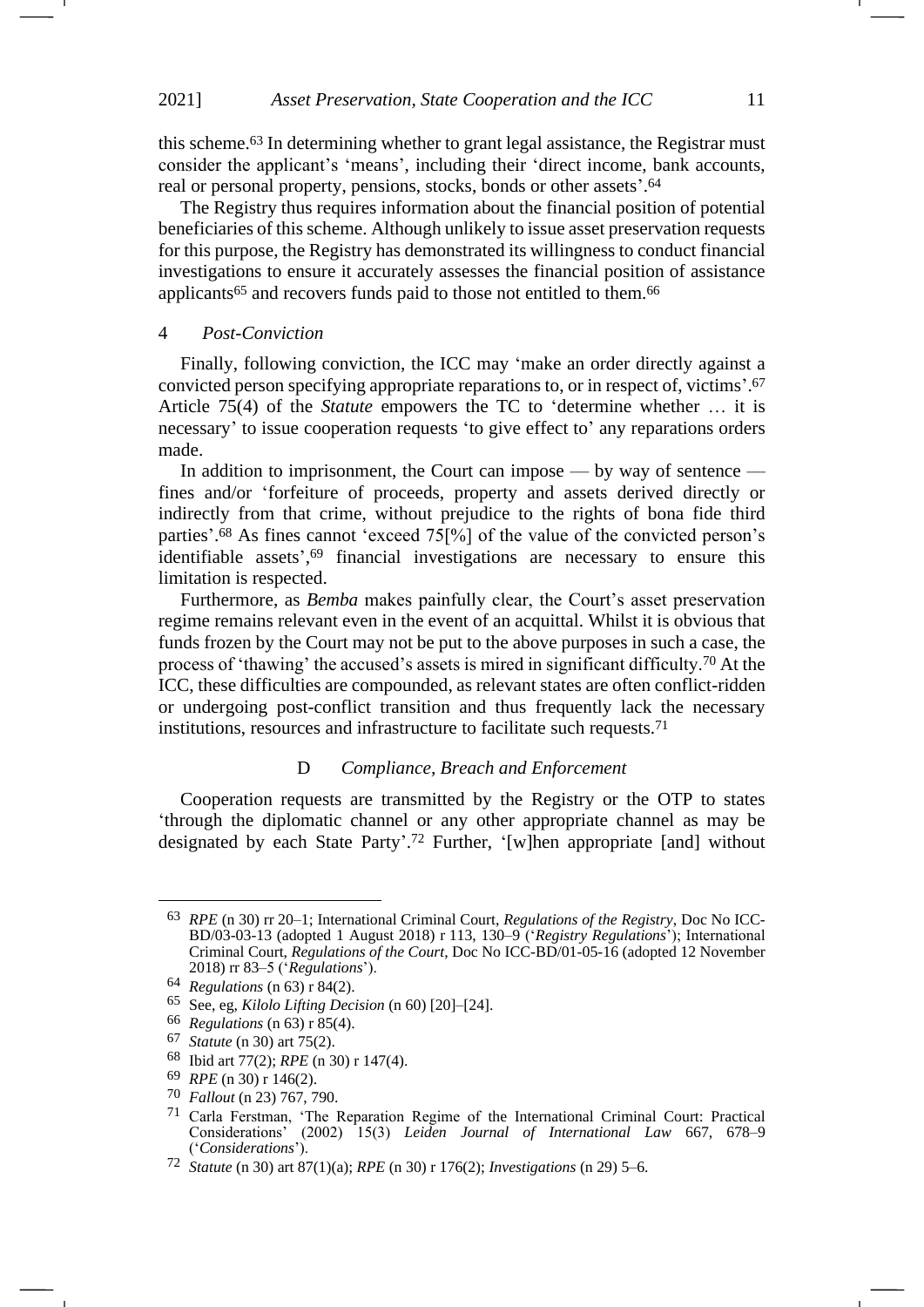prejudice to' such communications, requests may also be transmitted 'through [INTERPOL] or any appropriate regional organization'. 73

Cooperation requests are transmitted confidentially, with recipient states bound to maintain that confidence 'except to the extent … disclosure is necessary for execution'. <sup>74</sup> Concomitantly, the ICC must 'ensure the confidentiality of documents and information, except as required for the investigation and proceedings described in the request'. <sup>75</sup> Although these obligations appear unexceptional, they are highlighted for two reasons.

<span id="page-11-0"></span>*First*, confidentiality is essential to the effectiveness of asset preservation requests. As TC V(B) explains: '[t]he underlying rationale … is to ensure that steps are not taken to frustrate the implementation of the order prior to its execution'.<sup>76</sup> In this sense, 'existing technology' has enabled such steps to be taken rapidly.<sup>77</sup> Furthermore, the 'very rumor' of impending freezes 'may spark potential targets to hide their assets'. <sup>78</sup> For this reason, such measures are usually sought ex parte, without notice to targets.<sup>79</sup>

*Secondly*, these obligations mean Court documents relating to asset preservation are — by default — filed under seal.<sup>80</sup> These documents, including applications, submissions and judgments, are released only once reclassified by the Court. This generally occurs '[w]here the basis for the classification no longer exists<sup>'81</sup> — usually once an accused learns of a request, after its execution.<sup>82</sup> States have suggested these restrictions frustrate their efforts to understand the Court's evolving practice in this field.<sup>83</sup> Similarly, these provisions limit the material available for academic analysis.<sup>84</sup> It appears reasonable to assume further information relevant to the Court's asset preservation practice exists but is not publicly available.

Despite their name, cooperation 'requests' are not merely precatory but trigger states parties' obligation to 'cooperate fully with the Court in its investigation and prosecution of crimes'. <sup>85</sup> The *Statute* requires cooperation requests to be executed 'in accordance with the relevant procedure under the law of the requested State and, unless prohibited by such law, in the manner specified in the request'. 86

- 80 Ibid r 43; *Statute* ([n 30\)](#page-6-1) art 64(7).
- 81 *Regulations* (n [63\)](#page-10-0) r 23*bis* (3).

86 Ibid art 99(1).

<sup>73</sup> *Statute* (n [30\)](#page-6-1) art 87(1)(b).

<sup>74</sup> Ibid art 87(3).

<sup>75</sup> Ibid art 93(8)(a).

<sup>76</sup> *Prosecutor v Kenyatta (Order concerning the Public Disclosure of Confidential Information)* (International Criminal Court, Trial Chamber V(B), Case No ICC-01/09-02/11, 21 October 2014) [14] ('*Kenyatta Confidentiality Judgment*').

<sup>77</sup> *Lubanga Warrant Decision* (n [58\)](#page-9-1) [137].

<sup>78</sup> George A Lopez, 'Enforcing Human Rights through Economic Sanctions' in Dinah Shelton (ed), *The Oxford Handbook of International Human Rights Law* (Oxford University Press, 2013) 772, 788.

<sup>79</sup> See *RPE* ([n 30\)](#page-6-1) r 99.

<sup>82</sup> See, eg, *Prosecutor v Kenyatta (Decision on the Reclassification of Documents)* (International Criminal Court, Trial Chamber V(B), Case No ICC-01/09-02/11, 11 December 2014) [12], [15].

<sup>83</sup> *Challenges* (n [34\)](#page-6-0) 5; HRLC (n [29\)](#page-5-0) [85].

<sup>84</sup> Ferstman, *Freezing* (n [23\)](#page-3-2) 229.

<sup>85</sup> *Statute* (n [30\)](#page-6-1) art 86. See also *chapeau* to art 93(1), which provides that states parties '*shall*  … comply with requests' issued under that provision (emphasis added).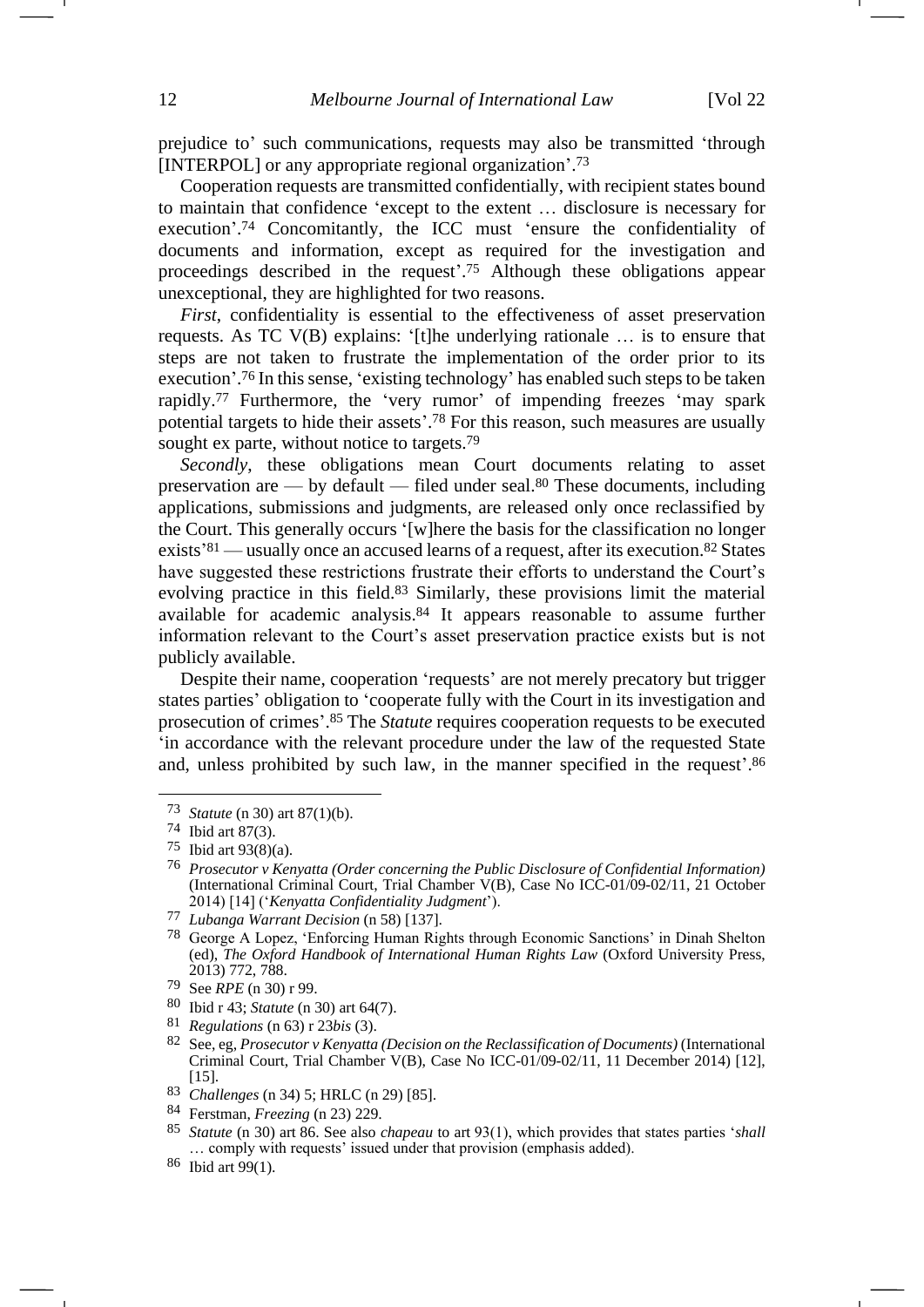Accordingly, questions of recognition, implementation and enforcement are governed by domestic law, with states parties free to regulate such matters. The central limit upon this freedom is art 88, which requires that states parties 'ensure that there are procedures available under their national law for all of the forms of cooperation'. Although states parties are free to decide how to execute the Court's requests, mechanisms enabling them to do so must exist. This is consistent with the *locus regit actum* principle (the place governs the act) recognised in mutual legal assistance matters.<sup>87</sup>

Notably, art 88 means neither the absence of domestic legal implementation mechanisms nor the incompatibility of cooperation requests with domestic law provide a lawful reason for refusing cooperation.<sup>88</sup> Instead, states parties may deny cooperation requests only 'if the request concerns the production of any documents or disclosure of evidence which relates to its national security'. 89 Otherwise, where problems 'which may impede or prevent the execution of the request' arise, states parties must 'consult with the Court without delay in order to resolve the matter'. 90

Where non-cooperation with these requests prevents the Court 'from exercising its functions and powers', the Court is empowered to 'make a finding to that effect and refer the matter to the [ASP] or, where the Security Council referred the matter to the Court, to the Security Council' for review and consideration.<sup>91</sup> The Appeals Chamber has confirmed that non-cooperation findings and ASP referrals are both discretionary, requiring the Court to be satisfied not just of the fact of noncooperation but also that the finding and/or referral is appropriate in the circumstances. <sup>92</sup> This 'appropriateness' criterion means the Court 'will often need to take into account considerations … distinct from the factual assessment of whether the State has failed to comply with a request to cooperate'.<sup>93</sup> At this point, the 'legal finding of non-compliance' transforms into a 'political question'. 94

<span id="page-12-1"></span><span id="page-12-0"></span>The ASP has formalised its response to non-cooperation referrals in a set of 'procedures'.<sup>95</sup> In short, these contemplate the President of the Assembly drafting an open letter to the non-cooperative state, 'reminding [them] of the obligation to cooperate and requesting its views on the matter as part of a formal response procedure within a specified time'. <sup>96</sup> Following this, the ASP's Bureau on Non-

<sup>87</sup> Guy Stessens, *Money Laundering: A New International Law Enforcement Model* (Cambridge University Press, 2000) 302–10.

<sup>88</sup> *Kenyatta First Non-Compliance Judgment* (n [41\)](#page-7-0) [47].

<sup>89</sup> *Statute* (n [30\)](#page-6-1) art 93(4).

<sup>90</sup> Ibid arts 96(3), 97.

<sup>91</sup> Ibid arts 87(5)(b), 87(7); *Regulations* (n [63\)](#page-10-0) r 109(4).

<sup>92</sup> *Prosecutor v Kenyatta (Judgment on the Prosecutor's Appeal against Trial Chamber V(B)'s 'Decision on Prosecution's Application for a Finding of Non-Compliance under Article 87(7) of the Statute'*) (International Criminal Court, Appeals Chamber, Case No ICC-01/09-02/11 OA 5, 19 August 2015) [49]–[53] ('*Kenyatta Non-Compliance Appeal*').

<sup>93</sup> Ibid [53].

<sup>94</sup> Mark B Harmon and Fergal Gaynor, 'Prosecuting Massive Crimes with Primitive Tools: Three Difficulties Encountered by Prosecutors in International Criminal Proceedings' (2004) 2(2) *Journal of International Criminal Justice* 403, 418–19.

<sup>95</sup> International Criminal Court, Assembly of States Parties, *Strengthening the International Criminal Court and the Assembly of State Parties*, Doc No ICC-ASP/17/Res.5, 17<sup>th</sup> sess, 13<sup>th</sup> plen mtg, 5–12 December 2018, annex II pt D ('*Assembly Procedures Relating to Non-Cooperation*'). See *Statute* (n [30\)](#page-6-1) art 112(2)(f).

<sup>96</sup> *Assembly Procedures Relating to Non-Cooperation* (n [95\)](#page-12-0) [14].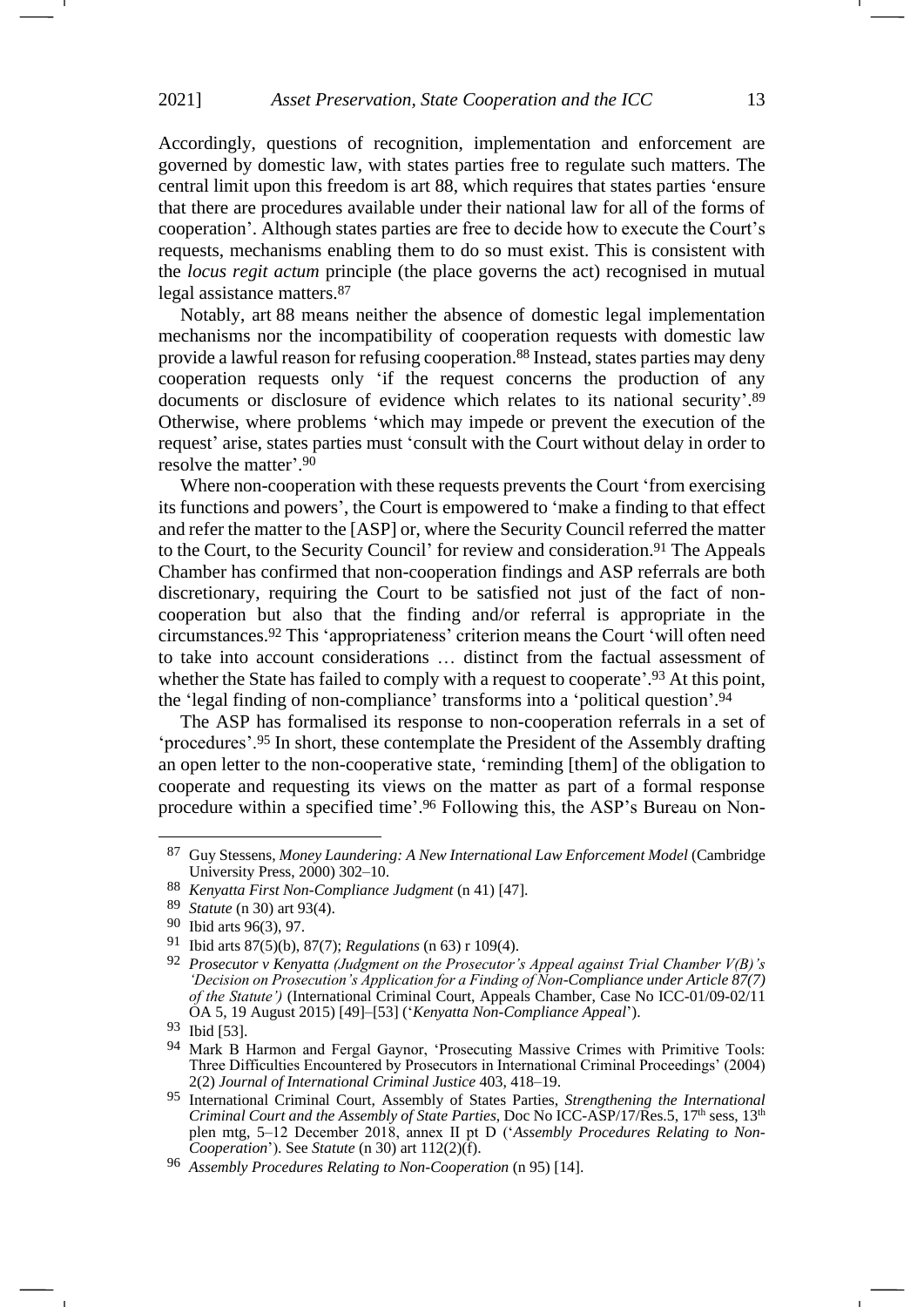Cooperation convenes a series of meetings, requiring the referred State to explain its conduct.<sup>97</sup> If non-cooperation continues for three further months, a public meeting is convened and the issue is referred to the ASP plenary for discussion.<sup>98</sup> These 'formal' responses are supplemented by informal communications facilitated by the good offices of the ASP's President and states selected as regional 'focal points for non-cooperation'. <sup>99</sup> Where non-compliance is referred to the UNSC, the Council's response is governed by the familiar provisions of Chapters VI–VII of the *Charter of the United Nations* ('*Charter*').

## <span id="page-13-0"></span>III RATIONALISM AND ASSET PRESERVATION

Against this background, this article now turns to critically assess how this regime operates in practice through the prism of two contrasting, but complementary, theoretical lenses: rationalism and constructivism. Underpinned by a series of self-interested actions by parties driven by a range of exogenous circumstances and pressures, *Bemba* is — on one view — a triumph of rationalism. Scrutinising the ICC's asset preservation regime through this lens exposes the fragility of the scheme and the ease with which it may be subverted by sufficiently powerful non-compliant states. Consequently, rationalist analysis suggests that credible enforcement mechanisms are critical for the Court's asset preservation regime to be effective.

<span id="page-13-2"></span><span id="page-13-1"></span>Rationalist international law theories (also dubbed 'rational choice' theories or 'instrumentalism') generally assume states are rational actors.<sup>100</sup> Accordingly, their actions — including the creation, observance and enforcement of international law — are governed by a combination of 'exogenously given preferences and of cost–benefit calculations', factoring in self-interest, material capabilities and global power dynamics.<sup>101</sup> Rationalists generally suggest state cooperation is 'derivative from overall patterns of conflict' and/or primarily motivated by the pursuit of 'reduc[ed] transaction costs' and 'overcoming other collective action problems'. <sup>102</sup> Whilst international law may thus be 'efficient in regulating everyday relations between states' by 'enabl[ing] them to pursue their separate interests in ways that protect order without jeopardising sovereignty', its potential is 'always circumscribed by prevailing power realities'. <sup>103</sup> Although usually analogised to realist international relations theories, which position rationality as responsive to international society's mistrustful, anarchic and unequal nature,  $104$  rationalism also underpins many liberal theories, with Robert

<sup>97</sup> Ibid [14]–[15].

<sup>98</sup> Ibid.

<sup>99</sup> Ibid [13]–[23].

<sup>100</sup> David Armstrong, Theo Farrell and Hélène Lambert, *International Law and International Relations* (Cambridge University Press, 2nd ed, 2012) 84.

<sup>101</sup> Ibid 77–9, 84; Caroline Fehl, 'Explaining the International Criminal Court: A "Practice Test" for Rationalist and Constructivist Approaches' (2004) 10(3) *European Journal of International Relations* 357, 363.

<sup>102</sup> Robert O Keohane, *After Hegemony: Cooperation and Discord in the World Political Economy* (Princeton University Press, 1984) 7, 65–70, 82–104; Ryan Goodman and Derek Jinks, 'How to Influence States: Socialization and International Human Rights Law' (2004) 54(3) *Duke Law Journal* 621, 634.

<sup>103</sup> Armstrong, Farrell and Lambert (n [100\)](#page-13-0) 16, 29, 87.

<sup>104</sup> See generally ibid 76–88.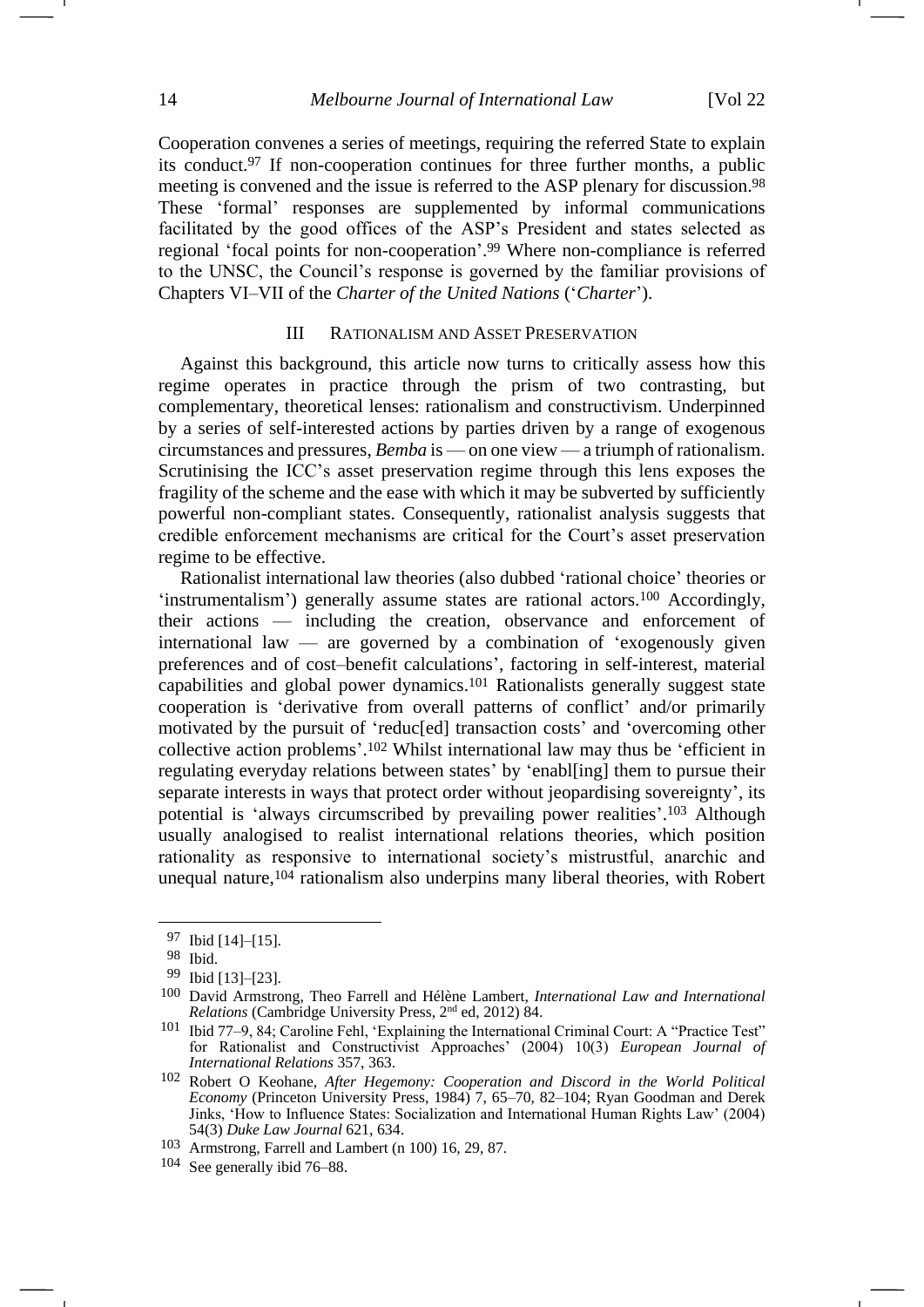Keohane notably arguing that cooperation represents a rational method of pursuing states' 'common interests'. 105

#### <span id="page-14-1"></span>A *Institutional Vulnerability*

Central to most rationalist analyses is the suggestion that '[t]he ultimate authority of law derives from politics' and, therefore, from state consent.<sup>106</sup> Whilst acknowledging states generally comply with 'the great majority of rules of international law', in a 'minority of important and generally spectacular cases … power rather than … law determine[s] compliance and enforcement'. 107 Accordingly, states 'never truly *obey* international law, but only conform' when it is in their interest to do so.<sup>108</sup> On this view, international institutions are inherently vulnerable, being effective only 'when they serve and hence are supported by powerful states'. 109

<span id="page-14-0"></span>Antonio Cassese captured this vulnerability in international criminal law, depicting ICTs as 'giant[s] without arms and legs', needing 'artificial limbs to walk and work'.<sup>110</sup> This analogy vividly emphasises the Damoclean position in which the ICC finds itself. Absent the establishment of independent investigative and enforcement mechanisms capable of being deployed impartially against the interests of all states — a prospect as alien under the prevailing Westphalian paradigm of international law as it is unlikely in the foreseeable future — the Court remains 'practically fully dependent on the cooperation of States'. <sup>111</sup> In this situation, international criminal law's enforceability becomes contingent upon states' 'goodwill'. <sup>112</sup> Pleasingly, the Court enjoys relatively high compliance with its cooperation requests.<sup>113</sup> However, as William Schabas concludes, state cooperation is where the Court is 'most vulnerable', with many states having 'not been particularly cooperative in this area'. 114

<span id="page-14-2"></span>The proceedings against Kenya's President Uhuru Kenyatta demonstrated that sufficiently powerful rejectionist States can frustrate the Court's asset preservation regime. In *Kenyatta*, TC V(B) confronted three distinct but related breaches of the confidentiality obligations attached to cooperation requests, where the Kenyan authorities repeatedly referred in public documentation, media statements and in

<sup>105</sup> Keohane (n [102\)](#page-13-1) 5–17. See also ibid 88–99.

<sup>106</sup> EH Carr, *The Twenty Years' Crisis, 1919*–*1939* (Palgrave Macmillan, 2016) 166.

<sup>107</sup> Hans J Morgenthau, *Politics among Nations: The Struggle for Power and Peace* (McGraw Hill, 7<sup>th</sup> ed, 2006) 302.

<sup>108</sup> Howard Hongju Koh, 'The 1998 Frankel Lecture: Bringing International Law Home' (1998) 35(3) *Houston Law Review* 623, 634.

<sup>109</sup> Armstrong, Farrell and Lambert (n [100\)](#page-13-0) 99.

<sup>110</sup> Antonio Cassese 'On the Current Trends towards Criminal Prosecution and Punishment of Breaches of International Humanitarian Law' (1998) 9(1) *European Journal of International Law* 2, 13.

<sup>111</sup> *Investigations* (n [29\)](#page-5-0) 15.

<sup>112</sup> Cassese (n [110\)](#page-14-0) 4.

<sup>113</sup> International Criminal Court, Assembly of States Parties, *Report of the Court on Cooperation* 18th sess, Doc No ICC-ASP/18/16, 21 October 2019, [25], [36] ('*2019 Cooperation Report*').

<sup>114</sup> William A Schabas, 'Article 86. General Obligation to Cooperate' in William A Schabas (ed), *The International Criminal Court: A Commentary on the Rome Statute* (Oxford University Press, 2nd ed, 2016) 1265, 1269.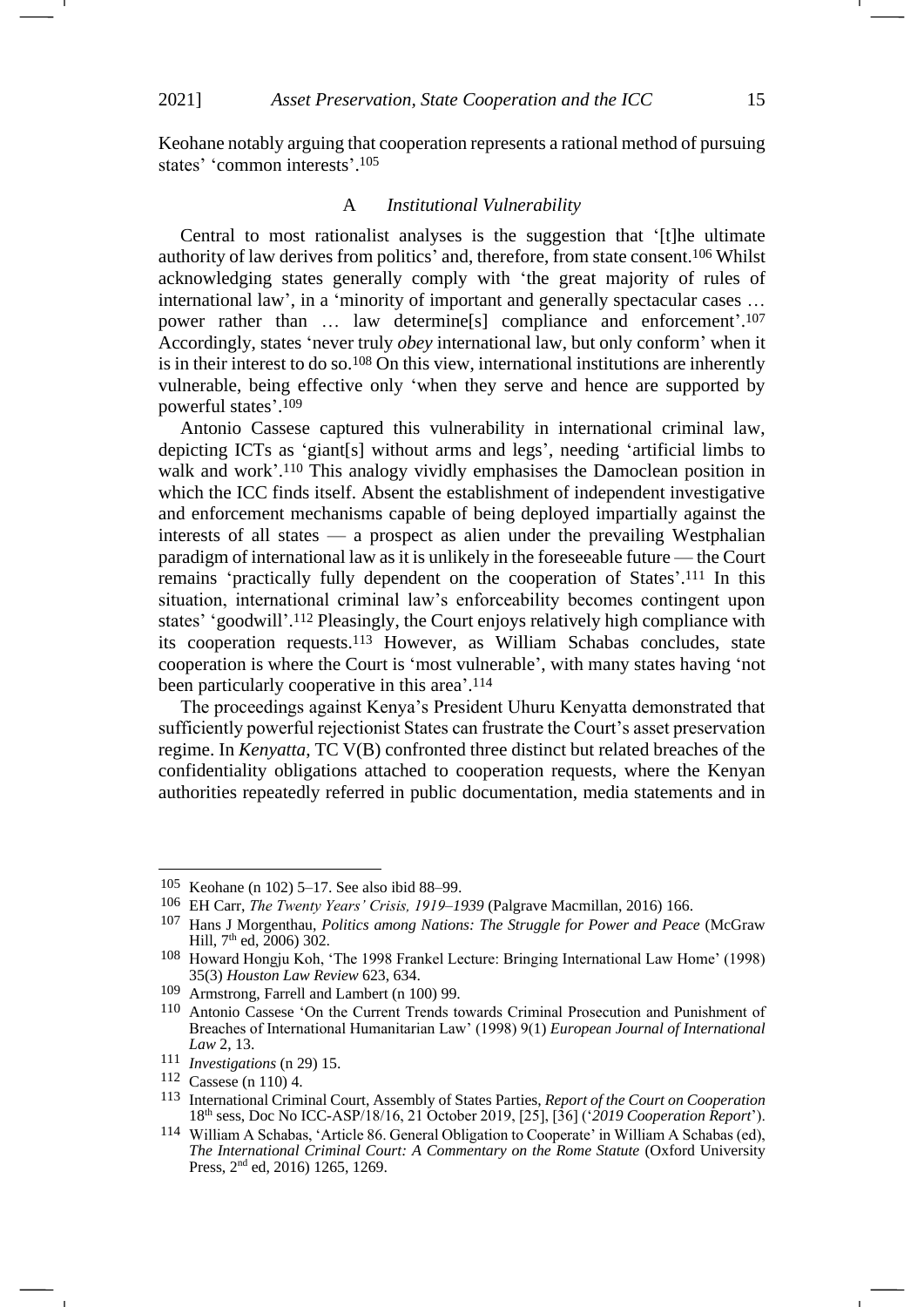open Court to both the existence of and Kenya's position in relation to an assetfreezing request which, at that time, remained under seal.<sup>115</sup>

TC V(B) 'formally caution[ed]' Kenya for its 'cumulative inattention to the taking of appropriate measures to ensure the confidentiality of the proceedings'. 116 It did not suggest, and I disclaim any suggestion, that Kenya's confidentiality obligations were deliberately breached. Nevertheless, these violations occurred against the backdrop of 'severe … non-compliance' by Kenya throughout the situation.<sup>117</sup> Kenya's non-cooperation ultimately led the OTP to withdraw all charges against the accused, with the Prosecutor declaring she did 'not believe that it [was] possible … to fully investigate and prosecute the crimes charged'. 118

<span id="page-15-0"></span>This stark consequence lays bare the vulnerability inherent in the Court's asset preservation measures and its state cooperation regime more broadly. The Court's relative powerlessness to protect its position exacerbates this vulnerability. By discovering these breaches ex post facto*,* the Court was disabled from meaningfully acting to prevent the frustration of its orders. The opposite resulted, with the Court compelled to unseal documents regarding the asset-freezing requests, as 'the basis for a classification no longer exist[ed]' once their contents were publicised.<sup>119</sup> *Kenyatta* thus brutally reinforces the fact that recalcitrant or rejectionist states can — recalling Cassese's analogy — hamstring the Court's operations.

# B *Essentiality of External Enforcement*

This vulnerability increases pressure upon the *Statute*'s mechanisms to address non-cooperation. Unfortunately, the ASP and UNSC's ineffectual administration of this scheme vindicates rationalist insistence upon credible enforcement mechanisms. Such theories begin by suggesting compliance with international law is 'generally quite good', as ordinarily, 'it is in the interest of the affected states to comply'. <sup>120</sup> Violations ensue where 'the benefits of non-compliance are greater than the costs'. <sup>121</sup> Enforcement thus becomes necessary to '[interfere] with [the

<span id="page-15-1"></span><sup>115</sup> *Prosecutor v Kenyatta (Order for Submissions on the Implementation of the Request to Freeze Assets)* (Trial Chamber V(B), Case No ICC-01/09-02/11, 7 April 2014) [4]*.*

<sup>116</sup> *Kenyatta Confidentiality Judgment* (n [76\)](#page-11-0) [12]–[13].

<sup>117</sup> This includes a 'substantial unexplained delay' of approximately three years before Kenya communicated its concerns regarding the asset-freezing request, non-compliance with orders requiring the Registry be periodically updated as to the execution of the request and a refusal to produce financial, company, land transfer, tax and vehicle records requested by the Prosecutor. See Office of the Prosecutor, International Criminal Court, 'Statement of the Prosecutor of the International Criminal Court, Fatou Bensouda, on the Withdrawal of Charges against Mr Uhuru Muigai Kenyatta' (Statement, 5 December 2014) [<https://www.icc-cpi.int/Pages/item.aspx?name=otp-statement-05-12-2014-2>](https://www.icc-cpi.int/Pages/item.aspx?name=otp-statement-05-12-2014-2), archived at <https://perma.cc/ADN9-QVK4> ('*Kenyatta Withdrawal Statement*'); *Prosecutor v Kenyatta (Decision on the Implementation of the Request to Freeze Assets)* (International Criminal Court, Trial Chamber V(B), Case No ICC-01/09-02/11, 8 July 2014) [25]–[26].

<sup>118</sup> *Kenyatta Withdrawal Statement* (n [117\)](#page-15-0).

<sup>119</sup> *Kenyatta Confidentiality Judgment* (n [76\)](#page-11-0) [14].

Richard H Steinberg, 'Wanted — Dead or Alive: Realism in International Law' in Jeffrey L Dunoff and Mark A Pollack (eds), *Interdisciplinary Perspectives on International Law and International Relations: The State of the Art* (Cambridge University Press, 2013) 146, 163.

<sup>121</sup> Derek Beach, 'Why Governments Comply: An Integrative Compliance Model that Bridges the Gap between Instrumental and Normative Models of Compliance' (2005) 12(1) *Journal of European Public Policy* 113, 116–18.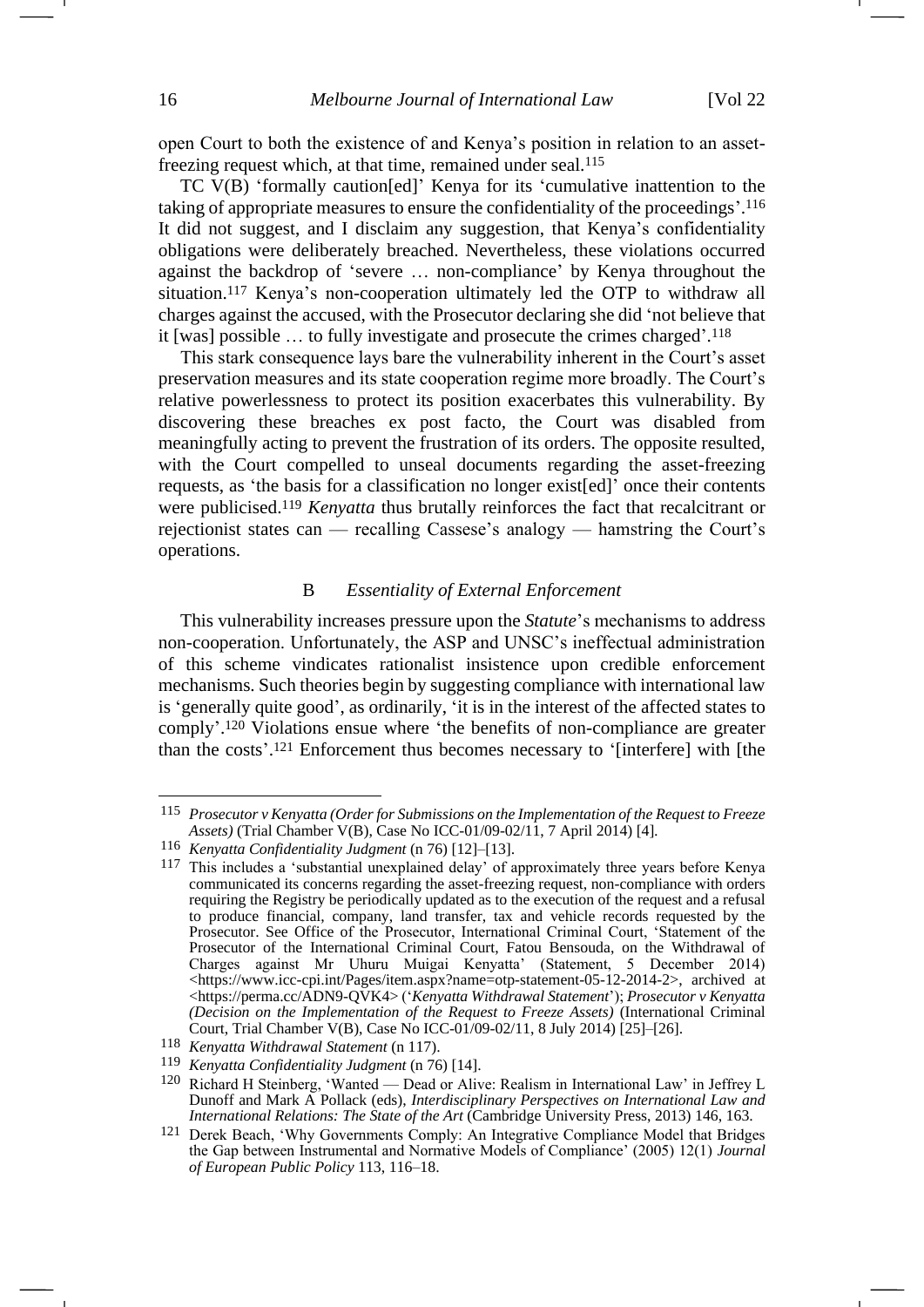<span id="page-16-2"></span>State's] reason for action'. <sup>122</sup> Since rationalism assumes states are self-interested actors, this primarily occurs through measures which 'escalat[e] the benefits of conformity or the costs of nonconformity through material rewards and punishment'. <sup>123</sup> In doing so, 'states and institutions change the behavior of other states not by reorienting their preferences but by changing the[ir] cost–benefit calculations'. 124

<span id="page-16-0"></span>Enforcement is not a 'binary' concept. As Alexander Thompson explains,

[a]s the requirements of compliance become more onerous, the threat of enforcement must become commensurately more serious … [Consistently,] 'deep' and 'complex' cooperation problems — requiring significant change in behavior and incentives to defect — are associated with more robust monitoring and enforcement mechanisms.125

Given the *Statute* requires broad assistance in areas traditionally guarded by states, it appears reasonable to view the ICC as requiring 'deep' cooperation of the sort Thompson describes. Compliance theory thus requires the ICC to possess powerful enforcement mechanisms if it is to compel cooperation from reluctant states. Accordingly, the 'starting point' ought to be 'a firm position and credible enforcement measures upon receipt of findings of non-compliance under Art  $87(7)$ '.<sup>126</sup>

<span id="page-16-1"></span>Lacklustre enforcement practice has disappointed this expectation. As the first (and, hitherto, only) determination of non-cooperation unrelated to arrest warrants, *Kenyatta* again represents the primary example.<sup>127</sup> Following Kenya's noncooperation, the OTP sought a non-compliance finding from the Court.<sup>128</sup> Despite finding that Kenya, inter alia, 'did not act in accordance with' its directions, TC V(B) initially refused to refer this non-compliance to the ASP, citing deficiencies in the OTP's own response to Kenya's breaches and arguing referral was futile as the prosecutions had become unsustainable.<sup>129</sup> The Appeals Chamber quashed this decision, finding TC V(B) erred 'by assessing the sufficiency of evidence and the conduct of the Prosecutor in an inconsistent manner'.<sup>130</sup> Upon remittal, TC V(B)

<sup>122</sup> Jean d'Aspremont, 'The Collective Security System and the Enforcement of International Law: (Or a Catharsis for the Austinian Imperatival Complex of International Lawyers)' in Marc Weller (ed), *The Oxford Handbook of the Use of Force in International Law* (Oxford University Press, 2013).

<sup>123</sup> Goodman and Jinks (n [102\)](#page-13-1) 633; Emilie M Hafner-Burton, 'Trading Human Rights: How Preferential Trade Agreements Influence Government Repression' (2005) 59(3) *International Organization* 593, 596–600.

<sup>124</sup> Goodman and Jinks ([n 102\)](#page-13-1) 634; Hafner-Burton (n [123\)](#page-16-0) 599–600.

<sup>125</sup> Alexander Thompson, 'Coercive Enforcement of International Law' in Jeffrey L Dunoff and Mark A Pollack (eds), *Interdisciplinary Perspectives on International Law and International Relations: The State of the Art* (Cambridge University Press, 2013) 502, 507–8.

<sup>126</sup> Göran Sluiter and Stanislas Talontsi, 'Credible and Authoritative Enforcement of State Cooperation with the International Criminal Court' in Olympia Bekou and Daley J Birkett (eds), *Cooperation and the International Criminal Court: Perspectives from Theory and Practice* (Brill Nijhoff, 2016) 106, 108.

<sup>127</sup> *Prosecutor v Kenyatta (Decision on Prosecution's Application for a Finding of Non-Compliance under Article 87(7) of the Statute)* (International Criminal Court, Trial Chamber V(B), Case No ICC-01/09-02/11, 3 December 2014) [38].

<sup>128</sup> Ibid [22].

<sup>129</sup> Ibid [75]–[77], [82]–[90].

<sup>130</sup> *Kenyatta Non-Compliance Appeal* (n [92\)](#page-12-1) [90].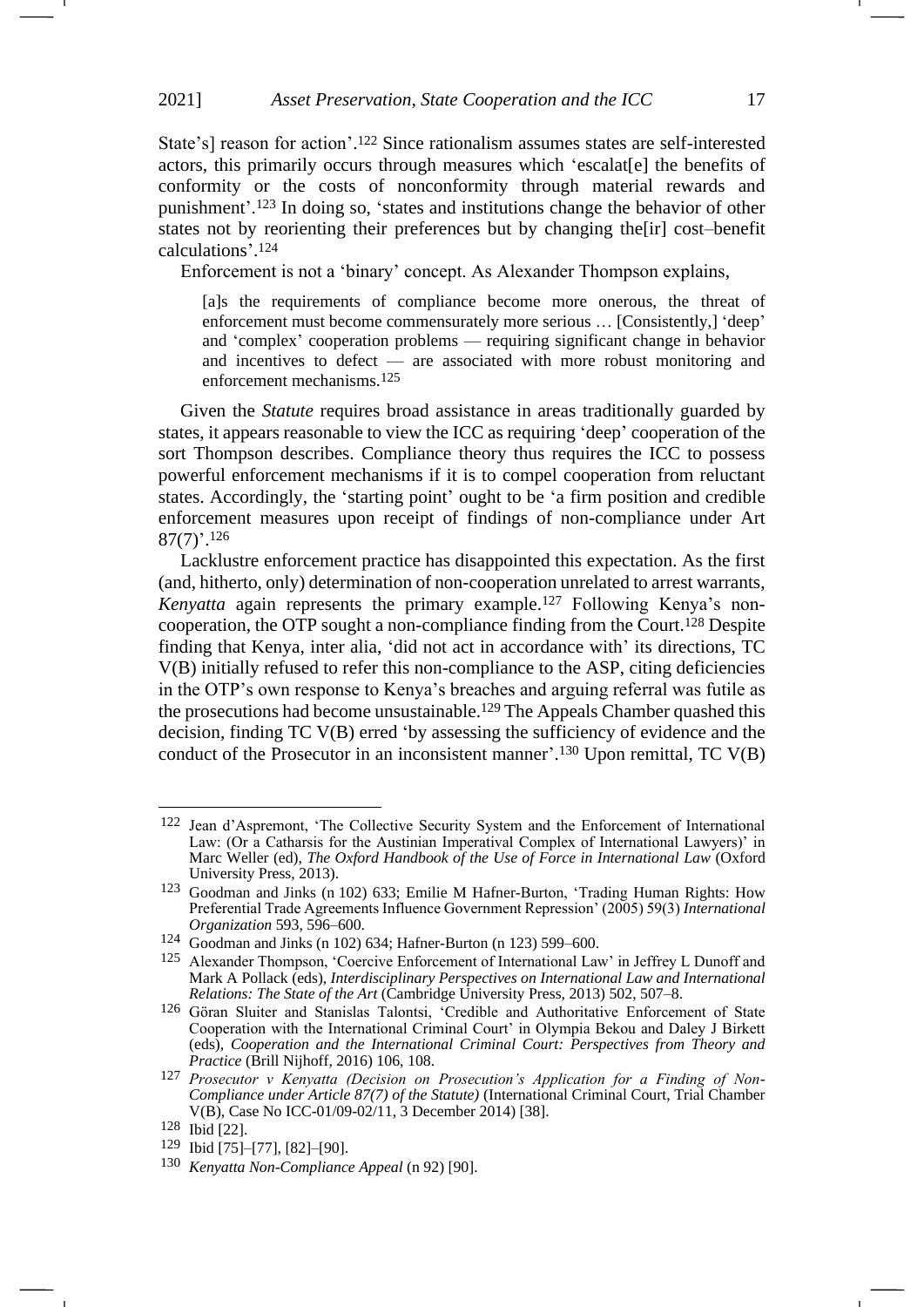made a finding of non-compliance and referred this to the ASP for sanction.<sup>131</sup> Beyond noting the referral in its annual omnibus resolution, the ASP appears to have taken no formal action to sanction or remedy Kenya's non-compliance.<sup>132</sup>

<span id="page-17-1"></span><span id="page-17-0"></span>Such apparent indifference is not unusual. The Court has made 17 noncompliance findings, referring most to the ASP/UNSC.<sup>133</sup> As a chorus of commentators observe, none of those referrals have resulted in meaningful action from either body;<sup>134</sup> both institutions have preferred to issue statements condemning non-cooperation and to adopt resolutions reaffirming the referred states' cooperation obligations. Resultantly, the ASP and UNSC have shown themselves to be 'soft touch[es]', failing to force cooperation in 'hard cases'. 135

<span id="page-17-3"></span><span id="page-17-2"></span>This apathy does more than just create 'gaps' in the Court's ability to secure cooperation in specific cases.<sup>136</sup> Enforcement action fulfils functions of general and specific deterrence. The failure to meaningfully address non-cooperation communicates to states that the costs of non-compliance are low, undermining the credibility of the threat of enforcement these institutions theoretically represent.<sup>137</sup> This damages the Court's ability to 'secure cooperation in the future'. <sup>138</sup> As Göran Sluiter and Stanislas Talontsi explain, '[e]ach new instance of judicially established non-cooperation without credible response increases and confirms the impression that there is no harm in refusing cooperation with the Court'. <sup>139</sup> Over time, this 'weakens the authority of cooperation obligations', reducing them to mere exhortations capable of being breached with impunity.<sup>140</sup>

One may readily acknowledge the ASP/UNSC's preferred diplomatic mechanisms produce adverse reputational consequences, which appear to influence states in ways not readily amenable to academic observation. However, rationalism suggests such 'official criticism' and other 'soft strategies' are 'nominal' and 'largely unimportant', 'except in so far as … integrated into some

<sup>131</sup> *Prosecutor v Kenyatta (Second Decision on Prosecution's Application for a Finding of Non-Compliance under Article 87(7) of the Statute)* (International Criminal Court, Trial Chamber V(B), Case No ICC-01/09-02/11, 19 September 2016).

<sup>132</sup> International Criminal Court, Assembly of States Parties, *Strengthening the International Criminal Court and the Assembly of States Parties, Doc No ICC-ASP/15/Res.5, 15<sup>th</sup> sess, 11<sup>th</sup>* plen mtg, 24 November 2016,  $\overline{201}$ .

<sup>133</sup> Sluiter and Talontsi (n [126\)](#page-16-1) 81–6; 'Non-Cooperation', *International Criminal Court* (Web Page, 11 March 2021) pt VI [<https://asp.icc-cpi.int/en\\_menus/asp/non-cooperation/Pages/default.aspx>](https://asp.icc-cpi.int/en_menus/asp/non-cooperation/Pages/default.aspx), archived at <https://perma.cc/WHV3-V6QP> ('Non-Cooperation').

<sup>134</sup> See, eg, Rod Rastan, 'Testing Co-operation: The International Criminal Court and National Authorities' (2008) 21(1) *Leiden Journal of International Law* 431, 443–4 ('*Testing*'); Annalisa Ciampi, 'Legal Rules, Policy Choices and Political Realities in the Functioning of the Cooperation Regime of the International Criminal Court' in Olympia Bekou and Daley J Birkett (eds), *Cooperation and the International Criminal Court: Perspectives from Theory and Practice* (Brill Nijhoff, 2016) 7, 45 ('*Realities*'); David Kaye and Kal Raustiala, 'The Council and the Court: Law and Politics in the Rise of the International Criminal Court' (2016) 94(4) *Texas Law Review* 713, 730–1.

<sup>135</sup> Michael Ramsden and Tomas Hamilton, 'Uniting against Impunity: The UN General Assembly as a Catalyst for Action at the ICC' (2017) 66(4) *International and Comparative Law Quarterly* 893, 906–7.

<sup>136</sup> Claus Kreß and Kimberly Prost, 'International Cooperation and Judicial Assistance' in Otto Triffterer and Kai Ambos (eds), *The Rome Statute of the International Criminal Court: A Commentary* (Bloomsbury, 3rd ed, 2016) 2003, 2013.

<sup>137</sup> Sluiter and Talontsi (n [126\)](#page-16-1) 103–5, 108.

<sup>138</sup> HRLC (n [29\)](#page-5-0) [38].

<sup>139</sup> Sluiter and Talontsi (n [126\)](#page-16-1) 108.

<sup>140</sup> Ibid 103.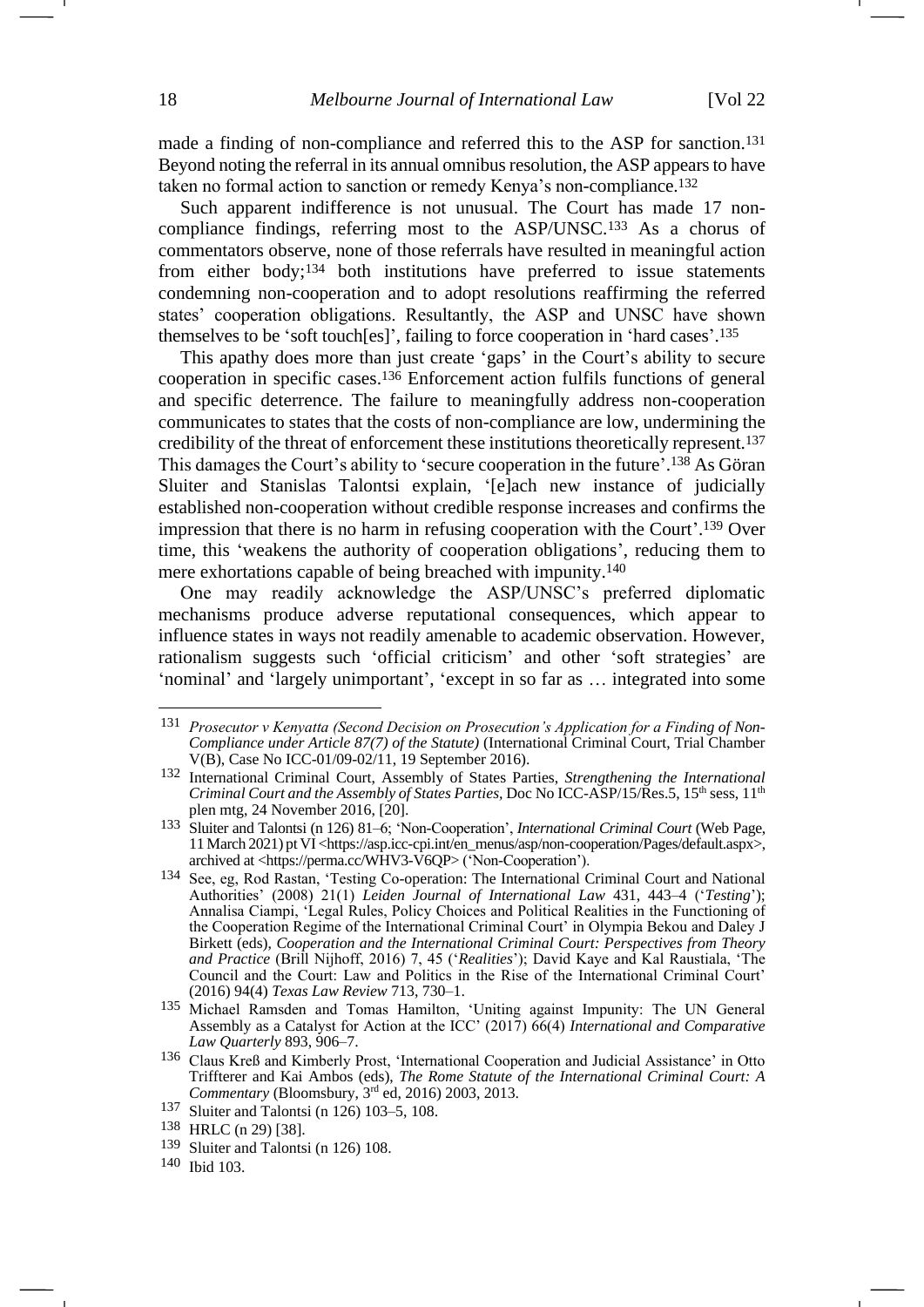coercive apparatus'. <sup>141</sup> The ICC's experience supports this analysis, with Sluiter and Talontsi suggesting that '[n]on-cooperative States do not appear impressed at all by the soft and diplomatic initiatives'. <sup>142</sup> Multiple states, including Chad and Sudan, have repeatedly experienced such 'sanctions', without any apparent change in behaviour.<sup>143</sup> In such cases, 'when the rule of law is openly defied and the Council [or the ASP] does nothing to prevent such defiance, the rule of law is undermined'. 144

<span id="page-18-1"></span><span id="page-18-0"></span>Accordingly, the 'best prospects' of securing cooperation necessitate enforcement mechanisms 'with teeth'. <sup>145</sup> Rod Rastan provides one such model, suggesting the Court's enforcement mechanisms will only be effective where noncompliance with cooperation obligations is linked to 'the threat of exclusion from other areas of international life', <sup>146</sup> such as 'trade benefits, foreign aid, and sanctions'.<sup>147</sup> Rastan's analysis typifies much rationalist literature which suggests such 'linkages', whereby 'sanctions from one issue area [are] applied to enforce norms from another', are particularly effective in changing behaviour.<sup>148</sup> This is because, for rationalists, 'traditional notions of power — military and economic — provide the principal machinery for changing state practices'. 149

As Emilie Hafner-Burton argues, 'linked' sanctions tend to outperform other methods of enforcement, as they do 'not require changing actors' deeply held preferences'. <sup>150</sup> Put simply, '[e]ven governments that are perfectly happy to abuse their citizens can be "forced to be good" when the continuation of trade concessions depends on their respect for human rights'. <sup>151</sup> Linkage logic can also be inverted, justifying inducements 'such as increased aid, trade concessions, and cooperation in other issue areas' to procure cooperation.<sup>152</sup>

<span id="page-18-2"></span>Two examples reveal linkages have proven effective in eliciting cooperation with ICTs. *First*, Serbia's 2008 arrest and surrender of Radovan Karadžić to the ICTY 'was motivated by the threat of European Union sanctions and the promise of significant financial incentives'. <sup>153</sup> *Secondly*, Malawi's shift from referral to the

 $141$  Goodman and Jinks ([n 102\)](#page-13-1) 691–2.

<sup>142</sup> Sluiter and Talontsi (n [126\)](#page-16-1) 108.

<sup>143</sup> HRLC (n [29\)](#page-5-0) [38]; 'Non-Cooperation' ([n 133\)](#page-17-0) pt VI(a).

<sup>144</sup> *Letter Dated 1 October 2012 from the Permanent Representative of Guatemala to the United Nations Addressed to the Secretary-General*, UN Doc S/2012/731 (1 October 2012) [10] ('Guatemala Letter').

<sup>145</sup> Goodman and Jinks ([n 102\)](#page-13-1) 690–1.

<sup>146</sup> Rastan, *Testing* (n [134\)](#page-17-1) 439–40.

<sup>147</sup> Stephanos Bibas and William W Burke-White, 'International Idealism Meets Domestic-Criminal-Procedure Realism' (2010) 59(4) *Duke Law Journal* 637, 675.

<sup>148</sup> See, eg, David W Leebron, 'Linkages' (2002) 96(1) *American Journal of International Law*  5, 13–14.

<sup>149</sup> Goodman and Jinks ([n 102\)](#page-13-1) 690.

<sup>150</sup> Hafner-Burton (n [123\)](#page-16-0) 601.

<sup>151</sup> Jana von Stein, 'The Engines of Compliance' in Jeffrey L Dunoff and Mark A Pollack (eds), *Interdisciplinary Perspectives on International Law and International Relations: The State of the Art* (Cambridge University Press, 2013) 477, 479.

<sup>152</sup> Ibid.

<sup>153</sup> Bibas and Burke-White ([n 147\)](#page-18-0) 675.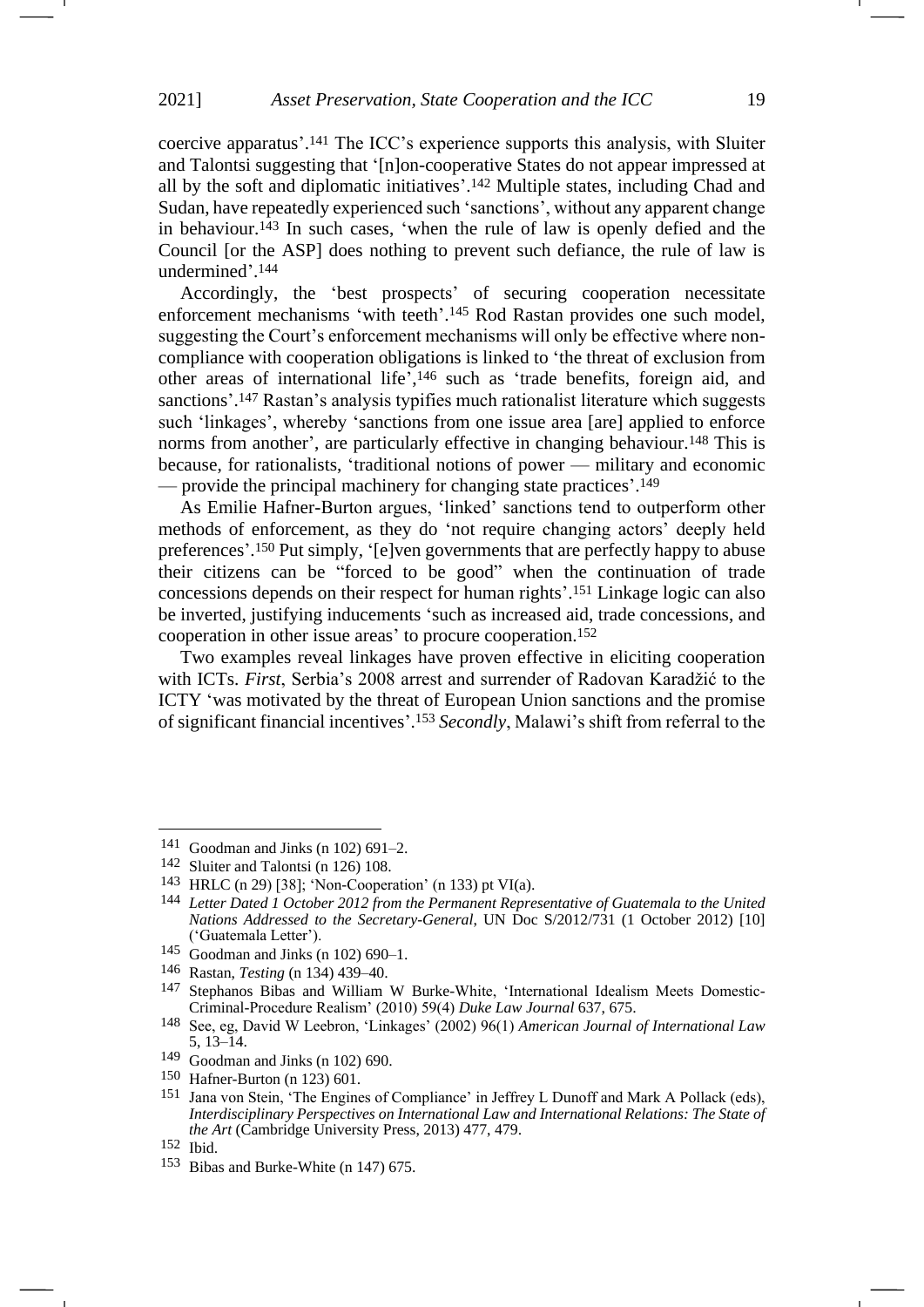UNSC over its refusal to arrest Sudan's ex-President Al Bashir<sup>154</sup> to expressing willingness to enforce the then-outstanding warrant was allegedly procured by donor states signalling crucial financial aid would be withdrawn if Al Bashir were permitted to attend an African Union summit scheduled in Lilongwe in 2012.<sup>155</sup>

# <span id="page-19-2"></span><span id="page-19-0"></span>C *The UNSC's Role in Asset Preservation*

Given these insights from the 'linkage' literature, this article argues that greater cooperation between the UNSC and ICC in the enforcement of asset preservation measures is necessary, desirable and possible within each institution's existing mandate. The ICC–UNSC relationship has been variously described as a 'turf war',<sup>156</sup> '[c]oexistent but [u]ncoordinated',<sup>157</sup> 'marked by tensions between law, politics, and judicial diplomacy', <sup>158</sup> 'nascent', <sup>159</sup> 'variable and arguably even mercurial', characterised by the Council frequently expressing 'rhetorical support' for the Court to disguise its inclination towards 'ignoring or even damaging the ICC when that stance serves its particular interests'. 160

<span id="page-19-1"></span>This article proposes a further adjective for that list: neglected.

Beyond the UNSC's powers to refer situations to the Prosecutor,<sup>161</sup> defer investigations and prosecutions,<sup>162</sup> and control exercises of jurisdiction over the crime of aggression,<sup>163</sup> the Court's relationship with the Council is predominantly governed by the *Negotiated Relationship Agreement between the International Criminal Court and the United Nations* ('*Agreement*'), concluded pursuant to art 2 of the *Statute*. <sup>164</sup> Although skeletal, this agreement envisions an arms-length relationship with the UN, privileging mutual respect for 'each other's status and mandate'. <sup>165</sup> Under the *Agreement*, the bodies agree to 'cooperate closely, whenever appropriate, with each other and consult … on matters of mutual interest'. <sup>166</sup> Information sharing is also emphasised, with both institutions pledging to 'the fullest extent possible and practicable, arrange for the exchange of information and documents' <sup>167</sup> and to 'make every effort to achieve maximum

<sup>&</sup>lt;sup>154</sup> See *Prosecutor v Al Bashir (Decision Pursuant to Article 87(7) of the Rome Statute on the Refusal of the Republic of Chad to Comply with the Cooperation Requests Issued by the Court*  with Respect to the Arrest and Surrender) (International Criminal Court, Pre-Trial Chamber I, Case No ICC-02/05-01/09, 13 December 2011).

<sup>155</sup> HRLC (n [29\)](#page-5-0) [38].

<sup>156</sup> van den Herik (n [34\)](#page-6-0) 262.

<sup>157</sup> Birkett, *Uncoordinated* ([n 23\)](#page-3-2) 996, 1024–5.

<sup>158</sup> Deborah Ruiz Verduzco, 'The Relationship between the ICC and the United Nations Security Council' in Carsten Stahn (ed), *The Law and Practice of the International Criminal Court*  (Oxford University Press, 2015) 30, 61.

<sup>159</sup> David Kaye, 'The Council and the Court: Improving Security Council Support of the International Criminal Court' (Legal Studies Research Paper Series No 2013-127, School of Law, University of California, May 2013) 5.

<sup>160</sup> Kaye and Raustiala (n [134\)](#page-17-1) 720–1.

<sup>161</sup> *Statute* (n 30) art 13(b).

<sup>162</sup> Ibid art 16.

<sup>163</sup> Ibid arts 15*bis* (6)-(8), 15*ter*.

<sup>164</sup> International Criminal Court, Assembly of States Parties, *Negotiated Relationship Agreement between the International Criminal Court and the United Nations*, Doc No ICC-ASP/3/Res.1, 4 October 2004 ('*Relationship Agreement*').

<sup>165</sup> Ibid art 2(3).

<sup>166</sup> Ibid art 3.

<sup>167</sup> Ibid arts 5(1), 15(1).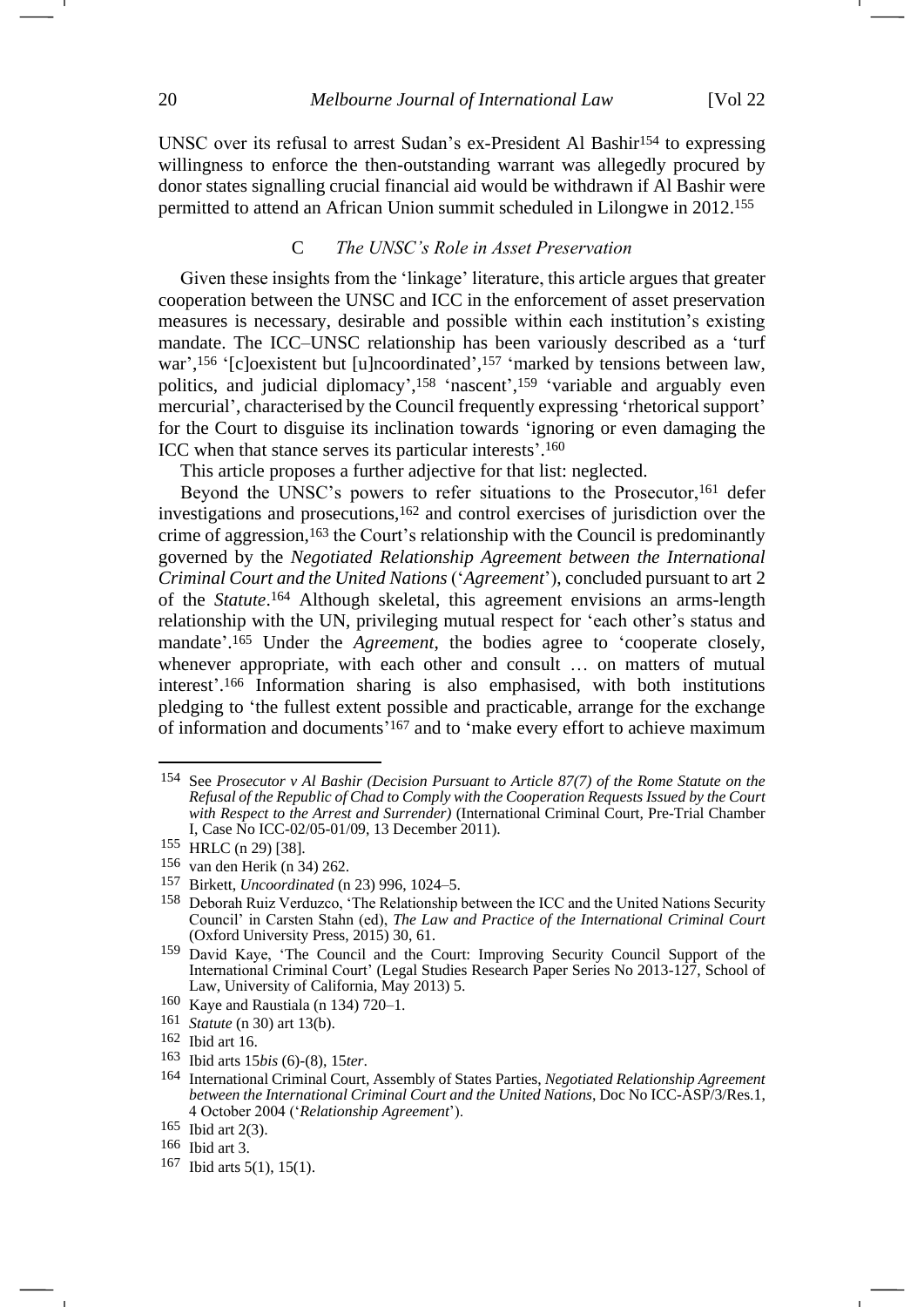cooperation with a view to avoiding undesirable duplication in the collection, analysis, publication and dissemination of information relating to matters of mutual interest'. 168

UNSC sanctions have evolved such that asset-related measures against individuals now regularly feature in the Council's actions under art 41 of the *Charter*. <sup>169</sup> Peculiarly, such measures appear disconnected from the ICC's asset preservation regime. Two examples demonstrate this proposition.

<span id="page-20-0"></span>*First*, the persons targeted by the two institutions have diverged remarkably. The ICC's 'situation countries' and those states regarding which the UNSC has established sanctions regimes frequently overlap.<sup>170</sup> This is unsurprising, as both organisations claim jurisdiction over the 'most serious crimes of concern to the international community'. <sup>171</sup> Consequently, one would anticipate similar overlap between those persons subject to ICC asset freezes and UNSC sanctions. Some examples of such congruence exist, with Germain Katanga subjected to asset freezes by both institutions.<sup>172</sup>

<span id="page-20-1"></span>However, as the Darfur situation most starkly evidences, more often the UNSC's and ICC's targets have differed. The UNSC's Sudan Sanctions Committee designated four persons as subject to sanctions (including asset freezing) pursuant to *UNSC Resolution 1591*. <sup>173</sup> The ICC has indicted seven persons in connection with this situation.<sup>174</sup> *None* of those indictees — including, notably, Al Bashir whose inclusion was recommended by the Panel of Experts but blocked by Council members — appear on the Sanctions Committee's Consolidated List.<sup>175</sup> Given the shared mandate of the institutions, the seniority

<sup>168</sup> Ibid art 5(2).

<sup>169</sup> van den Herik (n [34\)](#page-6-0) 235–42.

<sup>170</sup> Ferstman, *Freezing* (n [23\)](#page-3-2) 240–1. See also Birkett, *Uncoordinated* (n [23\)](#page-3-2).

<sup>171</sup> *Statute* ([n 30\)](#page-6-1) Preamble, art 5; *Charter of the United Nations,* Preamble, arts 1(1), 24(1) ('*UN Charter*').

<sup>172</sup> SC Res 1596, 5163rd mtg, UN Doc S/RES/1596 (3 May 2005, adopted 18 April 2005); *Prosecutor v Katanga (Review of the 'Decision on the Conditions of the Pre-Trial Detention')* (International Criminal Court, Pre-Trial Chamber I, Case No ICC-01/04-01/07, 18 August 2008) 7.

<sup>173</sup> SC Res 1591, 5153rd mtg, UN Doc S/RES/1591 (29 March 2005); 'Narrative Summaries of Reasons for Listing', *United Nations Security Council* (Web Page) [<https://www.un.org/securitycouncil/sanctions/1591/materials/summaries>](https://www.un.org/securitycouncil/sanctions/1591/materials/summaries), <https://perma.cc/M4HJ-UJF2>; 'Security Council Sanctions Committee concerning Sudan Removes One Entry from Its Sanctions List' (Press Release SC/14459, United Nations, 5 March 2021) <https://www.un.org/press/en/2021/sc14459.doc.htm>, archived at <https://perma.cc/BX48-QDFU>.

<sup>174</sup> See generally 'Darfur, Sudan', *International Criminal Court* (Web Page, 18 June 2019) <https://www.icc-cpi.int/darfur>, archived at <https://perma.cc/KZC3-7SGM>; *Prosecutor v Banda (Corrigendum of the 'Decision on the Confirmation of Charges')* (International Criminal Court, Pre-Trial Chamber I, Case No ICC-02/05-03/09, 7 March 2011).

<sup>175</sup> Sluiter and Talontsi (n [126\)](#page-16-1) 104–5; Marina Mancini, 'UN Sanctions Targeting Individuals and ICC Proceedings: How to Achieve a Mutually Reinforcing Interaction' in Natalino Ronzitti (ed), *Coercive Diplomacy, Sanctions and International Law* (Brill Nijhoff, 2016) 228, 233–5. Cf McCarthy (n [22\)](#page-3-1) 307–8.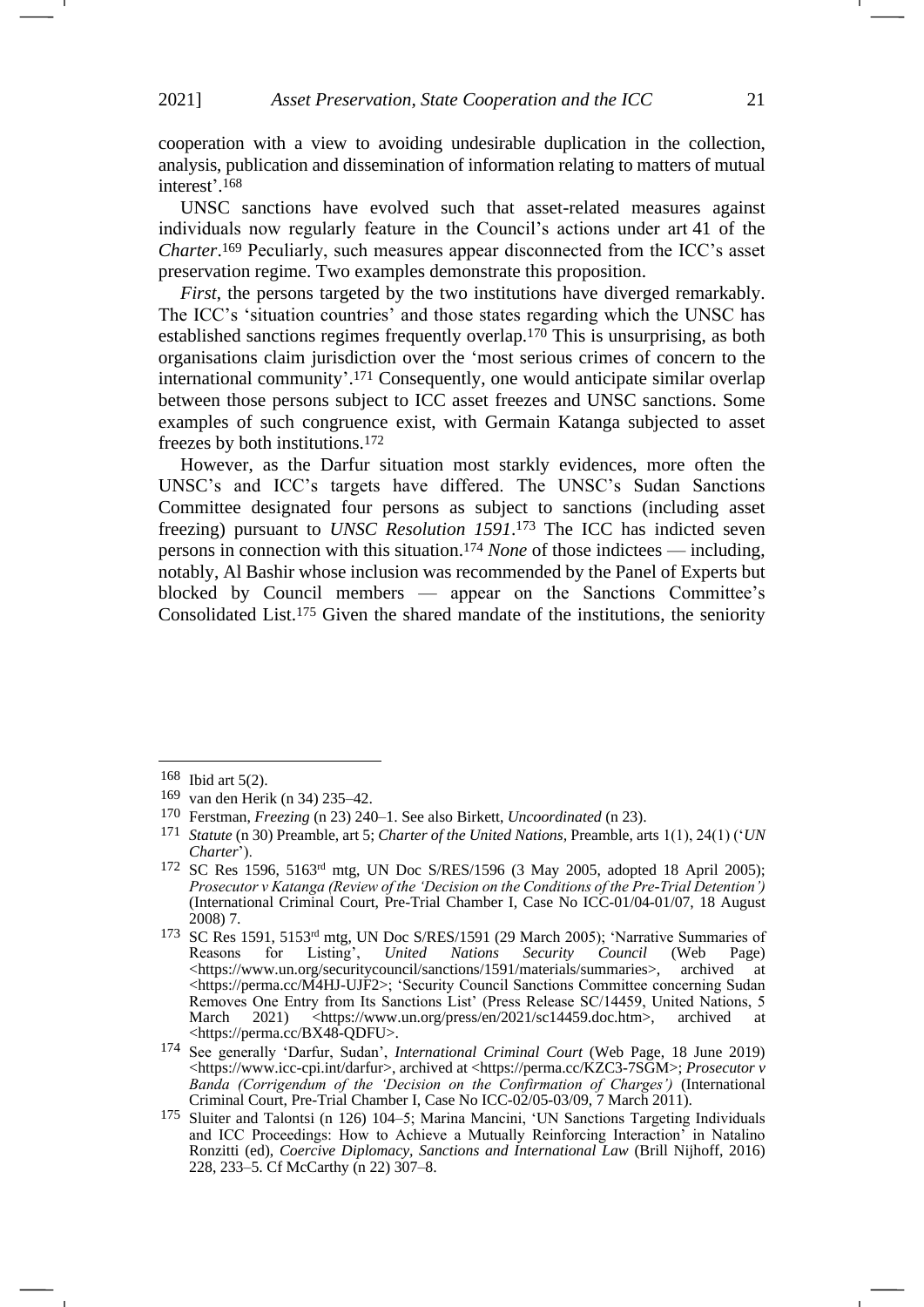and prominence of those indicted by the Court and the UNSC's unopposed referral of this situation to the Court, this 'asymmetry' is somewhat surprising.<sup>176</sup>

*Secondly*, even when targets align, the UNSC fails to contemplate the ICC's activities when designing its sanctions. This materialised most conspicuously regarding ex-Ivorian President, Koudou Laurent Gbagbo. *UNSC Resolution 1975*  imposed both an asset freeze and a travel ban upon Gbagbo.<sup>177</sup> These measures impeded Côte d'Ivoire's ability to execute the arrest warrant against Gbagbo, with the latter prohibiting his transfer to The Hague.<sup>178</sup> Accordingly, the ICC directed the Registry and Prosecution to invite the Dutch and Ivorian Governments to seek an exemption to the travel ban from the UNSC's Sanctions Committee.<sup>179</sup>

As Marina Mancini records, this scenario is common, with 'only the most recent Security Council Resolutions' permitting transfers without approval.<sup>180</sup> Such exemptions are notably absent in both the Darfur and renewed Ivorian sanctions regimes.<sup>181</sup> Fewer resolutions still contemplate lifting travel bans to enable *departure from* The Hague after ICC proceedings conclude — either following acquittal or for transfer into the enforcement state's custody.<sup>182</sup> Although sanctions committees are unlikely to refuse exemption requests facilitating Court-related travel,<sup>183</sup> these issues suggest cooperation between the ICC and UNSC is limited.

For the Court, two features of the Council's status highlight the importance of deepening the ICC–UNSC relationship. First are the Council's unique Chapter VII powers which operate universally and pre-emptively to bind all UN members.<sup>184</sup> Provided it is properly seized of a threat to international peace and security,<sup>185</sup> the UNSC can compel states (including non-states parties to the *Statute* or *all* UN member states) to cooperate with the ICC.<sup>186</sup> It has previously done so, imposing cooperation obligations on non-states parties (for example, Sudan) and when referring these respective situations to the Court.<sup>187</sup> Such UNSC-imposed

182 Ibid.

- 184 *UN Charter* (n [171\)](#page-20-0) arts 25, 103.
- 185 Ibid art 39.
- 186 Rastan, *Testing* (n [134\)](#page-17-1) 443–4.

<span id="page-21-0"></span><sup>176</sup> Bruno Stagno Ugarte, 'Enhancing Security Council Cooperation with the International Criminal Court' (Working Paper No 6.2, Australian Civil-Military Centre and Centre for International Governance and Justice, 17–18 September 2012) 2 <http://regnet.anu.edu.au/research/publications/2801/working-paper-no-62-enhancingsecurity-council-cooperation-international>, archived at <https://perma.cc/QC2J-Z5X6>.

<sup>177</sup> SC Res 1975, 6508th mtg, UN Doc S/RES/1975 (30 March 2011) [12], annex I.

<sup>178</sup> See generally *UN Charter* (n [171\)](#page-20-0) arts 25, 103.

<sup>179</sup> *Prosecutor v Gbagbo (Warrant of Arrest)* (International Criminal Court, Pre-Trial Chamber III, Case No ICC-02/11-01/11, 23 November 2011) 8.

<sup>180</sup> Mancini ([n 175\)](#page-20-1) 236–8.

<sup>181</sup> Ibid.

<sup>183</sup> Ibid.

<sup>187</sup> SC Res 1593, 5158th mtg, UN Doc S/RES/1593 (31 March 2005) [2] ('*UNSC Res 1593*'); SC Res 1970, 6491st mtg, UN Doc S/RES/1970 (26 February 2011) [5] ('*UNSC Res 1970*'). See also *Prosecutor v Hussein (Decision on the Prosecutor's Request for a Finding of Non-Compliance against the Republic of the Sudan)* (International Criminal Court, Pre-Trial Chamber II, Case No ICC-02/05-01/12, 26 June 2015) [12]–[15]; Dapo Akande and Talita de Souza Dias, 'Cooperation with the ICC: What the Security Council and ASP Must Do' (Africa Report No 15, March 2019) 4 <https://issafrica.org/research/africa-report/cooperation-withthe-icc-what-the-security-council-and-asp-must-do>, archived at <https://perma.cc/C3MR-FJH3>.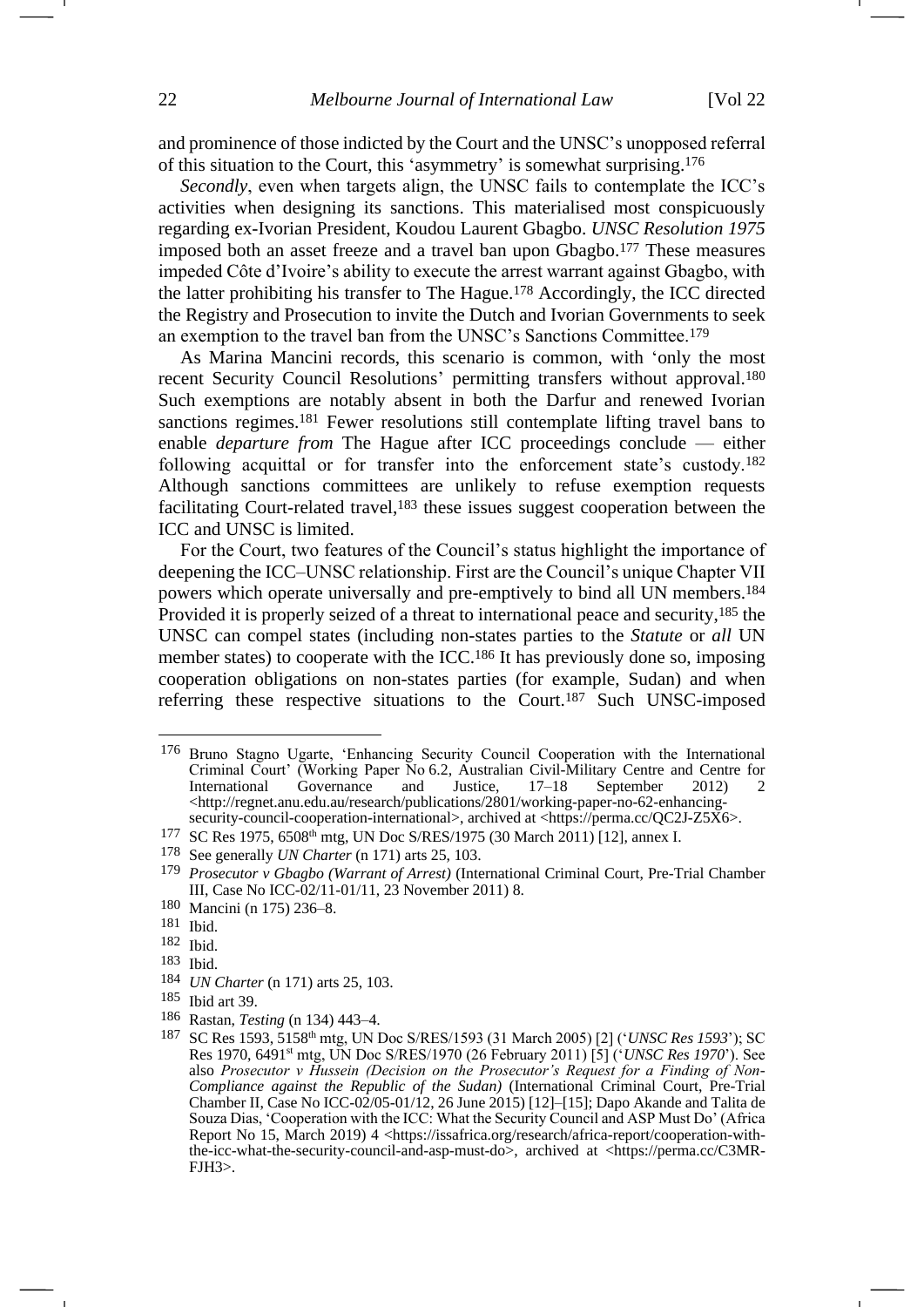<span id="page-22-4"></span><span id="page-22-3"></span>cooperation obligations have the potential to strengthen the Court's asset preservation regime by extending the jurisdictional 'reach' of the ICC's measures beyond states parties. <sup>188</sup> Universality, in this sense, is frequently credited with contributing to the greater cooperation enjoyed by the ad hoc tribunals.<sup>189</sup> Furthermore, in the Sudan referral, the Council also imposed cooperation obligations on *non-state actors*: those armed militia groups deemed as 'other parties to the conflict'. <sup>190</sup> Given the Court can only request cooperation from states, such enhanced cooperation may be the sole means of accessing assets outside state authorities' de facto control.<sup>191</sup>

<span id="page-22-1"></span>Moving beyond rationalist emphasis on coercion, the second feature of the Council's position pre-empts the constructivist analyses explored below. Perceived by states as the primary 'regulator of conflict and post-conflict situations',<sup>192</sup> the UNSC enjoys substantial legitimacy amongst states, the vast majority of whom generally understand and accept their obligations vis-à-vis the Council. These understandings have evolved over a history of interactions, stretching back to the UN's formation in 1945.<sup>193</sup> Through this process, the Council has become a 'valued institution', with 'all but a few states believ[ing] it serves a useful purpose for the maintenance of peace and security'. 194

<span id="page-22-0"></span>Accordingly, the Council's actions carry significant normative and persuasive force. As David Kaye argues, Council sanctions 'make a normative statement that such individuals … should lose the privileges they may otherwise enjoy as leaders or officials, state or non-state. They demonstrate to states that such behaviour entails consequences and penalty' which should in turn encourage them to cooperate.<sup>195</sup>

<span id="page-22-2"></span>UNSC sanction 'entails loss of reputation, trust, and credibility' for errant states, both internationally and domestically.<sup>196</sup> In that sense, the UNSC enjoys an authoritativeness and legitimacy which the ICC presently lacks. The UNSC's actions generate 'intersubjective meanings that affect the normative climate' of international law in a way which — due to its comparative youth, limited institutional experience, narrower mandate and lack of significant success stories — the ICC's actions do not.<sup>197</sup> UNSC assistance in cooperation matters would therefore enable the Court to 'piggyback' upon the Council's greater normative power. Such assistance would function akin to 'training wheels', supporting states

<sup>188</sup> UN SCOR, 6849th mtg, UN Doc S/PV.6849 (17 October 2012) 5 ('*RoL Debate*').

<sup>189</sup> Annalisa Ciampi, 'The Obligation to Cooperate' in Antonio Cassese, Paola Gaeta and John RWD Jones (eds), *The Rome Statute of the International Criminal Court: A Commentary*  (Oxford University Press, 2002) vol 2, 1607, 1610–15 ('*Obligation*'); Kaye and Raustiala (n [134\)](#page-17-1) 736.

<sup>190</sup> *UNSC Res 1593*, UN Doc S/RES/1593 (n [187\)](#page-21-0) [2].

<sup>191</sup> McCarthy (n [22\)](#page-3-1) 322–3.

<sup>192</sup> Kristen E Boon, 'UN Sanctions as Regulation' (2016) 15(3) *Chinese Journal of International Law* 543, 547.

<sup>193</sup> Ian Johnstone, 'Security Council Deliberations: The Power of the Better Argument' (2003) 14(3) *European Journal of International Law* 437, 455–61.

<sup>194</sup> Ibid 477.

<sup>195</sup> Kaye (n [159\)](#page-19-0) 21.

<sup>196</sup> Martha Finnemore and Kathryn Sikkink, 'International Norm Dynamics and Political Change' (1998) 52(4) *International Organization* 887, 903.

<sup>197</sup> Johnstone (n [193\)](#page-22-0) 460–1.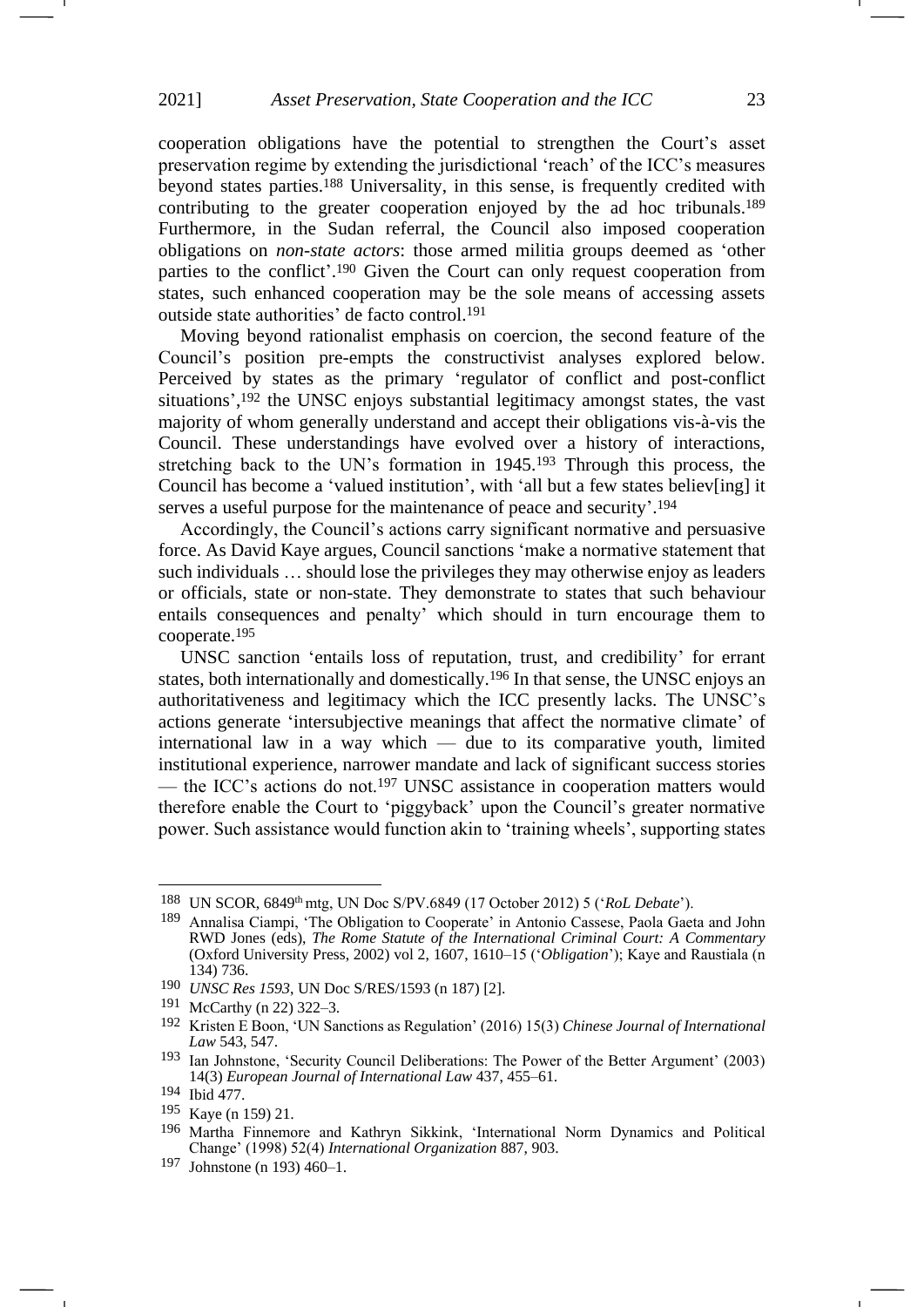and the Court until a culture of institutional authority, experience, reputation and familiarity develops.

One must, however, concede the likelihood of such Council support appears limited, 'aspirational' and 'unlikely' <sup>198</sup> — at least in the short term — with three permanent UNSC members (China, Russia and the United States) not party to the *Statute*. <sup>199</sup> Commentators suggest many Council members fear a 'strong' ICC as a 'possible rival and competitor', threatening the Council's status as international law's peak institution.<sup>200</sup> Such political concerns aside, it is clear that 'together ... the Council and the Court can be a formidable force for accountability'. <sup>201</sup> Both institutions seemingly accept this, with each recognising the need for better integrated sanctions and enforcement.<sup>202</sup>

However, once closer cooperation is acknowledged as desirable, Kaye and Kal Raustiala suggest the following questions require immediate consideration:

<span id="page-23-0"></span>For the Court, the question is how to engage the Council in a way that does not fundamentally compromise its essential independence — or perhaps, how to do so in a way that *acceptably* compromises the Court's independence while enhancing its effectiveness. For the Council, the question is how to partner with the ICC to ensure that its primary responsibility — the maintenance of international peace and security — can be more effectively achieved. $203$ 

These questions fundamentally probe the appropriate 'separation of powers' in international criminal law. Concerns centre upon the compatibility of the Court's judicial functions with the UNSC which, as Judge Schwebel described in his dissenting opinion in *Military and Paramilitary Activities in and against Nicaragua,*  is 'a political organ which acts for political reasons'. <sup>204</sup> Closer alignment is feared to compromise the Court's independence and integrity, reducing it to a 'tool of the Council, subject to the political dynamics of the moment'. 205

Larissa van den Herik captures the essence of these concerns, arguing the institutions are 'incommensurable in terms of their constitution, ethos and guiding principles and can be situated respectively in a law enforcement versus a peace enforcement paradigm'. <sup>206</sup> Drawing upon Hans Kelsen's classical analysis, theorists in this vein suggest that ICC asset preservation measures are 'reactions

<sup>198</sup> Birkett, *Uncoordinated* ([n 23\)](#page-3-2) 986, 1024.

<sup>199</sup> 'The States Parties to the Rome Statute', *International Criminal Court* (Web Page) <https://asp.icccpi.int/en\_menus/asp/states%20parties/pages/the%20states%20parties%20to%20the%20ro me%20statute.aspx>, archived at <https://perma.cc/QJT3-X8JR>; Akande and de Souza Dias ([n 187\)](#page-21-0) 3.

<sup>200</sup> Kaye and Raustiala (n [134\)](#page-17-1) 733.

<sup>201</sup> Ibid 720.

<sup>202</sup> See, eg, International Criminal Court, Assembly of States Parties, *Strengthening the International Criminal Court and the Assembly of States Parties*, Doc No ICC-ASP/19/Res.6, 19th sess, 4th plen mtg, 16 December 2020, [20], [45] ('*2020 Omnibus Resolution*'); *Letter Dated 12 June 2015 from the Permanent Representatives of Australia, Finland, Germany,*  Greece and Sweden to the UN Addressed to the Secretary-General, 69<sup>th</sup> sess, Agenda Item 115, UN Docs A/69/941–S/2015/432 (12 June 2015) annex ('*Compendium of the High-Level Review of United Nations Sanctions*') 49–50, 57–8.

<sup>203</sup> Kaye and Raustiala (n [134\)](#page-17-1) 731.

<sup>204</sup> *Military and Paramilitary Activities in and against Nicaragua (Nicaragua v United States of America) (Merits)* [1986] ICJ Rep 14, 290.

<sup>205</sup> Kaye and Raustiala (n [134\)](#page-17-1) 727.

<sup>206</sup> van den Herik (n [34\)](#page-6-0) 236.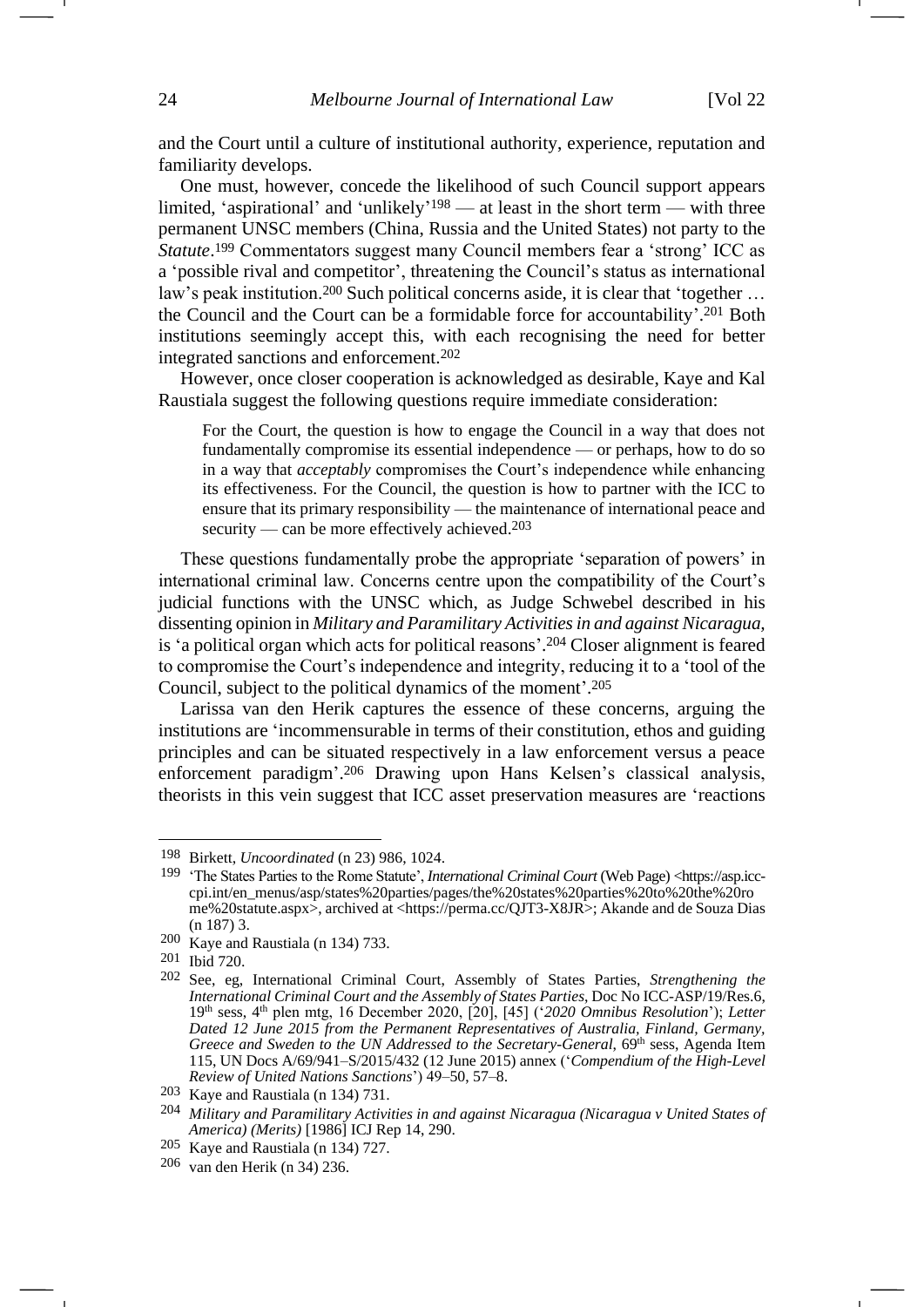to past wrongs' and 'archetypical law enforcement mechanisms, establishing individual criminal responsibility'. <sup>207</sup> Conversely, UNSC sanctions are 'discretionary', <sup>208</sup> or 'administrative', <sup>209</sup> characterised as 'more present- and future-oriented [as they] try to constrain ongoing behaviour and they are supposed to be preventive rather than punitive in nature'. <sup>210</sup> In that sense, UNSC sanctions are 'peace-enforcement mechanisms, predominantly non-legal in nature … principally imposed to reinforce peace and not primarily to address violations of the law'. 211

Respectfully, this article rejects this dichotomy. Fundamentally, Kelsen's distinction between the Council's 'peace-enforcement' and the ICC's 'law enforcement' mandates is not as sharp as it once was. The ICC embodies the international community's transition towards a culture of 'upholding the rule of law and accountability'. <sup>212</sup> Central to this transition is increasing recognition that certain criminal conduct can, and does, 'threaten the peace, security and wellbeing of the world'. <sup>213</sup> By 'securitising' criminality, the dichotomy between peace enforcement and law enforcement dissolves. Instead, as the ASP's omnibus resolution affirms, 'justice and peace' are 'indivisible', <sup>214</sup> and 'the peace, security and well-being of the world … are values protected by the *Rome Statute*'. 215

It is well established that the UNSC's central function is the 'maintenance of international peace and security'. <sup>216</sup> Through the 'prevention of armed conflicts, the preservation of peace and the strengthening of international security', the Court directly advances this very mandate.<sup>217</sup> This is because international crimes and international criminal activity directly, and by their nature, threaten international peace and security and undermine the circumstances upon which those conditions rest.

Therefore, unlike domestic criminal courts, the ICC cannot be understood as a standalone institution with an independent 'law enforcement' mandate but rather 'part of a larger … legal and political architecture meant to limit and deter atrocity crimes'. <sup>218</sup> Jurisdictional differences aside,<sup>219</sup> the Court's work is 'entirely consistent' with the Council's peace-enforcement activities.<sup>220</sup> The UNSC has

<sup>207</sup> Ibid 235–7.

<sup>208</sup> Harry Aitken, 'The Security Council and International Law Enforcement: A Kelsenian Perspective on Civilian Protection Peacekeeping Mandates' (2017) 22(3) *Journal of Conflict and Security Law* 395, 403–5, 407.

<sup>209</sup> Birkett, *Lessons* ([n 23\)](#page-3-2) 503.

<sup>210</sup> van den Herik (n [34\)](#page-6-0) 237.

<sup>211</sup> Ibid 235–6; Boon (n [192\)](#page-22-1) 546–7.

<sup>212</sup> Guatemala Letter, UN Doc S/2012/731 (n [144\)](#page-18-1) [9].

<sup>213</sup> *Relationship Agreement* ([n 164\)](#page-19-1) Preamble para 3.

<sup>214</sup> See, eg, International Criminal Court, Assembly of States Parties, *Strengthening the International Criminal Court and the Assembly of States Parties, Res ICC-ASP/18/Res.6, 18<sup>th</sup>* sess, 9th plen mtg, 6 December 2019, Preamble ('*2019 Omnibus Resolution*').

<sup>215</sup> *2020 Omnibus Resolution* (n [202\)](#page-23-0) Preamble.

<sup>216</sup> *UN Charter* (n [171\)](#page-20-0) art 24(1).

<sup>217</sup> *2020 Omnibus Resolution* (n [202\)](#page-23-0) Preamble.

<sup>218</sup> Courtney Hillebrecht, 'The Deterrent Effects of the International Criminal Court: Evidence from Libya' (2016) 42(4) *International Interactions* 616, 622.

<sup>219</sup> Cf Birkett, *Uncoordinated* (n [23\)](#page-3-2) 1014, 1024.

<sup>220</sup> Guatemala Letter, UN Doc S/2012/731 (n [144\)](#page-18-1) [2].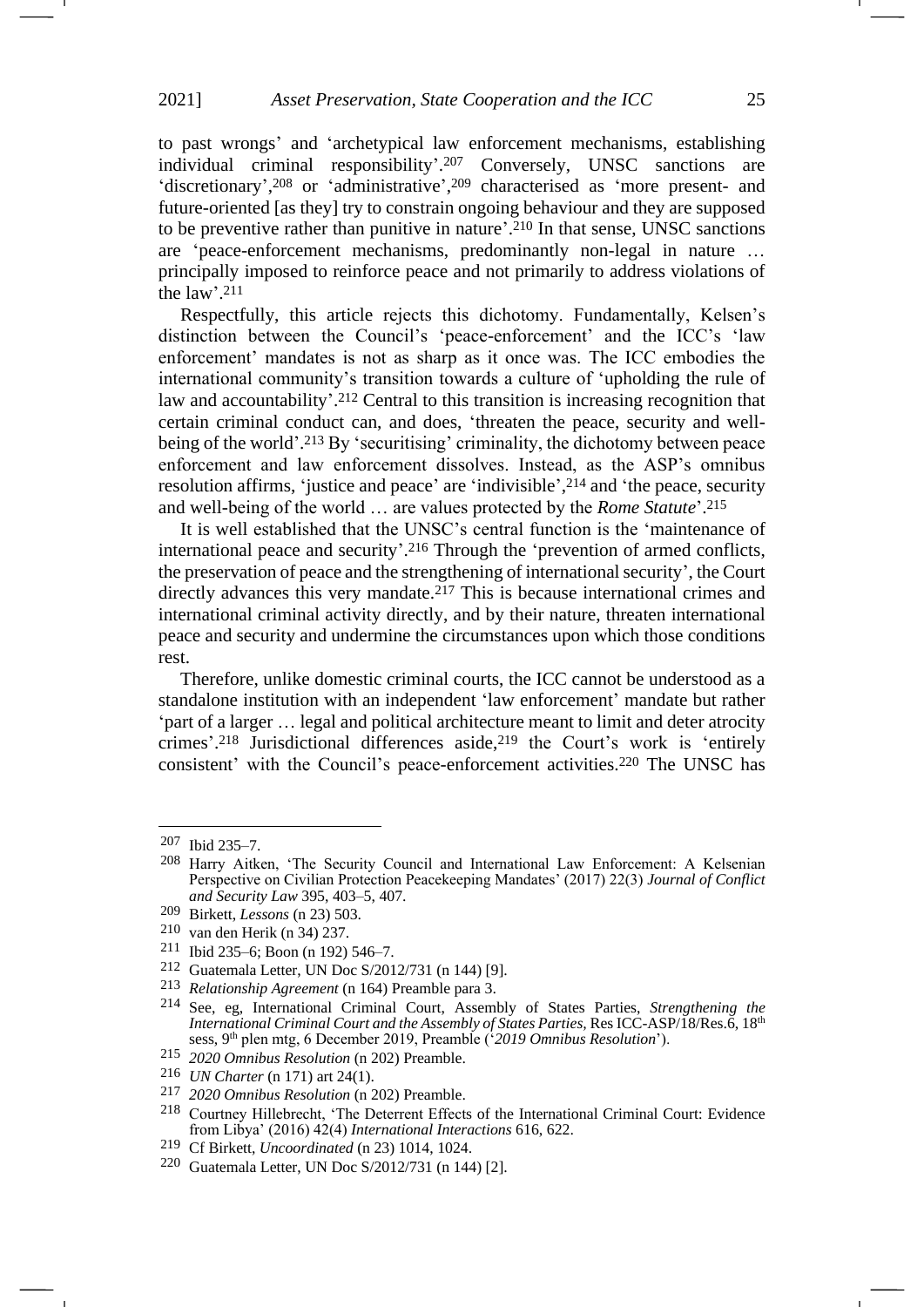acknowledged this alignment, deploying the ICC in pursuit of these ends.<sup>221</sup> Critically, the *Independent Expert Review of the International Criminal Court and the Rome Statute System* ('*Independent Expert Review*') captures this issue, referring to the difficulties caused by the ICC's 'dual nature' as both a 'judicial entity' and an 'international organisation'. 222

<span id="page-25-1"></span>Furthermore, the UNSC's own activities have evolved since Kelsen's examination. As van der Herik recognises, UNSC sanctions have experienced a 'certain incremental juridification, or perhaps formalization', over recent decades.<sup>223</sup> This 'collective security system' which the Council oversees has experienced a 'growing individualization, customization and overall sophistication', <sup>224</sup> typified by the proliferation of 'smart' or 'targeted' sanctions and the ad hoc tribunals. UNSC sanctions now resemble traditional 'law enforcement' activities, functioning as quasi-judicial, penal measures responding to prima facie breaches of international law.<sup>225</sup> Joseph Kony's listing epitomises this transformation, with the Central African Republic Sanctions Committee citing his alleged offending and ICC indictment in justifying his designation.<sup>226</sup>

In these circumstances, it is argued that greater cooperation between the UNSC and ICC in the enforcement of asset preservation measures is essential to address the inherent vulnerabilities and fragility of the Court acting alone. *Kenyatta* validates the insights of enforcement theorists who have long suggested that state behaviour is driven chiefly by self-interest and linkage theory emphasises that altering the inputs into that balancing exercise is the most effective way of altering state behaviour. Under current conditions, it is the UNSC who is best placed to undertake such enforcement activity and, for the reasons set out above, such activities are entirely consistent with its peace and security mandate.

#### <span id="page-25-0"></span>IV CONSTRUCTIVISM AND ASSET PRESERVATION

By positioning material considerations as the primary determinants of state behaviour, rationalism leaves little room for 'softer' factors of norms, values and identity to operate. However, 'concerns about reciprocity and reputation, the operation of domestic courts … clarity and perceived legitimacy of the relevant rules … [and] the reputational cost of non-compliance' evidently impact state cooperation at the ICC.<sup>227</sup> Constructivism offers useful insights by explaining these 'inherently complex social and political processes'. 228

<sup>221</sup> Verduzco (n [158\)](#page-19-2) 31–2.

<sup>222</sup> *Independent Expert Review of the International Criminal Court and the Rome Statute System* (Final Report, 30 September 2020) [26] <https://asp.icc-cpi.int/iccdocs/asp\_docs/ASP19/IER-Final-Report-ENG.pdf>, archived at <https://perma.cc/E647-PCRD> ('*Independent Expert Review*')*.*

<sup>223</sup> van den Herik (n [34\)](#page-6-0) 235.

<sup>224</sup> d'Aspremont (n [122\)](#page-16-2) 21.

<sup>225</sup> van den Herik (n [34\)](#page-6-0) 235–42.

<sup>226</sup> 'Joseph Kony', *United Nations Security Council* (Web Page, 7 March 2016) <https://www.un.org/securitycouncil/sanctions/2127/materials/summaries/individual/josephkony>, archived at <https://perma.cc/29TP-LBYM>.

<sup>227</sup> Annika Jones, 'Non-Cooperation and the Efficiency of the International Criminal Court' in Olympia Bekou and Daley J Birkett (eds), *Cooperation and the International Criminal Court: Perspectives from Theory and Practice* (Brill Nijhoff, 2016) 185, 194.

<sup>228</sup> Peter J Katzenstein and Nobuo Okawara, 'Japan, Asian-Pacific Security, and the Case for Analytical Eclecticism' (2001) 26(3) *International Security* 153, 154, 167, 184–5.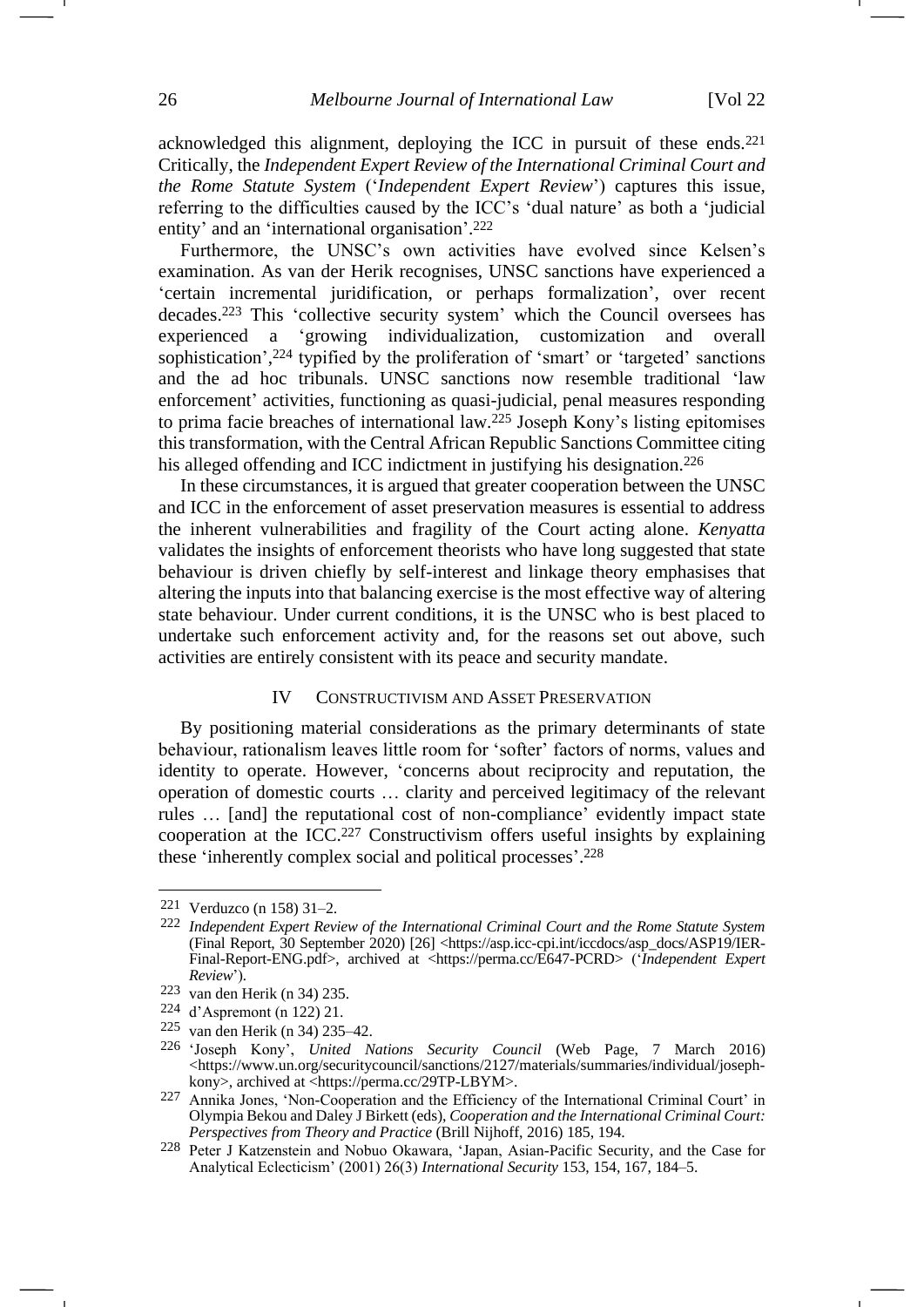As Caroline Fehl observes, '[i]t is impossible to identify "the" constructivist theory of international institutions' as '[a]ny brief summary … must remain selective and open to the criticism that it misinterprets the "essence" of the constructivist challenge'. <sup>229</sup> So cautioned, one may nevertheless observe most constructivist theories share a Weberian foundation, perceiving international society as a collection of intersubjective understandings which 'endow material realities with meaning and purpose'. <sup>230</sup> These understandings are 'neither external … (ie, purely material) nor are they simply inside the heads of individuals (ie, purely subjective)',<sup>231</sup> but are held by the 'community'.<sup>232</sup>

<span id="page-26-1"></span><span id="page-26-0"></span>Constructivists suggest 'neither agents … nor social structures are logically preexistent or determining' but rather each is forged through 'norms, rules, understandings, and relationships [actors] have with others'. <sup>233</sup> Through social interactions, states generate and internalise 'relatively stable, role-specific understandings and expectations about self … and one another and which constitute the structure of the social world'. <sup>234</sup> Broadly defined as 'standard[s] of appropriate behaviour', these norms represent 'collective expectations' of behaviour from actors 'with a given identity'. <sup>235</sup> Having internalised these norms, states feel compelled to act accordingly.<sup>236</sup>

Intersubjective understandings are thus 'constitutive' as 'they constitute, create, or revise the actors or interests which [rationalist] approaches take as given'. <sup>237</sup> As Derek Beach describes,

[t]hrough processes of social interaction, normative prescriptions for complying with what is legitimately perceived as "the law" are created and internalized by actors. These prescriptions then constitute a normative logic of action that supplements the instrumental motivations of actors … over time, through actor participation and interaction with the legal system, compliance becomes an internalized social practice that makes normative prescriptions for acceptable behaviour, thereby also making behavioural claims upon actors that cannot simply be reduced to the instrumental interests of actors.<sup>238</sup>

Norms are thus *at least* 'as influential as material realities in determining [state] behavior'. <sup>239</sup> Applying a domestic analogy,

<sup>229</sup> Fehl (n [101\)](#page-13-2) 365.

<sup>230</sup> Martha Finnemore, *National Interests in International Society* (Cornell University Press, 1996) 128; Jutta Brunnée and Stephen J Toope, 'Constructivism and International Law' in Jeffrey L Dunoff and Mark A Pollack (eds), *Interdisciplinary Perspectives on International Law and International Relations: The State of the Art* (Cambridge University Press, 2013) 119, 122.

<sup>231</sup> Brunnée and Toope (n [230\)](#page-26-0) 122.

<sup>232</sup> Thomas Risse and Kathryn Sikkink, 'The Socialization of International Human Rights Norms into Domestic Practices: Introduction' in Thomas Risse, Stephen C Ropp and Kathryn Sikkink (eds), *The Power of Human Rights: International Norms and Domestic Change* (Cambridge University Press, 1999) 1, 7.

<sup>233</sup> Brunnée and Toope (n [230\)](#page-26-0) 123; Finnemore (n [230\)](#page-26-0) 128.

<sup>234</sup> Alexander Wendt, 'Anarchy Is What States Make of It: The Social Construction of Power Politics' (1992) 46(2) *International Organization* 391, 397–8.

<sup>235</sup> Finnemore and Sikkink (n [196\)](#page-22-2) 891; Risse and Sikkink (n [232\)](#page-26-1) 7.

<sup>236</sup> Finnemore and Sikkink (n [196\)](#page-22-2) 904.

<sup>237</sup> Finnemore ([n 230\)](#page-26-0) 129.

<sup>238</sup> Beach (n [121\)](#page-15-1) 123–4.

<sup>239</sup> Finnemore ([n 230\)](#page-26-0) 128.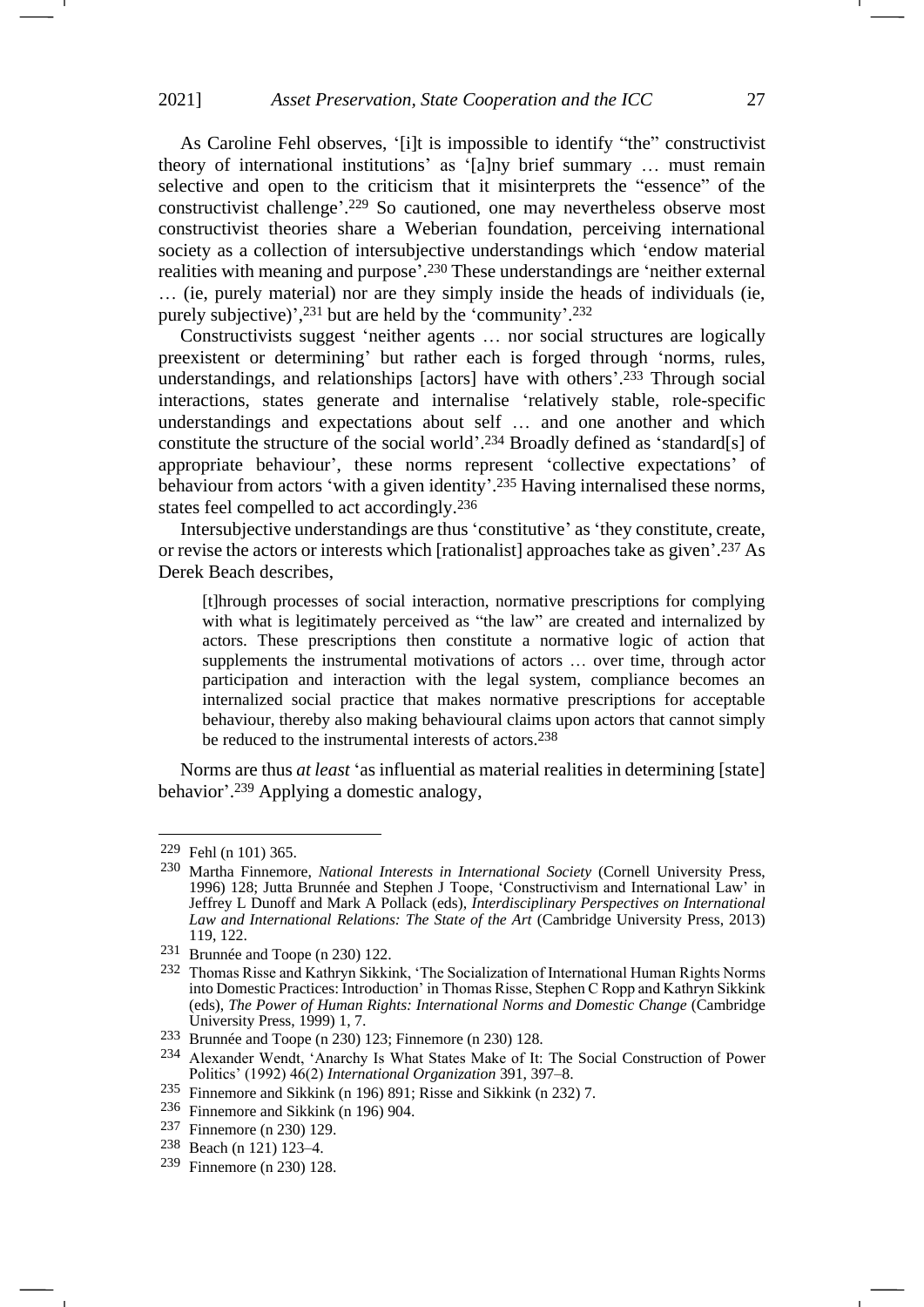[w]hile most people choose not to rob banks, we abstain from doing so not only because we rationally weigh the expected take-in versus the risk of going to jail, but also because we are socialized to believe that bank robbing is an 'immoral' and 'illegal' action.<sup>240</sup>

As social constructions, norms undergo a 'continuous and reciprocal' 'dialectic social process' whereby their content is 'created and re-created by agent action'. 241 In consequence, they are inherently and constantly evolving.

Institutions arise where norms are 'structured together and interrelate' to 'create new actors, interests, or categories of action'. <sup>242</sup> International law is one such institution: a collection of norms 'constituted and powered primarily by social practices', <sup>243</sup> which has 'taken a particular form and acquired a particular function in respect of the type of association to which it applies' (namely, interstate interactions).<sup>244</sup> Accordingly, international law's 'exact content, status and efficacy … will depend upon the precise conjuncture of various political, social and economic factors obtaining at that time'. <sup>245</sup> Assessments of its effectiveness must therefore consider 'the role that culture, ideas, institutions, discourse, and social norms play in shaping identity', as these matters are 'inseparable from the reasons and self-understandings that agents bring to their actions'. 246

Few constructivists argue normative influences operate to exclude material considerations. Instead, most accept that '[a]ctors are still wilful agents, and can choose non-compliance even … where there is a strong normative pull towards compliance'. <sup>247</sup> Rather, the central assertion is that actors 'do not exist independently from their social environment'. <sup>248</sup> Consequentially, by suggesting 'compliance is often based upon *both* instrumental *and* normative motivations', 249 constructivists challenge rationalist suggestions that state behaviour is 'primarily motivated by states' concerns about *ex post* costs'. 250

Given international law's complexity, one may suggest 'each theory gets a piece of the puzzle right, but none alone accurately captures the entire picture'. 251 Rather than seeking to 'demonstrate which theory is "correct" or inherently "better"',<sup>252</sup> this article employs a form of 'analytical eclecticism', 'drawing selectively' on both theories to uncover 'different layers and connections that parsimonious explanations conceal'. <sup>253</sup> In this vein, it is argued that constructivism adds 'causal depth' to rationalist accounts by positioning them 'within broader

<sup>240</sup> Beach (n [121\)](#page-15-1) 122.

<sup>241</sup> Ibid 123–4; Nicholas Onuf, 'Constructivism: A User's Manual' in Vendulka Kubálková, Nicholas Onuf and Paul Kowert (eds), *International Relations in a Constructed World* (ME Sharpe, 1998) 58, 59.

<sup>242</sup> Finnemore and Sikkink (n [196\)](#page-22-2) 891.

<sup>243</sup> Brunnée and Toope (n [230\)](#page-26-0) 129.

<sup>244</sup> Armstrong, Farrell and Lambert ([n 100\)](#page-13-0) 21.

<sup>245</sup> Ibid 23.

<sup>246</sup> Brunnée and Toope (n [230\)](#page-26-0) 121; Alexander E Wendt, 'The Agent-Structure Problem in International Relations Theory' (1987) 41(3) *International Organization* 335, 359.

<sup>247</sup> Beach (n [121\)](#page-15-1) 125.

<sup>248</sup> Ibid.

<sup>249</sup> Ibid 126.

<sup>250</sup> von Stein (n [151\)](#page-18-2) 485.

<sup>251</sup> Koh ([n 108\)](#page-14-1) 635.

<sup>252</sup> Fehl (n 101) 359.

<sup>253</sup> Katzenstein and Okawara (n [228\)](#page-25-0) 154, 167, 184–5.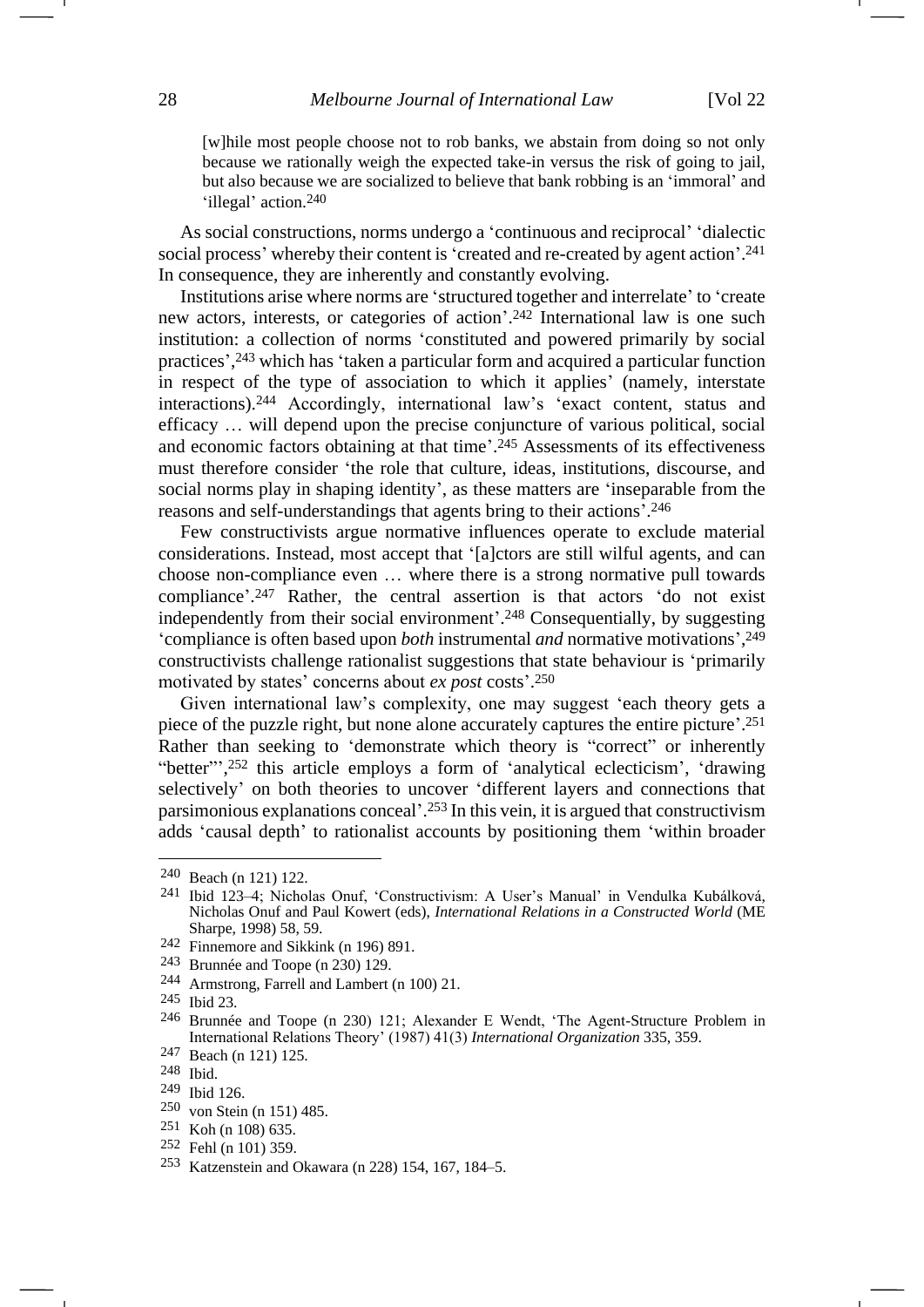social or historical contexts' and revealing 'the underlying structures that make certain choices rational in the first place'. 254

Constructivism is therefore useful in analysing cases like the ICC's asset preservation regime, 'where effective sanction mechanisms are seldom in place, and the short-term political and economic "costs" of compliance are often very large'. <sup>255</sup> Constructivist analysis is capable of explaining the myriad technical problems which have undermined the implementation and administration of the Court's asset preservation regime in a manner far less spectacularly, but no less significantly, than the issues exposed in *Bemba*. Promisingly, in the second section of this part, it is suggested that seeds of a new, iterative, constructivist-influenced approach to cooperation are beginning to emerge in the Court's jurisprudence. Such seeds ought to be nurtured, as they promise a far more effective and nuanced cooperation regime.

### <span id="page-28-1"></span><span id="page-28-0"></span>A *Technical Problems*

Beyond the lack of asset management provisions exposed in *Bemba,* the ICC and its stakeholders have identified additional technical problems as plaguing the asset preservation regime. Perceived delays in seeking asset preservation requests and significant delays in their implementation lead to requests devolving into 'ping-pong match[es]', <sup>256</sup> 'being sent back and forth over several months in order to address formalities'. <sup>257</sup> These concerns are exacerbated by an apparent difficulty in designating clear contact points amongst states<sup>258</sup> which causes requests to be 'lost, or ... severely delayed'<sup>259</sup> or encounter 'political bottleneck[s]'. <sup>260</sup> Furthermore, broader 'general' cooperation requests issued early in investigations are rejected by states as insufficiently specific,<sup>261</sup> despite domestic authorities retaining control of much of the information which would enable narrower requests to be issued.<sup>262</sup> Problems also emerge from a lack of experience, capacity and expertise amongst both ICC and states parties in

<sup>254</sup> Alexander Wendt, 'Driving with the Rearview Mirror: On the Rational Science of Institutional Design' (2001) 55(4) *International Organization* 1019, 1021.

<sup>255</sup> Beach (n [121\)](#page-15-1) 122.

<sup>256</sup> Anne-Aurore Bertrand and Natacha Schauder, 'Practical Cooperation Challenges Faced by the Registry of the International Criminal Court' in Olympia Bekou and Daley J Birkett (eds), *Cooperation and the International Criminal Court: Perspectives from Theory and Practice* (Brill Nijhoff, 2016) 152, 163.

<sup>257</sup> *Challenges* (n [34\)](#page-6-0) 4.

<sup>258</sup> See, eg, *Investigations* (n [29\)](#page-5-0) 13; International Criminal Court, Assembly of States Parties, *Report of the Bureau on Cooperation*, Doc No ICC-ASP/6/21, 6<sup>th</sup> sess, 19 October 2007, [3]-[4] ('*2007 Cooperation Report*').

<sup>&</sup>lt;sup>259</sup> Anniken Ramberg Krutnes, 'Reflections of the Facilitator for Cooperation in the Hague Working Group, 2012–2015' in Olympia Bekou and Daley J Birkett (eds), *Cooperation and the International Criminal Court: Perspectives from Theory and Practice* (Brill Nijhoff, 2016) 248, 252.

<sup>260</sup> Ciampi, *Obligation* (n [189\)](#page-22-3) 1628–9; Bibas and Burke-White (n [147\)](#page-18-0) 675–6.

<sup>261</sup> *Investigations* ([n 29\)](#page-5-0) 15; Martínez (n [34\)](#page-6-0) 207; Bertrand and Schauder (n [256\)](#page-28-0) 163; REDRESS and Grotius Centre for International Legal Studies, 'Reparations before the International Criminal Court: Issues and Challenges' (Conference Report, 12 May 2011) 15–17 <https://redress.org/wp-content/uploads/2017/12/SUMMARYreport.pdf>, archived at <https://perma.cc/KVL9-X5KZ>.

<sup>262</sup> See, eg, Bertrand and Schauder ([n 256\)](#page-28-0) 163; *Challenges* (n [34\)](#page-6-0) 4.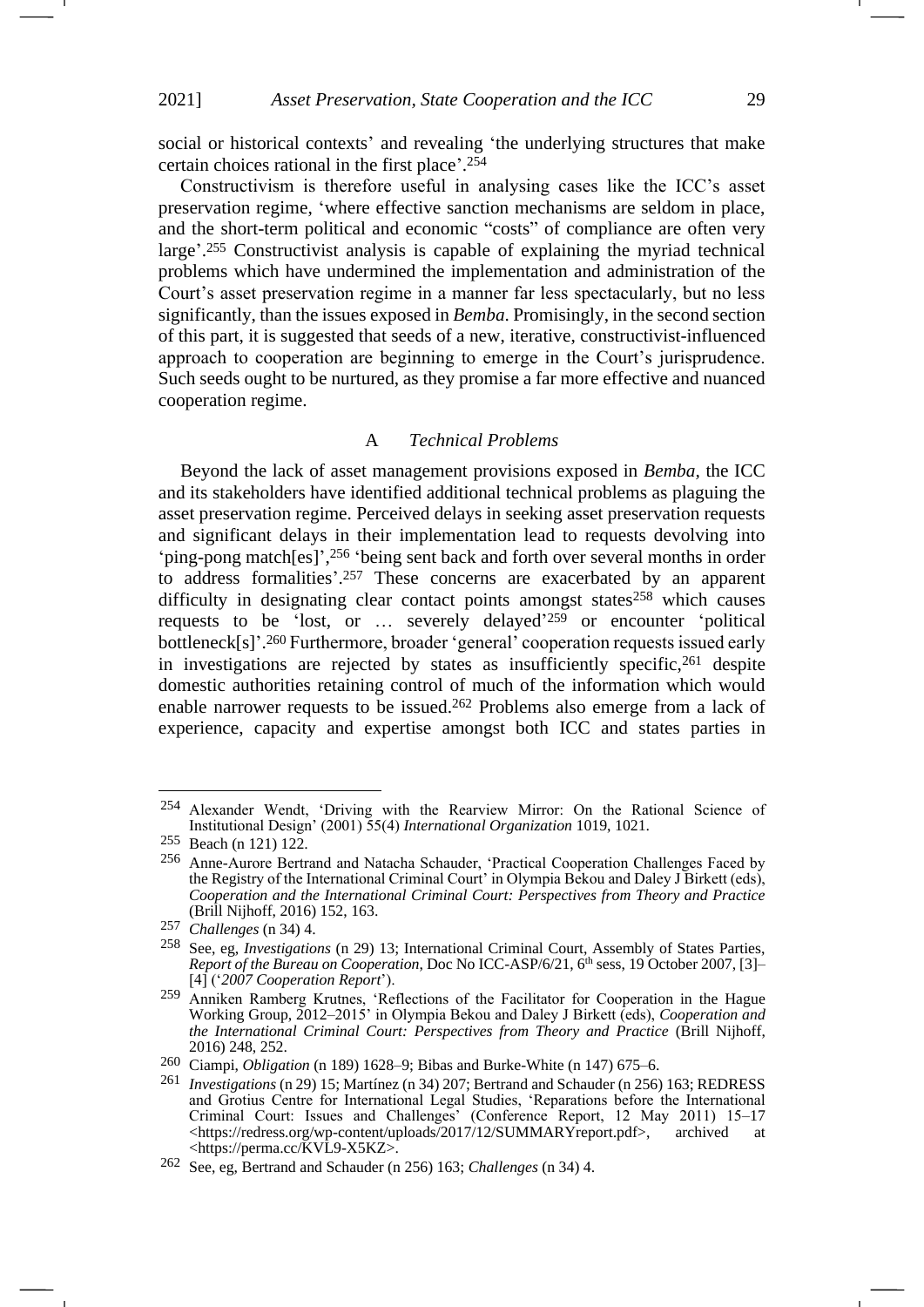implementing asset preservation measures,<sup>263</sup> and from an 'antagonistic approach' between organs of the Court, fostering a 'mentality of "us vs them" which naturally is not conducive to cooperation and coordination'. 264

All of this leads to stakeholders describing the regime as 'complicated', 'cumbersome', 'not-fit-for-purpose', plagued by 'bottleneck[s]' and 'frustration', and 'considerably slower' than UNSC sanctions.<sup>265</sup>

In circumstances where efficiency, accuracy and universality are critical, these technical problems are anathematic to the success of the Court's asset preservation regime. However, rationalism either obscures these problems or treats them as evidence of lacklustre enforcement, insufficient resources or poorly defined spheres of responsibility. Whilst undoubtedly *relevant*, such factors are insufficiently nuanced to fully explain the Court's experience.

Constructivism contextualises these technical problems as reflecting a broader 'cultural clash'. Returning to constructivist theory, Martha Finnemore and Kathryn Sikkink influentially suggest a norm's 'life cycle'

may be understood as a three-stage process … the first stage is 'norm emergence'; the second stage involves broad norm acceptance … and the third stage involves internalization … The characteristic mechanism of the first stage, norm emergence, is persuasion by norm entrepreneurs. Norm entrepreneurs attempt to convince a critical mass of states (norm leaders) to embrace new norms. The second stage is characterized more by a dynamic of imitation as the norm leaders attempt to socialize other states to become norm followers ... At the far end of the norm cascade, norm internalization occurs; norms acquire a taken-for-granted quality and are no longer a matter of broad public debate.<sup>266</sup>

<span id="page-29-0"></span>From this perspective, norms emerge and are 'diffused' through processes of social interaction, including 'shaming', 'moral consciousness-raising', 'explanation and justification … dissuasion, approval' and 'elite learning'. <sup>267</sup> For legal norms, these interactions occur across fora including 'treaty regimes; domestic, regional, and international courts; ad hoc tribunals; domestic and regional legislatures; executive entities; commissions of international publicists; and nongovernmental organizations'. <sup>268</sup> Through these institutions, states are socialised into norms. However, to influence behaviour, norms must be internalised by actors. As Harold Hongju Koh's transnational legal process theory explains, 'domesticat[ing] international norms' encompasses social, political and legal dimensions, respectively requiring 'widespread general adherence' to the

<sup>263</sup> Ruth A van der Pol, 'Article 75 of the Rome Statute: Reparations and Their Implementation in the Dutch Legal System' (2020) 67(2) *Netherlands International Law Review* 211, 221.

<sup>264</sup> *Independent Expert Review* (n [222\)](#page-25-1) [62].

<sup>265</sup> Ibid [759]–[760]; HRLC (n [29\)](#page-5-0) [62].

<sup>266</sup> Finnemore and Sikkink (n [196\)](#page-22-2) 895.

<sup>267</sup> Risse and Sikkink (n [232\)](#page-26-1) 5, 11; Abram Chayes and Antonia Handler Chayes, *The New Sovereignty: Compliance with International Regulatory Agreements* (Harvard University Press, 1995) 119; Jeffrey T Chekel, 'Norms, Institutions, and National Identity in Contemporary Europe' (1999) 43(1) *International Studies Quarterly* 83, 85–91; Antje Wiener, 'Contested Compliance: Interventions on the Normative Structure of World Politics' (2004) 10(2) *European Journal of International Relations* 189, 196.

<sup>268</sup> Koh ([n 108\)](#page-14-1) 649–50.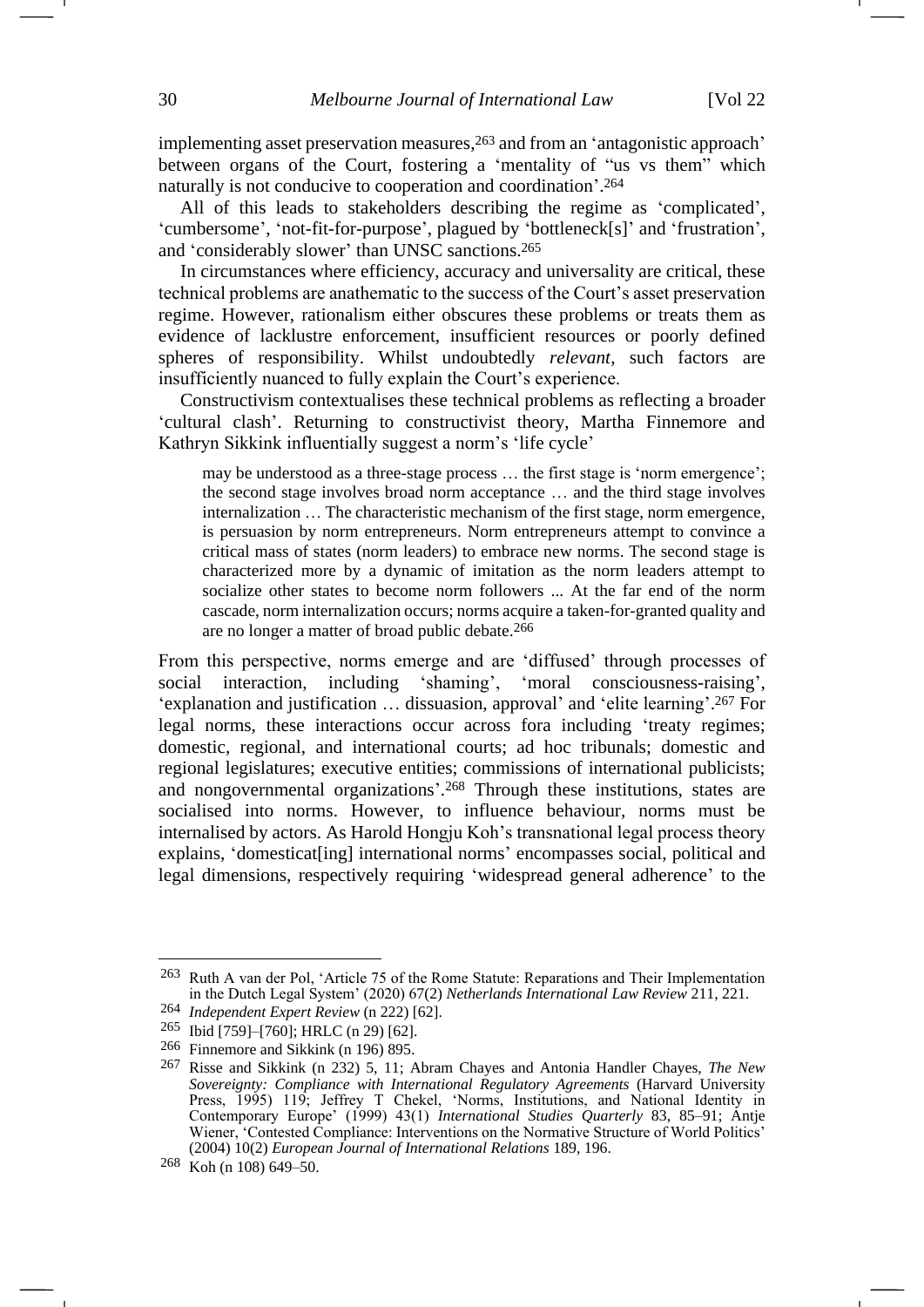norm, acceptance and promotion by 'elites' (eg, through government policy), and 'incorporat[ion]' into domestic law.<sup>269</sup>

Cultural 'match' facilitates norm diffusion and internalisation. States 'read international law through the prisms of national legal cultures'. <sup>270</sup> Unsurprisingly, norms thus diffuse and internalise 'more rapid[ly]' when an emergent international norm 'resonates with historically constructed domestic norms … as reflected in discourse, the legal system (constitutions, judicial codes, laws), and bureaucratic agencies (organizational ethos and administrative procedures)' of a state.<sup>271</sup> In those circumstances 'domestic actors are [more] likely to treat the international norm as a given, instinctively recognizing the obligations associated with [it]'. 272

As Part II(D) above explained, states parties are required to establish domestic laws regulating cooperation with the ICC. '[L]ess than half' have done so.<sup>273</sup> Even where implementing legislation exists, such legislation often imperfectly reflects the *Statute*'s requirements.<sup>274</sup> Three areas of divergence frequently emerge. *First,*  states' domestic laws commonly restrict freezing orders to only those assets connected to the crime, despite such a requirement having been rejected at the ICC.<sup>275</sup> *Secondly*, states often impose domestic procedural requirements — such as periodic expiry and renewal requirements — which depart from the *Statute* and inhibit enforcement of the Court's requests.<sup>276</sup> *Thirdly,* limited attention appears to have been given to the obstructing effects of municipal corporations, trusts, bankruptcy and banking laws (especially those protecting bank secrecy) on the Court's requests.<sup>277</sup>

<span id="page-30-0"></span>Differences in domestic legal cultures impact norm internalisation and adoption, thus explaining many of these variations.<sup>278</sup> Many domestic legal systems restrict asset forfeiture and cooperation with foreign courts — especially in criminal contexts<sup>279</sup> — due to the significant human rights implications of such activities. Civil law systems, for example, frequently require domestic judicial determination that coercive measures against criminal defendants — including asset freezes — be proportional and of 'necessity'. <sup>280</sup> Such restrictions are often constitutional<sup>281</sup> and (in dualist systems, at least) therefore usually enjoy 'a higher

<span id="page-30-1"></span><sup>269</sup> Ibid 642–3.

<sup>270</sup> Armstrong, Farrell and Lambert ([n 100\)](#page-13-0) 313.

<sup>271</sup> Chekel ([n 267\)](#page-29-0) 87.

<sup>272</sup> Andrew P Cortell and James W Davis Jr, 'Understanding the Domestic Impact of International Norms: A Research Agenda' (2000) 2(1) *International Studies Review* 65, 73–6.

<sup>273</sup> *2019 Cooperation Report* (n [113\)](#page-14-2) [14].

<sup>274</sup> See *2007 Cooperation Report* (n [258\)](#page-28-1) [19].

<sup>275</sup> International Criminal Court, Assembly of States Parties, *Report of the Bureau on Cooperation*, Doc No ICC-ASP/18/17, 18th sess, 29 November 2019, [9] ('*2019 Bureau Report*'); *Challenges* (n [34\)](#page-6-0) 5. Cf Martínez (n [34\)](#page-6-0) 206–7.

<sup>276</sup> Claus Kreß and Bruce Broomhall, 'Implementing Cooperation Duties under the *Rome Statute*: A Comparative Synthesis' in Claus Kreß et al (eds), *The Rome Statute and Domestic Legal Orders* (Nomos Verlagsgesellschaft, 2005) vol 2, 515, 526–7; HRLC (n [29\)](#page-5-0) [53].

<sup>277</sup> *Investigations* (n [29\)](#page-5-0) 16; Ferstman, *Considerations* (n [71\)](#page-10-1) 677–9.

<sup>278</sup> Finnemore and Sikkink (n [196\)](#page-22-2) 893; Wiener (n [267\)](#page-29-0) 196.

<sup>279</sup> See generally Ferstman, *Considerations* (n [71\)](#page-10-1) 678–81.

<sup>280</sup> *Challenges* (n [34\)](#page-6-0) 3–5; Kreß and Broomhall (n [276\)](#page-30-0) 526, 532.

<sup>281</sup> Kreß and Broomhall (n [276\)](#page-30-0) 532; Andreas Paulus, 'A Comparative Look at Domestic Enforcement of International Tribunal Judgments' (2009) 103 *Proceedings of the Annual Meeting (American Society of International Law)* 42, 45–6.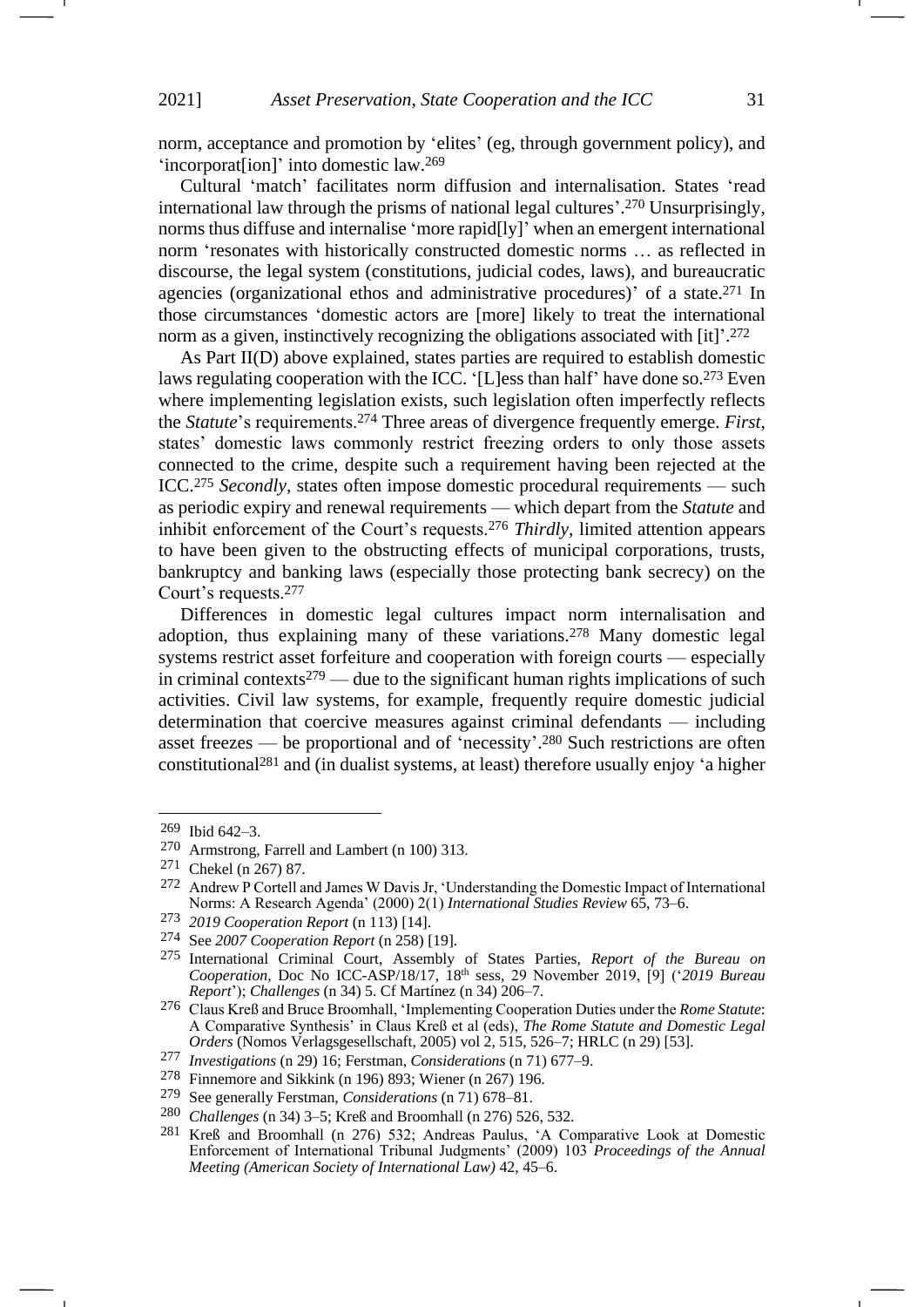hierarchical rank' within domestic legal orders vis-à-vis international legal norms.<sup>282</sup>

Against this backdrop, the technical problems plaguing the Court appear symptomatic of a lack of 'cultural match' between the nascent cooperation norms and states' domestic legal orders. Domestic and supranational authorities have demonstrated a propensity to perceive their roles either as 'gate-keep[ers]', 'safeguard[ing]' domestic law against perceived 'encroachments' from the Court,<sup>283</sup> or as 'guardians' of values — especially human rights values — and 'protectors' of 'national constitutional identit[ies]' central to domestic constitutional orders.<sup>284</sup> Misalignments between domestic and international law thus reflect states' inability or reluctance to fully internalise the cooperation norms rooted in the *Statute*.

<span id="page-31-0"></span>These themes are visible in the Court's dispute surrounding multiple Congolese nationals transferred to The Hague as defence witnesses, detained in Scheveningen Prison's UN Detention Unit and who sought asylum in the Netherlands after giving evidence.<sup>285</sup> One such witness applied to the European Court of Human Rights (ECtHR), asserting his continuing detention was unlawful as it infringed his rights to liberty, security and an effective remedy protected by the European *Convention for the Protection of Human Rights and Fundamental Freedoms* ('*ECHR*').<sup>286</sup> Critically, to engage the *ECHR*'s protections, the applicant had to establish his detention was 'within [the] Jurisdiction' of the Netherlands as a 'Contracting Part[y]'. <sup>287</sup> In *Djokaba Lambi Longa v Netherlands* ('*Djokaba*'), the ECtHR held the applicant was not detained by the Netherlands, but by the DRC, pursuant to its witness transfer arrangement with the ICC.<sup>288</sup>

In resolving *Djokaba*, the ECtHR addressed a submission that the Netherlands' *ECHR* obligations were engaged because 'the level of human rights protection offered by the [ICC]' was not 'equivalent to that for which the Convention provides'. <sup>289</sup> In doing so, it considered whether the ICC's practice sufficiently respected the *ECHR*'s 'peremptory character' and 'the practical and effective nature of its safeguards'.<sup>290</sup> Perhaps unsurprisingly, it held the ICC's 'powers ... to order protective measures, or other special measures' sufficed to protect the

<sup>282</sup> Helle Krunke and Martin Scheinin, 'Introduction' in Martin Scheinin, Helle Krunke and Marina Aksenova (eds), *Judges as Guardians of Constitutionalism and Human Rights*  (Edward Elgar Publishing, 2016) 1, 16.

<sup>283</sup> Paulus (n [281\)](#page-30-1) 45–6.

<sup>284</sup> Helle Krunke, 'Courts as Protectors of the People: Constitutional Identity, Popular Legitimacy and Human Rights' in Martin Scheinin, Helle Krunke and Marina Aksenova (eds), *Judges as Guardians of Constitutionalism and Human Rights* (Edward Elgar Publishing, 2016) 71, 84.

<sup>285</sup> *Djokaba Lambi Longa v Netherlands* [2012] IV Eur Court HR 449, 455–7 [1]–[14] ('*Djokaba*'). See generally Tom de Boer and Marjoleine Zieck, 'ICC Witnesses and Acquitted Suspects Seeking Asylum in the Netherlands: An Overview of the Jurisdictional Battles between the ICC and Its Host State' (2015) 27(4) *International Journal of Refugee Law* 573.

<sup>286</sup> *Convention for the Protection of Human Rights and Fundamental Freedoms*, opened for signature 4 November 1950, 213 UNTS 221 (entered into force 3 September 1953) arts 5(1),  $5(3)$ – $(4)$ , 13.

<sup>287</sup> Ibid art 1.

<sup>288</sup> *Djokaba* ([n 285\)](#page-31-0) 491–2 [72]–[75].

<sup>289</sup> Ibid 490 [66]–[67].

<sup>290</sup> Ibid 492–4 [76], citing *Bosphorus Hava Yollari Turizm ve Ticaret Anonim Şirketi v Ireland* [2005] VI Eur Court HR 107, 157 [154].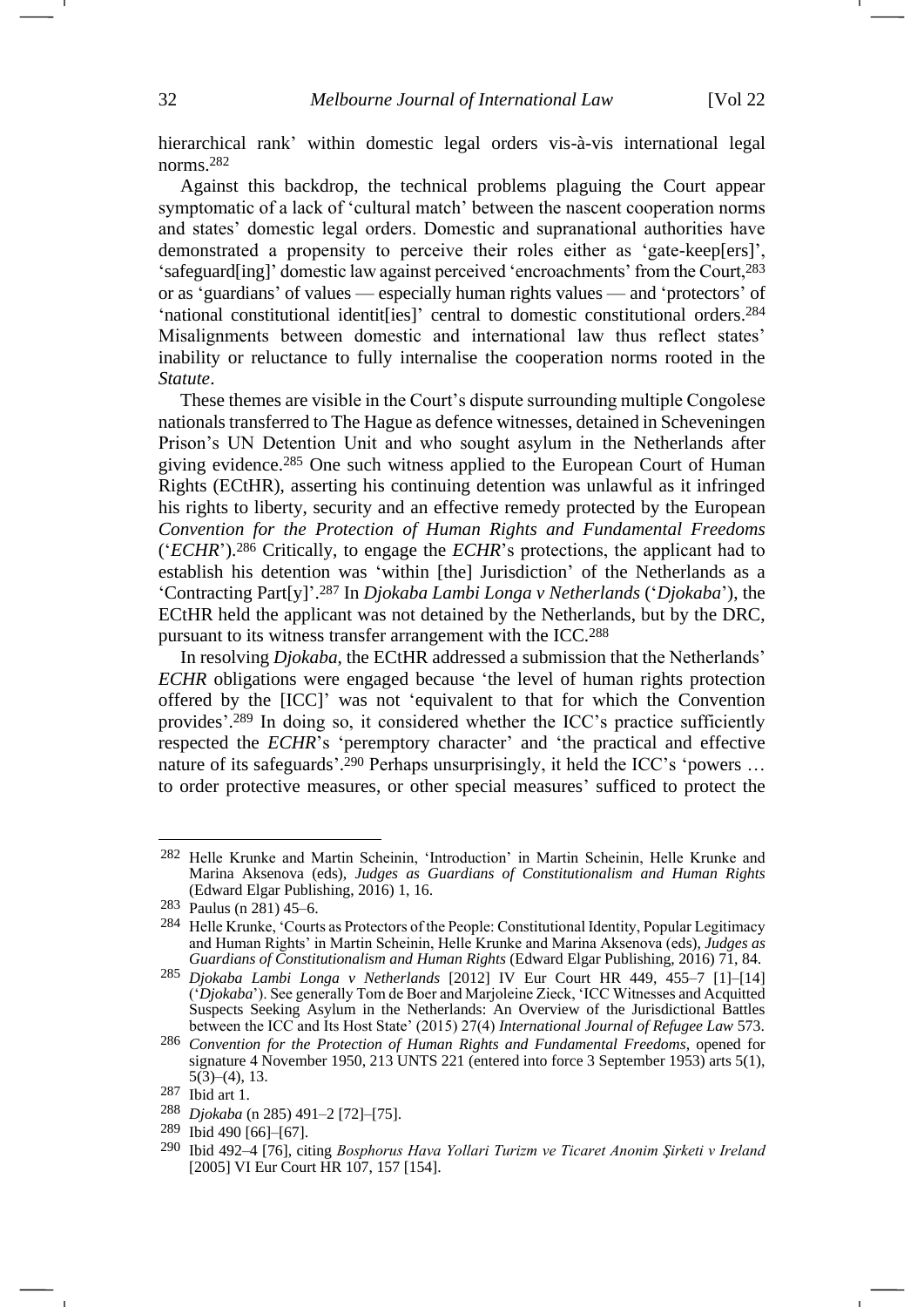'fundamental rights of witnesses'. <sup>291</sup> Although this conclusion has been questioned,<sup>292</sup> *Djokaba* demonstrates judicial 'guardianship' behaviour, with 'cultural clash' prompting the ECtHR to filter the ICC's cooperation norms through fundamental principles of European Union law.

Constructivism also positions these technical problems as part of a broader process of identity (re)construction occurring within and amongst the Court. In his compensation claim, Bemba alleged that the ICC was negligent and/or acting as 'trustee of [his] assets with all ancillary fiduciary responsibilities' (and breached those duties).<sup>293</sup> Accordingly, Bemba asserted 'the Court considered itself responsible for ensuring that assets frozen at its request did not diminish in value' and this 'was consistent with the understanding of the States'. 294

<span id="page-32-1"></span><span id="page-32-0"></span>For its part, the Registry disclaimed any trusteeship or management obligations. Instead, it characterised its role as merely 'the transmission of the requests for cooperation between the Chamber and the relevant states'. <sup>295</sup> Notably, the Registry employed an analogy to mutual legal assistance matters, suggesting 'the Court performs a role similar to the "requesting" state, and the states receiving the judicial requests are the "requested" states'.<sup>296</sup> On this view, Bemba's compensation claims were governed by, and ought to have been pursued under, the domestic laws of each freezing state.<sup>297</sup> Despite this, in submissions, the OTP rejected as inappropriate any analogies — such as those adopted by the Registry — which analogise 'the relationship between the Court and States Parties … with the relationship between two sovereign States in the cross-border freezing and seizure of assets'. 298

Finding in *Prosecutor v Bemba (Decision on Claim for Compensation and Damages)* ('*Bemba Compensation Decision*') that 'responsibility for the proper execution of a cooperation request emanating from the Court rests primarily with the requested States and that the role of the Registry is limited to facilitating their communication with the Court', PTC II largely vindicated the Registry's position.<sup>299</sup> Notwithstanding an earlier decision of Judge Trendafilova on PTC III's behalf in *Bemba*, which 'strongly reaffirm[ed] the Chamber's duty and power

<sup>291</sup> *Djokaba* ([n 285\)](#page-31-0) 494 [79].

<sup>292</sup> Emma Irving, 'The Relationship between the International Criminal Court and Its Host State: The Impact on Human Rights' (2014) 27(2) *Leiden Journal International Law* 479, 484–91; Marko Milanovic, 'Update on the Extraterritorial Application of Human Rights Treaties', *EJIL:Talk!* (Blog Post, 21 May 2013) <https://www.ejiltalk.org/update-on-the-extraterritorialapplication-of-human-rights-treaties/>, archived at <https://perma.cc/FGB5-DWBB>.

<sup>293</sup> *Bemba Compensation Claim* (n [3\)](#page-1-0) [6], [150]; *Prosecutor v Bemba (Public Redacted Version of 'Decision on Preliminary Application for Reclassification of Filings, Disclosure, Accounts, and Partial Unfreezing of Assets and the Registry's Request for Guidance', 18 October 2018)*  (International Criminal Court, Trial Chamber III, Case No ICC-01/05-01/08, 20 November 2018) [4] ('*Bemba Guidance Decision*').

<sup>294</sup> *Bemba Compensation Claim* (n [3\)](#page-1-0) [140]–[142].

<sup>295</sup> *Bemba Guidance Decision* (n [293\)](#page-32-0) [6].

<sup>296</sup> *Prosecutor v Bemba (Public Redacted Version of the 'Registry's Observations on the Defence Compensation Claim')* (International Criminal Court, Pre-Trial Chamber II, Case No ICC-01/05-01/08, 6 May 2019) [18].

<sup>297</sup> Ibid [28], [34].

<sup>298</sup> *Prosecutor v Bemba (Public Redacted Version of 'Prosecution's Response to Claim for Compensation and Damages', 6 May 2019)* (International Criminal Court, Pre-Trial Chamber II, Case No ICC-01/05-01/08, 6 May 2019) [92].

<sup>299</sup> *Bemba Compensation Decision* (n [10\)](#page-2-1) [57].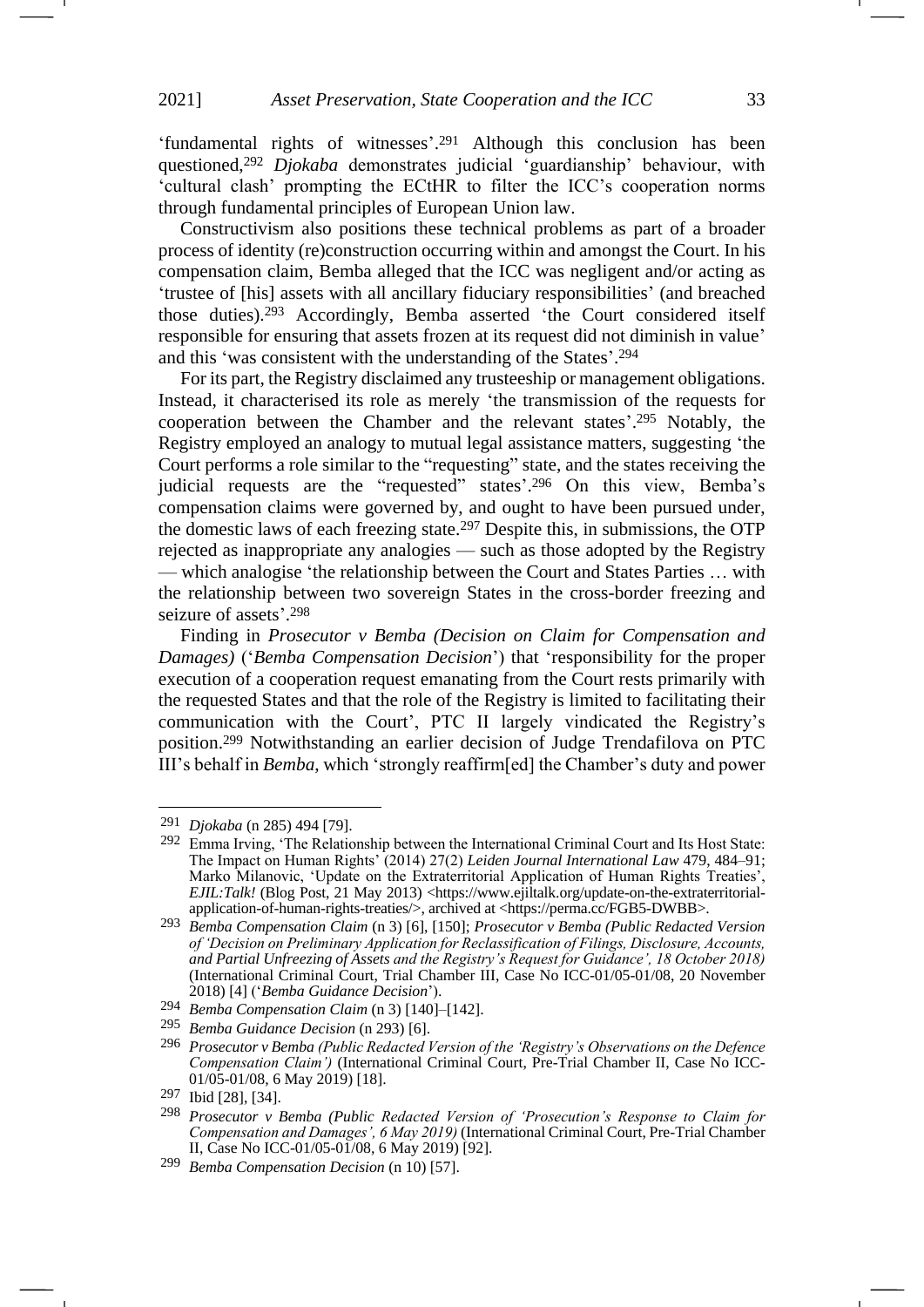to retain control over any assets and/or financial resources which might be available', <sup>300</sup> PTC II largely absolved all organs of the Court of any responsibility for the ongoing management and preservation of value of assets frozen at its request by simultaneously accepting that 'the Chamber vested with competence for the purposes of the relevant cooperation request … cannot but rely on the Registry's support', and that 'the Registry's role remains confined to acting as a channel of communication'. 301

In those circumstances, PTC II found any claims for compensation arose 'in connection with or as a result of the conduct of operations of' states parties and thus 'outside the scope of article 85 of the Statute and hence outside of the Chamber's mandate'. <sup>302</sup> Rather, as responsibility for the implementation of the Court's asset preservation requests fell squarely on states parties, the appropriate 'remedy' — in so far as the *Statute* offered one — was to be pursued by way of states parties 'consult[ing]' with the Court 'pursuant to articles 96(3) and/or 97 of the Statute' to address such 'issues under domestic law' as they arose from time to time.<sup>303</sup> Such a remedy is of cold comfort to someone in Bemba's position.

<span id="page-33-0"></span>The *Bemba Compensation Decision* has been criticised by commentators, who have suggested — with apparent force — that the Court's analysis is 'perfunctory and evasive' and its conclusions 'legally questionable'. <sup>304</sup> Questions remain about the scope of the Court's decision, with Birkett noting that the terms 'primarily' and 'proper' in the holding that 'responsibility for the *proper* execution of a cooperation report emanating from the Court rests *primarily* with the requested States' both require further elaboration.<sup>305</sup> Uncertainty also surrounds the future of Bemba's compensation claim, with his subsequent applications for leave to appeal from PTC II's decision and for designation of a further PTC to manage the 'unfreezing' of his assets both rejected by the Court.<sup>306</sup>

For present purposes, the *Bemba Compensation Decision* is noteworthy because of what the underlying incident, and the parties' responses thereto, reveal

<sup>300</sup> *Prosecutor v Bemba (Public Redacted Version of ICC-01/05-01/08-339-Conf Decision on the Defence's Urgent Application for Lifting the Seizure Dated 29 December 2008 and Request for Cooperation to the Competent Authorities of Portugal)* (International Criminal Court, Pre-Trial Chamber III, Case No ICC-01/05-01/08, 31 December 2008) [11].

<sup>301</sup> *Bemba Compensation Decision* (n [10\)](#page-2-1) [57].

<sup>302</sup> Ibid [58], [61].

<sup>303</sup> Ibid [57].

<sup>304</sup> Owiso Owiso, '"Oops, We Misplaced the Keys … Too Bad!": The International Criminal Court and the Fiasco of Mr Jean-Pierre Bemba's Compensation Claim', *EJIL:Talk!* (Blog Post, 3 June 2020) <https://www.ejiltalk.org/oops-we-misplaced-the-keystoo-bad-theinternational-criminal-court-and-the-fiasco-of-mr-jean-pierre-bembas-compensation-claim/>, archived at <https://perma.cc/7L85-6L7D>. Cf Christopher 'Kip' Hale and Santiago Vargas Niño, 'Unexploded Legal Ordnance [Updated]', *Opinio Juris* (Blog Post, 10 April  $2019$  <http://opiniojuris.org/2019/04/10/unexploded-legal-ordnance/>, archived <https://perma.cc/YQB9-L7WG>.

<sup>305</sup> Birkett, *Fallout* (n [23\)](#page-3-2) 767, 789–90, quoting *Bemba Compensation Decision* (n [10\)](#page-2-1) [57] (emphasis added).

<sup>306</sup> *Prosecutor v Bemba (Public Redacted Version of 'Decision on "Request for the Designation of a Pre-Trial Chamber Pursuant to Regulation 46(3) of the Regulations of the Court" Dated 30 October 2020 (ICC-01/05-01/08-3698-Conf-Exp)' (ICC-01/05-01/08-3701-Conf-Exp)* (International Criminal Court, Presidency, ICC-01/05-01/08, 9 December 2020); *Prosecutor v Bemba (Decision on the Request for Leave to Appeal the 'Decision on Claim for Compensation and Damages')* (International Criminal Court, Pre-Trial Chamber II, Case No ICC-01/05-01/08, 1 October 2020).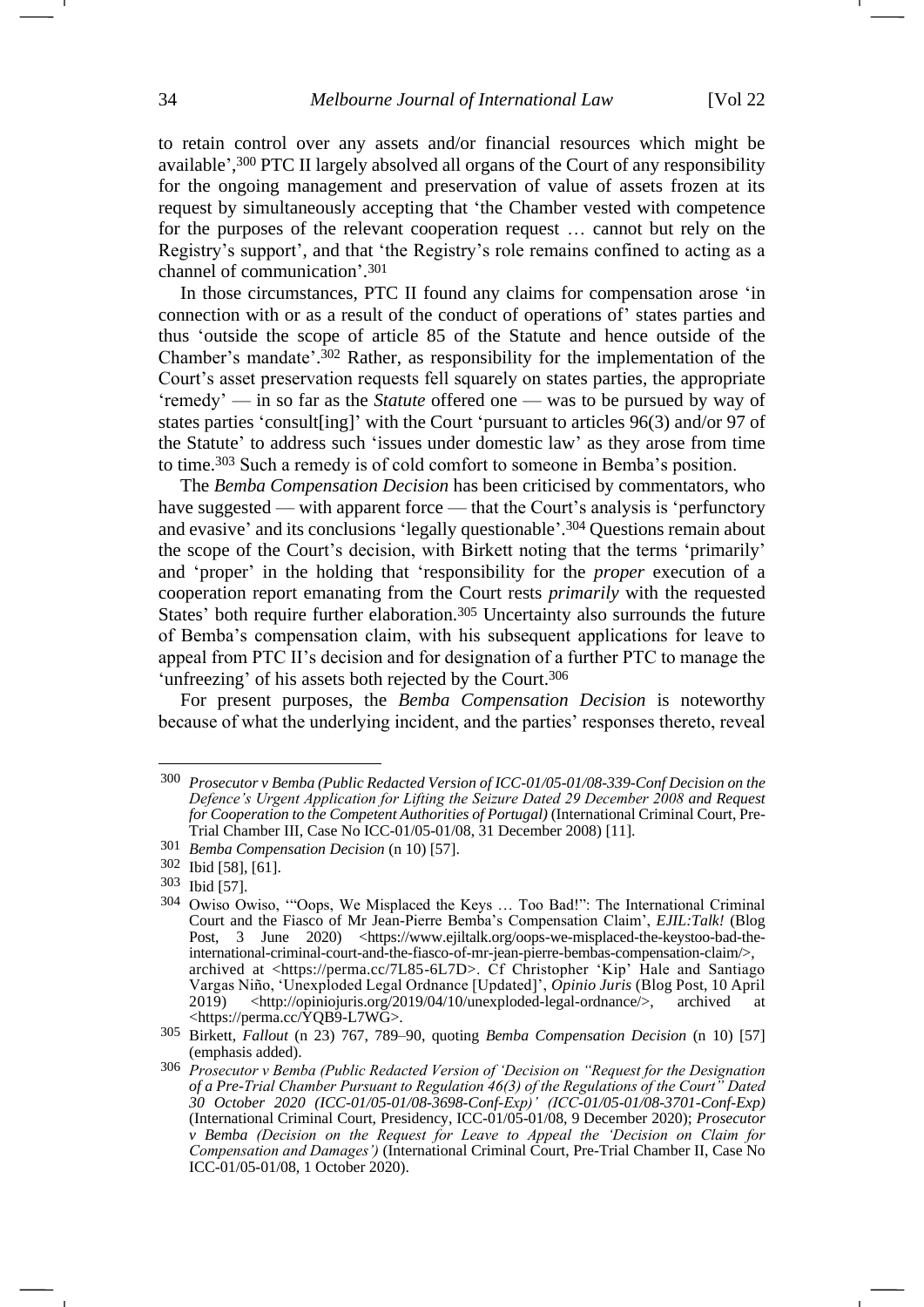about the Court's practice and identities. This appears to be the prevailing view amongst commentators who have lamented the decision as a 'cautionary tale', 307 a 'disservice … [and] rather worrying' <sup>308</sup> and as exposing 'lacunae … in the legal framework applicable to the management of frozen assets'. <sup>309</sup> Specifically, the submissions and decision in Bemba's compensation dispute reveal that judges, Chambers, the Registry and the OTP each held competing perceptions of the Court's role in fostering cooperation. The decision thus presents a neat 'constructivist moment' for the Court, $310$  offering a forum through which these institutions can engage in formal socialisation processes — dialogue, persuasion and argumentation — seeking to have their preferred norm legitimated via favourable judgment, subsequent reform and implementation thereof.

With judgment now delivered and Bemba's options seemingly exhausted before the Court, optimists may hope that the normative force attached to ICC judgments will implicitly '"bind" the other [organs] to obey the new interpretation as part of [their] internal value  $set[s]'^{311}$  This would facilitate identity reconstruction, with the organs now having an 'internal obligation' to act consistently with the clarified norm.<sup>312</sup> Such obedience would be a valuable opportunity to strengthen the Court's 'law-declaring' authority, demonstrating it is capable of 'receiving a challenge to [an actor's] international conduct, then defining, elaborating, and testing the definition of particular norms and opining about their violation'. 313

This need to establish clear role identities is not merely of theoretical interest. The Court frequently laments states parties' limited 'awareness' of their mandate regarding 'financial investigations and asset recovery'. <sup>314</sup> The lack of clarity as to responsibility within the Court exposed by *Bemba* undermines states parties' ability to comprehend and internalise nascent cooperation norms.<sup>315</sup> It also undermines the Court's ability to engage in norm diffusion. In this regard, as the Court itself recognised, the absence of oversight or management mechanisms pre-*Bemba* left 'no time for strategic planning and engagement with key stakeholders' through which such norms could be communicated.<sup>316</sup> It has frankly acknowledged that '[t]his had a direct negative impact on the effectiveness of judicial proceedings and on the Court's operations', leaving the Registry 'able at best to perform routine tasks in "damage control" mode'.<sup>317</sup>

<sup>307</sup> Hale and Niño ([n 304\)](#page-33-0).

<sup>308</sup> Owiso (n [304\)](#page-33-0).

<sup>309</sup> Birkett, *Fallout* ([n 34\)](#page-6-0) 788.

<sup>310</sup> Fehl (n [101\)](#page-13-2) 366.

<sup>311</sup> Koh ([n 108\)](#page-14-1) 644.

<sup>312</sup> Ibid.

<sup>313</sup> Ibid 649–50.

<sup>314</sup> See, eg, *Investigations* (n [29\)](#page-5-0) 13; *2019 Cooperation Report* (n [113\)](#page-14-2) [10].

<sup>315</sup> Kreß and Broomhall (n [276\)](#page-30-0) 532.

<sup>316</sup> International Criminal Court, *Comprehensive Report on the Reorganisation of the Registry of the International Criminal Court* (Report, August 2016) 137 [432] <https://www.icccpi.int/itemsDocuments/ICC-Registry-CR.pdf>, archived at <https://perma.cc/RQR5-QBZ7>.

<sup>317</sup> Ibid 14, 139–40 [444].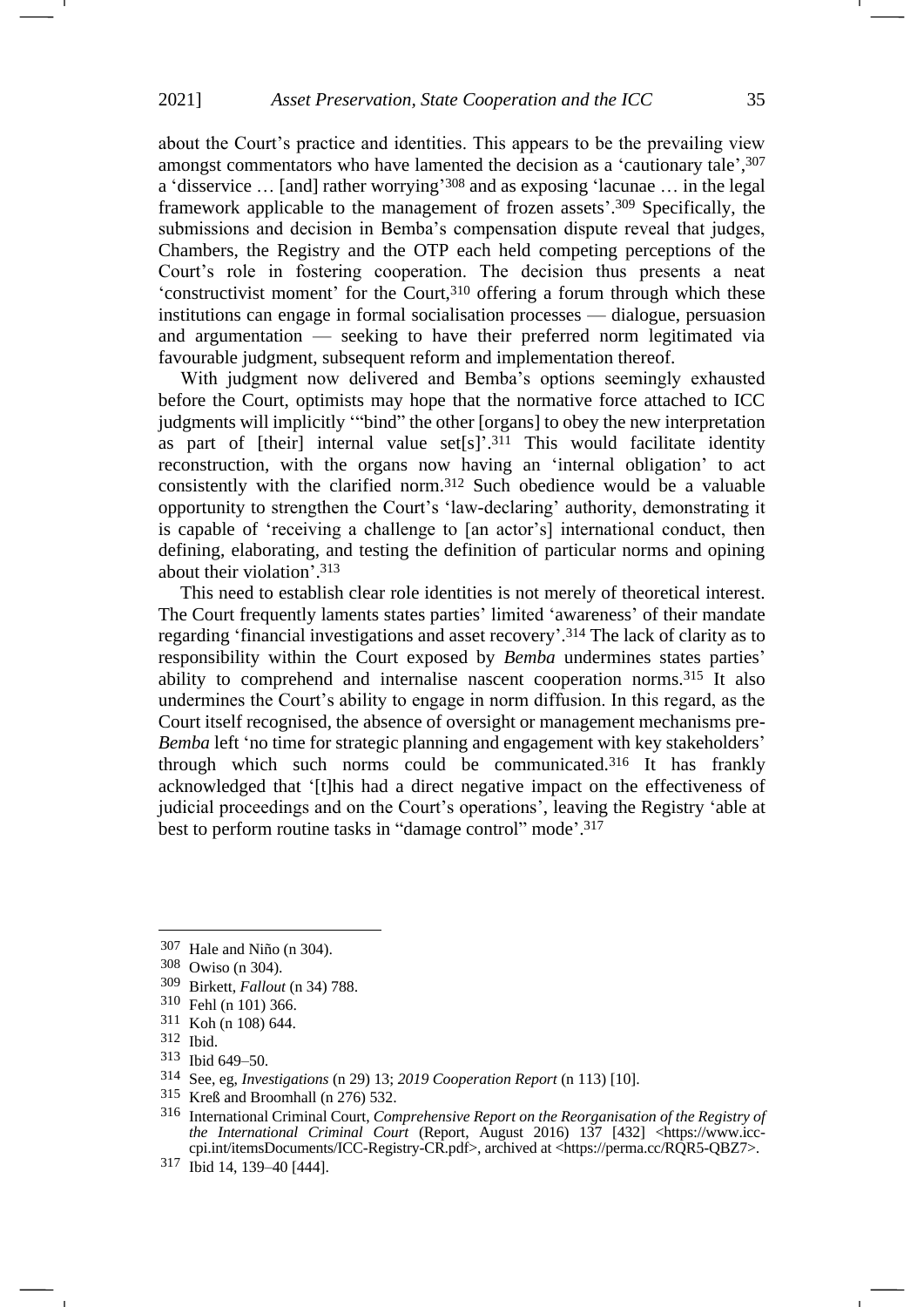Since 2007, the Court has sought to remedy these issues through a variety of measures, including reforms to its internal processes,<sup>318</sup> increased cooperation with other international institutions,<sup>319</sup> and encouraging states to centralise and identify more suitable recipients for cooperation requests.<sup>320</sup> The Court sought to develop its own investigative capacity by, for example, obtaining pro bono assistance and secondments from specialised financial investigators and asset managers and, recently, appointing its first specialised Senior Investigator with sole responsibility for managing such requests.<sup>321</sup> The Court has also developed resources to build the cooperation capacity of states parties, including a 'digital platform to reinforce exchange of relevant information'. 322

<span id="page-35-1"></span>The ASP has continuously reaffirmed the Court's mandate to pursue such measures, recognising the asset preservation regime's importance in its annual 'omnibus' resolution.<sup>323</sup>

<span id="page-35-0"></span>More substantially, in 2017, the ASP adopted the *Declaration of Paris* ('*Declaration*'): a 'non-legally binding declaration … on [cooperation in the area of] financial investigation and asset recovery'. <sup>324</sup> In that *Declaration*, states parties emphasised the need to review and strengthen domestic cooperation 'laws, procedures and policies' surrounding asset preservation and to '[r]aise awareness' about the Court's asset preservation mandate amongst domestic authorities.<sup>325</sup> For its part, the *Declaration* invites the Court to '[c]reate and strengthen' its partnerships with national authorities and international organisations, and '[c]onduct efficient and effective financial investigations at all stages of investigation and trial'. 326

Despite its hortatory nature, the *Declaration*, and the ASP's continual references to it,  $327$  reinforce the strength of the emergent cooperation norms surrounding asset preservation. Promisingly, states parties' pledges to '[c]ontinue to place emphasis on cooperation regarding financial investigations and asset recovery' <sup>328</sup> and directions to the Bureau on Cooperation to 'continue discussions on cooperation on financial investigations and the freezing and seizing of assets

<sup>318</sup> International Criminal Court, Assembly of States Parties, *Report of the Registry on Financial Investigations Conducted by the Registry and the Seizure and Freezing of Assets*, 17<sup>th</sup> sess, Doc No ICC-ASP/17/26, 29 October 2018, 1 [2]; *OTP Regulations* (n [43\)](#page-8-0) reg 54; de Meester et al (n [22\)](#page-3-1) 295–7; *Independent Expert Review* ([n 222\)](#page-25-1) [763]–[765].

<sup>319</sup> See, eg, *2012 Cooperation Report* ([n 29\)](#page-5-0) [8], annex II [5]; *2019 Cooperation Report* (n [113\)](#page-14-2) [53], [77].

<sup>320</sup> Kreß and Broomhall (n [276\)](#page-30-0) 526–7.

<sup>321</sup> See, eg, *Independent Expert Review* (n [222\)](#page-25-1) [245]–[246], [765].

<sup>322</sup> See, eg, International Criminal Court, Assembly of States Parties, *Resolution on Cooperation*, Doc No ICC-ASP/19/Res.2, 19th sess, 4th plen mtg, 16 December 2020, [15] ('*2020 Cooperation Resolution*'); *2020 Omnibus Resolution* (n [202\)](#page-23-0) [22].

<sup>323</sup> See, eg, *2020 Omnibus Resolution* (n [202\)](#page-23-0) [20].

<sup>324</sup> International Criminal Court, Assembly of States Parties, *Strengthening the International Criminal Court and the Assembly of States Parties*, Doc No ICC-ASP/16/Res.6, 16<sup>th</sup> sess, 13<sup>th</sup> plen mtg, 14 December 2017 [24], citing International Criminal Court, Assembly of States Parties, *Resolution on Cooperation*, Doc No ICC-ASP/16/Res.2, 16<sup>th</sup> sess, 12<sup>th</sup> plen mtg, 14 December 2017, annex ('*Declaration of Paris*').

<sup>325</sup> *Declaration of Paris* (n [324\)](#page-35-0) 28 [1], 29 [12].

<sup>326</sup> Ibid 29 [11]–[13].

<sup>327</sup> See, eg, *2020 Cooperation Resolution* ([n 322\)](#page-35-1) [14].

<sup>328</sup> *Declaration of Paris* (n [324\)](#page-35-0) 29 [10].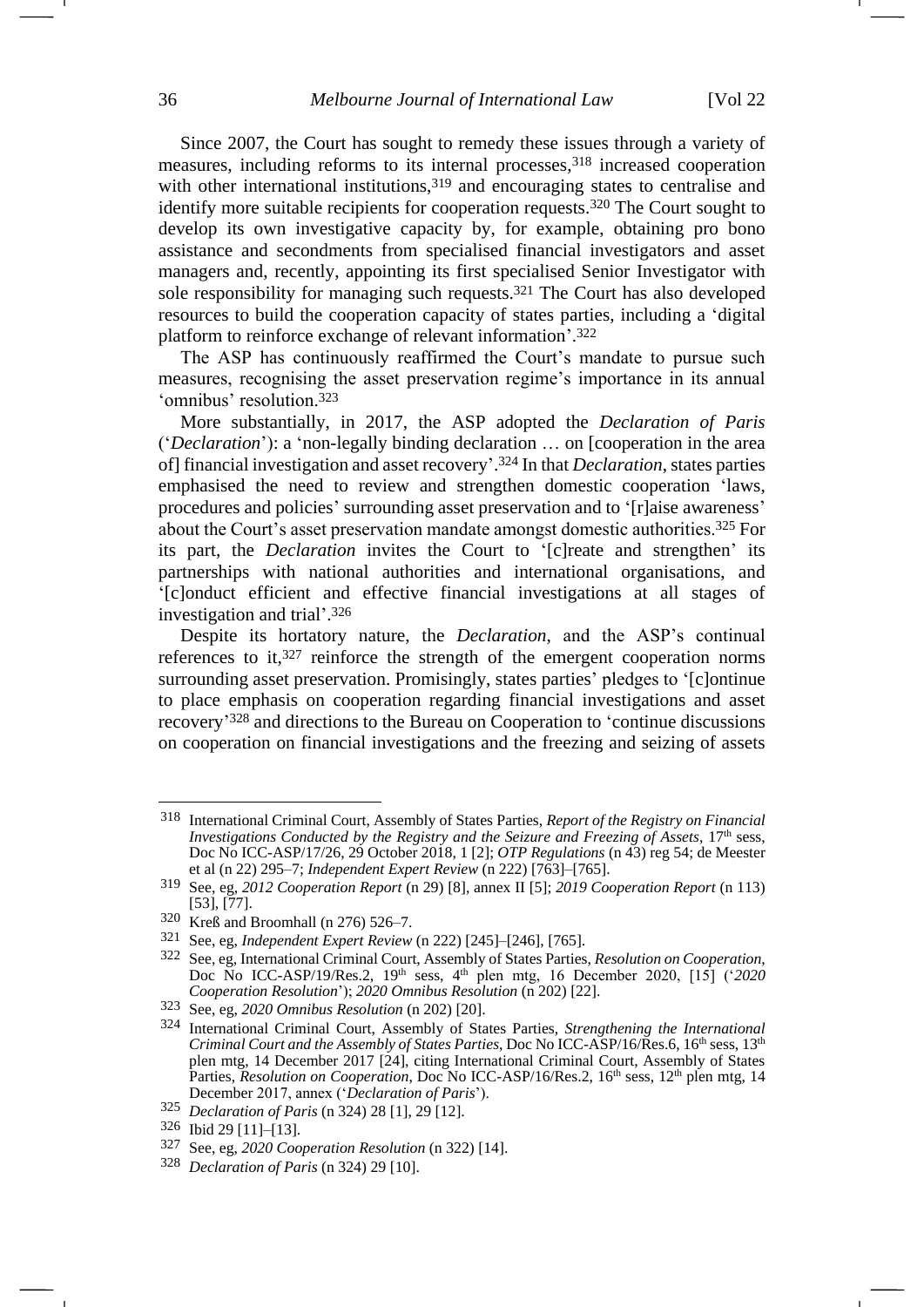as set out in the *Declaration*' <sup>329</sup> suggest these commitments are genuine and improvements are likely. In a period of remarkable change for the Court, with the election of a new Prosecutor, ASP President, six new judges in 2020<sup>330</sup> and consideration of the *Independent Expert Review*, <sup>331</sup> the environment for these reforms may be hospitable.

Although detailed examination of potential reforms exceeds this article's scope, three key recommendations warrant specific attention. *First*, automatically applying UNSC sanctions, including asset freezes, against accused persons upon issuance of ICC indictments.<sup>332</sup> This may be achievable either on an ad hoc basis or, preferably, by establishing a general 'ICC Sanctions Committee'.<sup>333</sup> The Court itself has tentatively advanced this suggestion before both the ASP and the UN General Assembly,<sup>334</sup> with Austria and Slovakia expressing 'in-principle' support.<sup>335</sup> Many others (including Argentina, Brazil and Slovenia) support closer integration between the ICC and UNSC sanctions committees.<sup>336</sup>

*Secondly,* inserting 'ICC forfeiture clauses' in UNSC sanctions resolutions, requiring frozen assets to be transferred to the Court if sanctioned persons are later convicted.<sup>337</sup> Although UNSC asset freezes have historically been temporary and not led, of themselves, to divestment,<sup>338</sup> neither feature is without precedent. *UNSC Resolution 1970*, establishing Libya's 2011 sanctions regime, provided frozen assets 'shall at a later stage be made available to and for the benefit of the people of the Libyan Arab Jamahiriya'. 339

*Thirdly,* routinely diffusing asset preservation requests through INTERPOL.<sup>340</sup> This would allow requests to be issued faster and more broadly (including to nonparties to the *Statute*) and decrease the Court's administrative burden, requiring only one general notice rather than individual diplomatic communications. Promisingly, INTERPOL recently piloted a new notice ('Silver Notices') 'devoted

<sup>329</sup> *2020 Omnibus Resolution* (n [202\)](#page-23-0) [165], annex I [3].

<sup>330</sup> Mark Kersten, 'What Is the Use of the ICC?', *Justice in Conflict* (Blog Post, 13 January 2020) <https://justiceinconflict.org/2020/01/13/what-is-the-use-of-the-icc/>, archived at <https://perma.cc/FVL9-G4KU>.

<sup>331</sup> *Independent Expert Review* (n [222\)](#page-25-1) [43].

<sup>332</sup> See, eg, HRLC ([n 29\)](#page-5-0) [57]; van den Herik ([n 34\)](#page-6-0) 254–7; Ramsden and Hamilton (n [135\)](#page-17-2) 906– 7; Kaye ([n 159\)](#page-19-0) 20–1.

<sup>333</sup> Akande and de Souza Dias (n [187\)](#page-21-0) 6–8.

<sup>334</sup> International Criminal Court, Assembly of States Parties, *Report of the Court on the Status of Ongoing Cooperation between the International Criminal Court and the United Nations, Including in the Field*, Doc No ICC-ASP/12/42, 12th sess, 14 October 2013, [49]–[50]; *Report of the International Criminal Court*, UN GAOR, 70<sup>th</sup> sess, Provisional Agenda Item 79, UN Doc A/70/350 (28 August 2015) [96].

<sup>335</sup> *RoL Debate*, UN Doc S/PV.6849 (n [188\)](#page-22-4) 23, 28.

<sup>336</sup> *Report of the International Criminal Court*, UN GAOR, 72nd sess, 36th plen mtg, Agenda Item 76, UN Doc A/72/PV.36 (30 October 2017) 14–16, 23–4; *Report of the International Criminal Court*, UN GAOR, 72<sup>nd</sup> sess, 37<sup>th</sup> plen mtg, Agenda Item 76, UN Doc A/72/PV.37 (30 October 2017) 2–3.

<sup>337</sup> See, eg, Ferstman, *Freezing* (n [23\)](#page-3-2) 240–2; HRLC (n [29\)](#page-5-0) [57].

<sup>338</sup> van den Herik (n [34\)](#page-6-0) 260.

<sup>339</sup> *UNSC Res 1970*, UN Doc S/RES/1970 (n [187\)](#page-21-0) [17]–[18].

<sup>340</sup> *Statute* (n [30\)](#page-6-1) arts 15(2), 54(3)(c)–(d), 87(1)(b), 87(6); *Co-operation Agreement between the Office of the Prosecutor of the International Criminal Court and the International Criminal Police Organization*–*INTERPOL*, signed 22 December 2004, arts 2(3)–(4), 4 <https://www.interpol.int/en/content/download/11060/file/4-%20ICC.pdf?inLanguage=eng-GB>, archived at <https://perma.cc/VS8G-DO08>.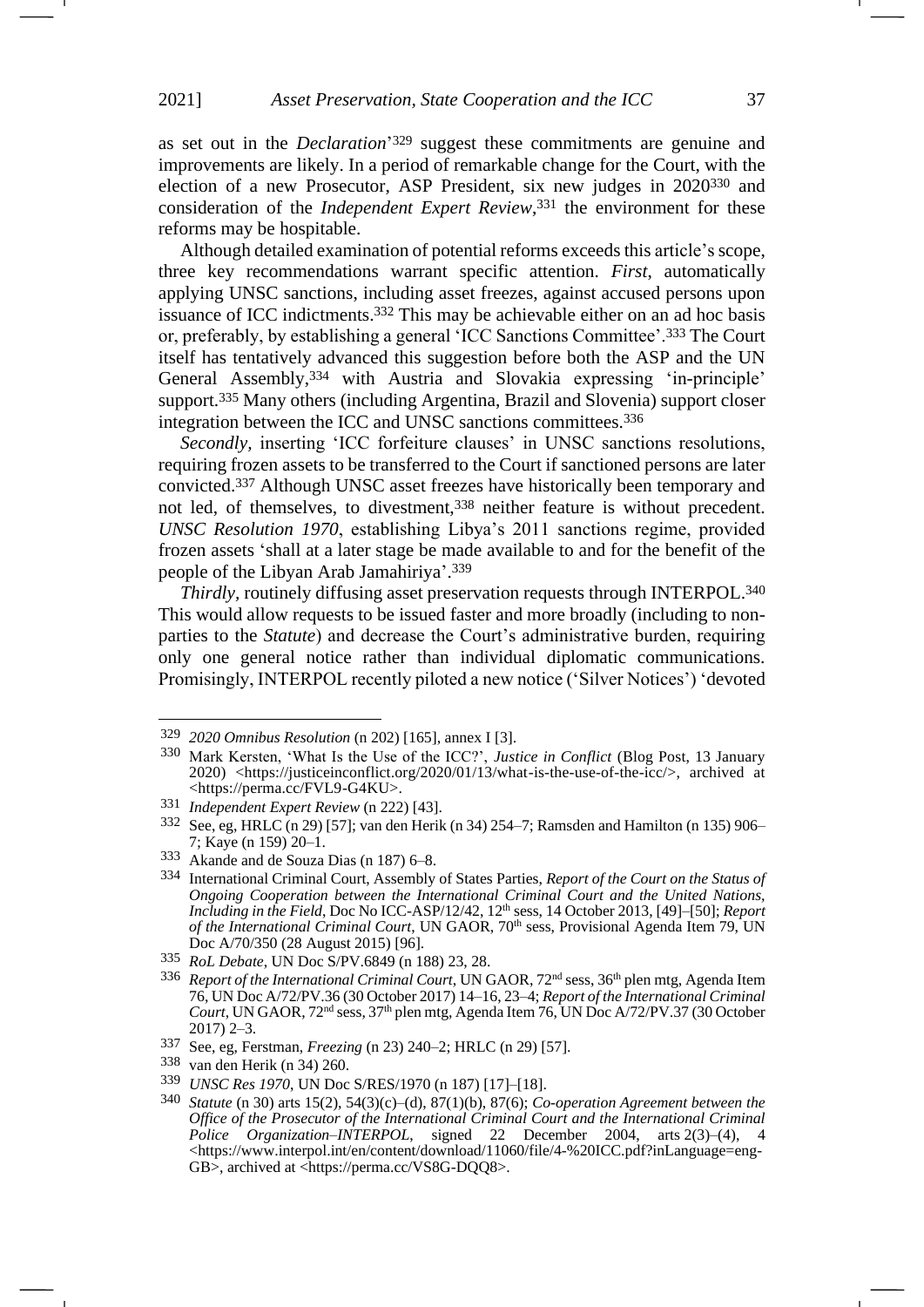to the tracing and recovery of criminal assets' <sup>341</sup> and regularly assists in enforcing UNSC sanctions, issuing over 700 'Special Notices' to this end since 2005.<sup>342</sup>

#### B *Reconstructing Cooperation*

Often facilitated by 'norm entrepreneurs' and systemic 'shocks' — of which *Bemba* will likely represent one — constructivism depicts legal change as a 'social process involving state learning and internalisation of new norms'. <sup>343</sup> As Koh describes, 'repeated participation' in this process 'transform[s]' and 'reconstitut[es]' actors' identities, thus altering their behaviour.<sup>344</sup> Similarly, international legal norms evolve, are diffused and then internalised by states in a *Tetris-*like process of accretion and dissolution.

This continuous view of legal change reflects the reciprocal model of cooperation enshrined in the *Statute,* hints of which are visible in the *Bemba Compensation Decision*. Inherent in the notion of cooperation, the *Statute*  necessarily draws states parties and the ICC into a 'relationship of trust'. 345 Reciprocity — with duties flowing both *to* and *from* the Court — lies at the core of this relationship. Rather than understanding the ICC's cooperation regime as merely a mechanism formalising communication between actors, this article's examples reveal a gradually increasing recognition of the regime's social nature.

TC III's comments in the *Bemba Guidance Decision* are prescient, suggesting that

ongoing communications and coordination between the Registry and States in relation to requests for freezing or seizure are necessary throughout the entire proceedings, due to the exceptional continuous nature of these requests, as opposed to other cooperation requests, which are usually executed and closed before the conclusion of a case.346

Consequently, the Court cannot 'ask States to engage in significant legal processes on its behalf, and then put its hands over its eyes and ears as to how its requests are carried out'.<sup>347</sup> Instead, cooperation requests commence an ongoing, iterative process of collaboration, discussion and oversight, with obligations borne both by the Court and requested states. Some such obligations, including states parties' consultation duties, are promulgated in the *Statute*. However, the *Bemba Compensation Decision* reveals the Court's reciprocal responsibilities are not yet fully established or understood. Although undoubtedly difficult to square with a reciprocal analysis, PTC II's reasons do betray some understanding of the

<sup>&</sup>lt;sup>341</sup> INTERPOL, General Assembly, *Resolution No 1*, Doc No AG-2015-RES-01, 84<sup>th</sup> sess (2–5) November 2015) <https://www.interpol.int/content/download/5917/file/AG-2015–84-RES-01%20-%20Pilot%20project%20concerning%20Silver%20Notice.pdf?inLanguage=eng-GB>, archived at <https://perma.cc/RWR2-Y3K2>.

<sup>342</sup> 'INTERPOL–United Nations Security Council Special Notices', *INTERPOL* (Web Page) <https://www.interpol.int/en/How-we-work/Notices/INTERPOL-United-Nations-Security-Council-Special-Notices>, archived at <https://perma.cc/777K-9PGM>.

<sup>343</sup> Armstrong, Farrell and Lambert ([n 100\)](#page-13-0) 104, 116, 309.

<sup>344</sup> Koh ([n 108\)](#page-14-1) 628–9, 635–42 (emphasis omitted).

<sup>345</sup> *Bemba Guidance Decision* (n [293\)](#page-32-0) [16].

<sup>346</sup> Ibid [14].

<sup>347</sup> *Prosecutor v Bemba (Public Redacted Version of 'Reply to the Prosecution Response to and Registry Submissions on "Claim for Compensation and Damages"')* (International Criminal Court, Pre-Trial Chamber II, Case No ICC-01/05-01/08, 17 July 2019) [29].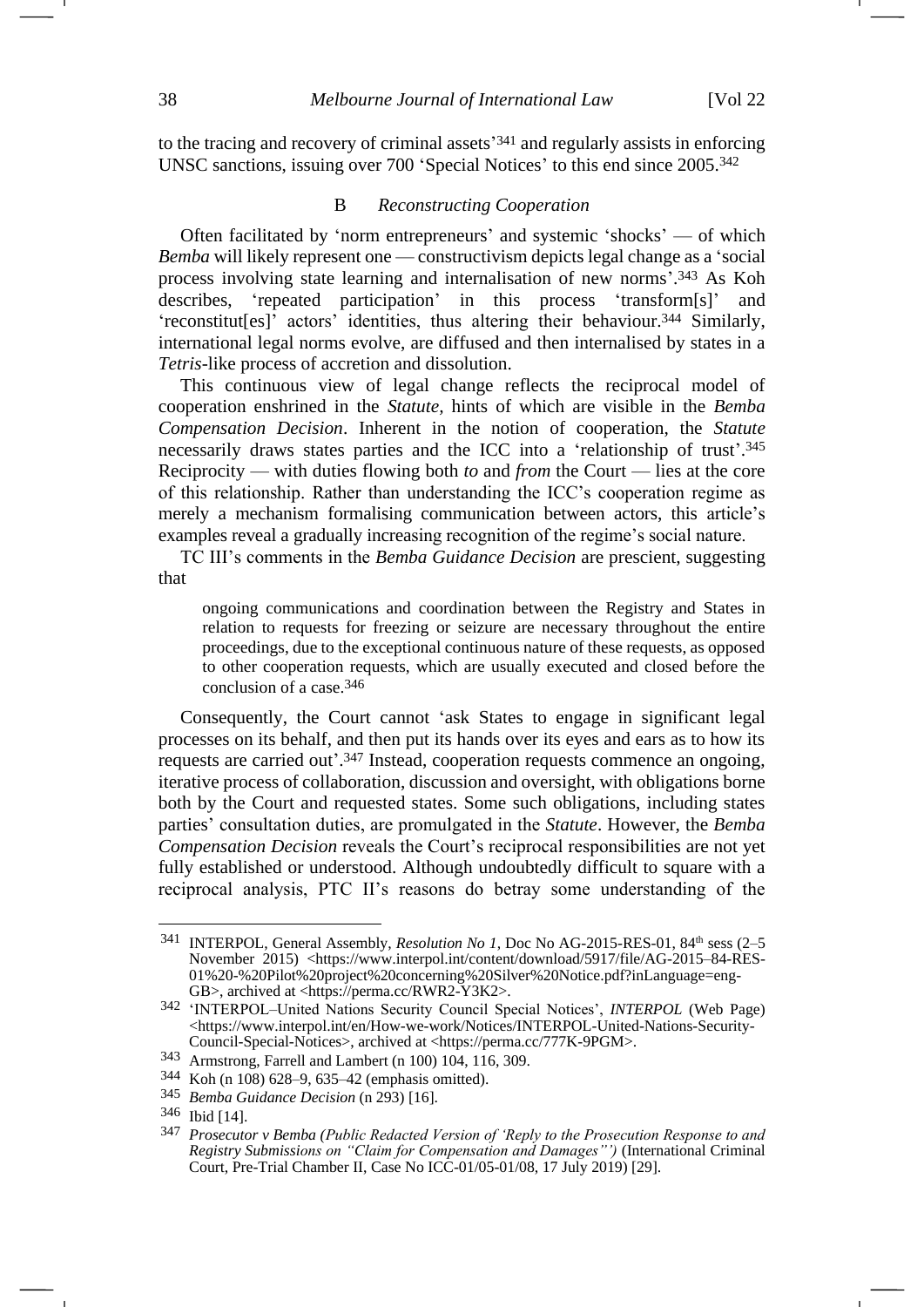importance of these matters, with reference made by the Court to the importance of the 'constant dialogue between the Chamber and … States for the purposes of ensuring the proper implementation' of cooperation requests.<sup>348</sup>

By exposing 'loopholes in the protection of individual rights as a result of the international division of labor in the conduct of the criminal proceedings', 349 *Bemba* also challenges perceptions of cooperation as only concerning states. As Claus Kreß and Kimberley Prost (as her Honour then was) observe, *Bemba* appears to necessitate reconceptualisation of the cooperation relationship as 'triangular', extending to 'the individual ... and, most importantly, their human rights'.<sup>350</sup> Such repositioning does not necessarily entail empowering the ICC to issue cooperation requests directly to individuals or private entities.<sup>351</sup> Rather, it highlights that the Court and states parties must *share* responsibility to maintain and protect the rights of individuals affected by cooperation activities.

Broad interpretation of art 21(3) of the *Statute* — requiring the ICC to apply and interpret *all* law consistently 'with internationally recognized human rights' — may provide the necessary textual foundation for such a development.<sup>352</sup> Despite placing little weight on rights-based submissions and the interpretative obligation imposed by art 21(3) of the *Statute* in the *Bemba Compensation Decision,* PTC II was closely attuned to the broader human rights implications of its decision, observing that 'the case for legislative reform could indeed be made and a review of article 85(3) aiming at aligning the Statute to the most progressive systems in this area might be warranted'. <sup>353</sup> Absent such reform, responsibility for management and maintenance of the value of frozen assets risks falling into a 'black hole'.

Such a conclusion would not just have adverse consequences for acquitted defendants but would also deny recourse to victims' representatives in a situation where mismanagement of assets renders a reparations award practically inutile.<sup>354</sup> As Owiso Owiso observes, this is likely to increase in importance '[a]s the Court seeks to expand its practical reach beyond (mainly indigent) non-state actors, to potentially financially capable state actors, such as in Sudan and possibly in Afghanistan, Palestine and Ukraine'. 355

As *Djokaba* demonstrated, similar questions have arisen in the Court's treatment of detained witnesses, acquitted suspects and asylum applications made by those persons. In *Katanga*, the ICC expressly disclaimed any role in maintaining human rights law, distinguishing

<sup>348</sup> *Bemba Compensation Decision* (n [10\)](#page-2-1) [56].

<sup>349</sup> Kreß and Prost (n [136\)](#page-17-3) 2011.

<sup>350</sup> Ibid.

<sup>351</sup> McCarthy (n [22\)](#page-3-1) 317, 322.

<sup>352</sup> de Boer and Zieck (n [285\)](#page-31-0) 589, 603–4.

<sup>353</sup> *Bemba Compensation Decision* (n [10\)](#page-2-1) [68].

<sup>354</sup> Birkett, *Fallout* ([n 23\)](#page-3-2) 788.

<sup>355</sup> Owiso (n [304\)](#page-33-0).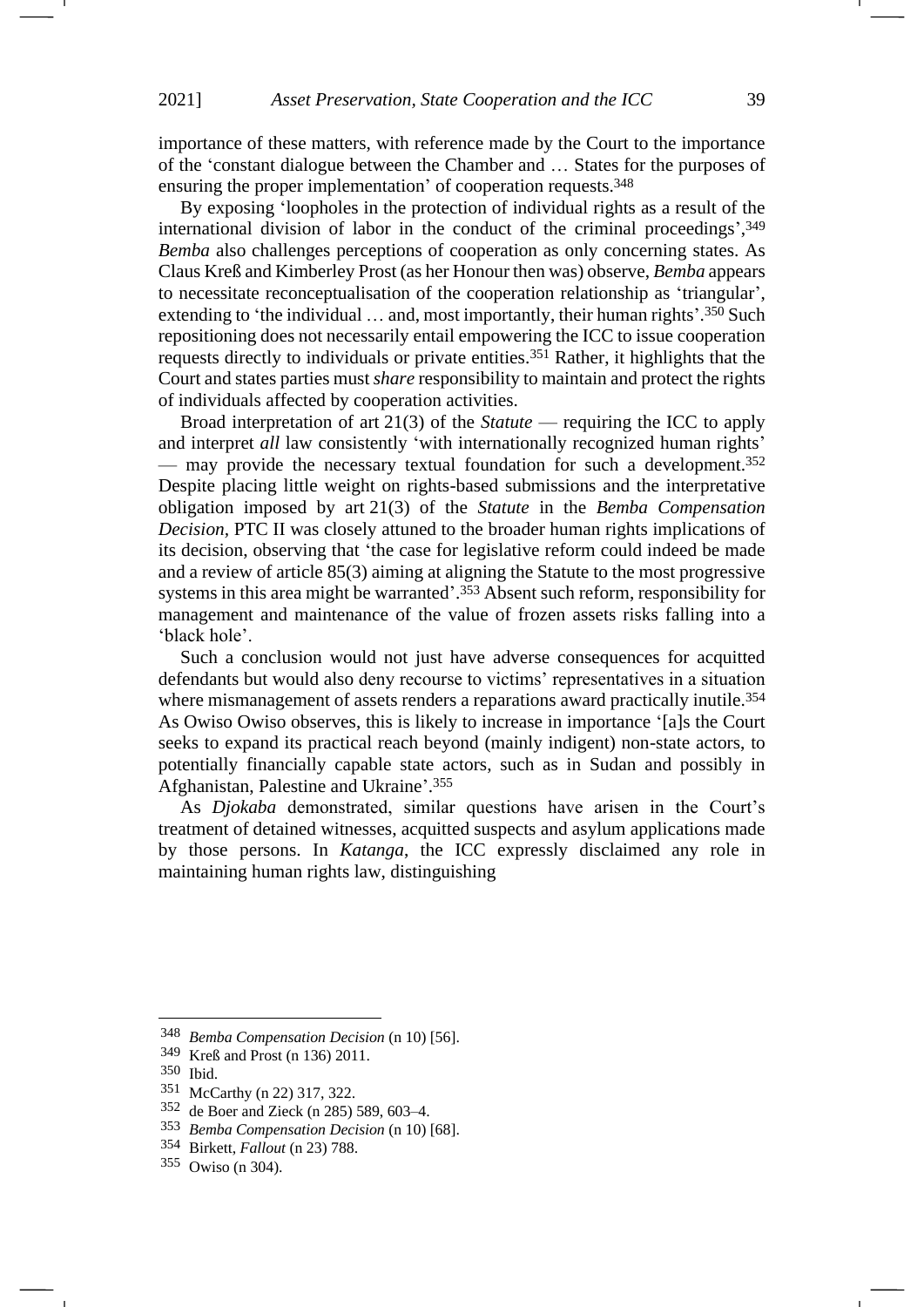measures which the Court may take pursuant to article 68 of the Statute in order to protect witnesses on account of their cooperation with the Court, and those which it is requested to take in order to protect them against potential or proven human rights violations in the broad sense of the term. 356

Significant progress will thus be required before triangular cooperation can be entrenched, with commentators sharply criticising the Netherlands and ICC's 'buck-passing' in these cases.<sup>357</sup>

Nevertheless, some promise is visible. The Appeals Chamber in *Ngudjolo*  confirmed the Court 'should not frustrate The Netherlands' ability to give effect to the [d]etained [w]itnesses' human right to an effective remedy in respect of their asylum claims'. <sup>358</sup> As Tom de Boer and Marjoleine Zieck summarise, this decision means 'the ICC and [the Netherlands] should not merely proceed from their own responsibilities but assume shared responsibility with a view to closing the substantive divide … in which asylum applicants and their protection may be lost'. <sup>359</sup> In doing so, *Ngudjolo* implicitly confirms the *Statute*'*s* cooperation obligations both can, and ought to, be moulded to accommodate states' human rights obligations.<sup>360</sup>

These subtle indications of a reorientation in approach are significant, as the 'relative indeterminacy and "malleability" of international criminal rules' enable the ICC to act as an effective norm entrepreneur.<sup>361</sup> As Finnemore and Sikkink explain,

[n]orms do not appear out of thin air; they are actively built by agents having strong notions about appropriate or desirable behaviour in their community … Norm entrepreneurs are critical for norm emergence because they call attention to issues or even 'create' issues by using language that names, interprets, and dramatizes them.362

Norm entrepreneurs identify issues, propose solutions, and persuade and pressure states to 'redefine their interests … to support the respective norm'. 363 Through their law-creating and legitimating functions, ICTs — including the Court — have long filled this role in international criminal law.<sup>364</sup>

<sup>356</sup> *Prosecutor v Katanga (Decisions on an Amicus Curiae Application and on the 'Requête Tendant á Obtenir Présentations des Témoins DRC‐D02‐P‐0350, DRC-D02-P-0236, DRC-D02-P-0228 aux Autorités Néerlandaises aux Fins d'Asile' (Articles 68 and 93(7) of the Statute*) [Request to Obtain Presentations of Witnesses DRC-D02-P-0350, DRC-D02-P-0236, DRC-D02-P-0228 to the Dutch Asylum Authorities] (International Criminal Court, Trial Chamber II, Case No ICC-01/04-01/07, 9 June 2011) [59] [tr author].

<sup>357</sup> Emma Irving, 'Protecting Witnesses at the International Criminal Court from Refoulement' (2014) 12(5) *Journal of International Criminal Justice* 1141, 1142; de Boer and Zieck (n [295\)](#page-32-1) 589, 602–3.

<sup>358</sup> *Prosecutor v Ngudjolo (Order on the Implementation of the Cooperation Agreement between the Court and the Demographic Republic of the Congo Concluded Pursuant Article 93(7) of the Statute)* (International Criminal Court, Appeals Chamber, Case No ICC-01/04-02/12 A, 20 January 2014) [24], [28].

<sup>359</sup> de Boer and Zieck (n [285\)](#page-31-0) 589, 605–6.

<sup>360</sup> Ibid.

<sup>361</sup> Antonio Cassese et al, *Cassese's International Criminal Law* (Oxford University Press, 3rd ed, 2013) 8.

<sup>362</sup> Finnemore and Sikkink (n [196\)](#page-22-2) 896–7.

<sup>363</sup> Fehl (n [101\)](#page-13-2) 366.

<sup>364</sup> See, eg, Finnemore and Sikkink (n [196\)](#page-22-2) 903.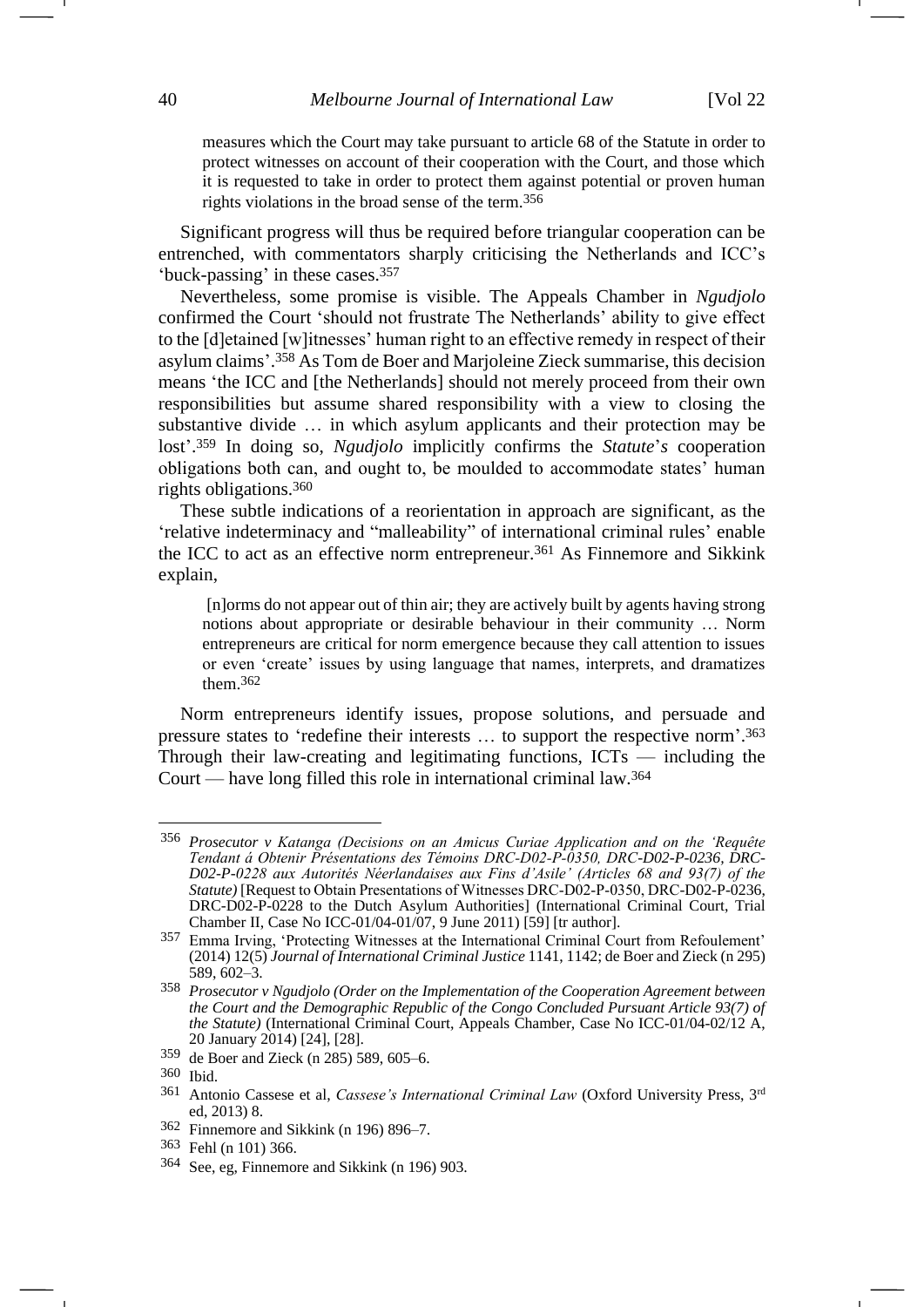The ICC's norm-entrepreneurship occurs

<span id="page-40-0"></span>within a structure premised upon Westphalian notions of sovereign equality that are resistant to this vision. This dialectical dynamic, itself a result of compromises struck during the Rome Conference, has embedded power relations within the ICC's function.365

In that regard, the biggest impediment to the effective functioning of the Court's asset preservation regime, and its cooperation regime more broadly, is and remains securing state support.

As noted above, international crime is remarkably lucrative. States enjoy significant incentives to facilitate or tolerate the transfer of 'hot money' and assets to their territories.<sup>366</sup> Notably, 'a number of major money-laundering centres are party to the *Rome Statute*'. <sup>367</sup> Naturally, these states, and others whose material interests will be threatened by strong asset preservation measures, are likely to resist reform.

The *Independent Expert Report* reinforces this argument, encapsulating the 'identity crisis' confronting the Court:

[T]he ICC is both a judicial entity … and an international organisation … As a judicial entity, the Court must benefit from judicial independence. As an international organisation, States Parties reasonably expect to be able to guide and shape the institution. Contradictions can arise between the two attributes of the ICC, and in practice such differences have led to tension between the ICC and the ASP. Whereas the dual nature of the ICC cannot be changed, employing this distinction can improve the clarity of reporting lines and improve cooperation.368

As set out above, the structural reforms and broader norms contemplated herein employ this distinction in a manner which is likely to fundamentally challenge the 'separation of powers' under international law. This raises international law's perennial dilemma: reconciling the desire and need to establish effective, robust and powerful international institutions with states' natural tendency to jealously protect their sovereignty. Cassese memorably captures this tension, suggesting non-cooperation at the ICTY

proves once again the validity of a remark made by a renowned German lawyer, Niemeyer … that international law is an edifice built on a volcano — state sovereignty. By this he meant that whenever state sovereignty explodes onto the international scene, it may demolish the very bricks and mortar from which the Law of Nations is built. It is for this reason that international law aims to build devices to withstand the seismic activity of states: to prevent or diminish their pernicious effect … The tribunal must always contend with the violent eruptions of state sovereignty: the effect of states' lack of cooperation is like lava burning away the foundations of the institution.369

<sup>365</sup> Peerce McManus, 'Enemy of Mankind or Just No Powerful Friends Left? Insights from International Relations about the Efficacy of the ICC' (2016) 17(2) *International Criminal Law Review* 302, 303.

<sup>366</sup> Tom J Farer, 'Restraining the Barbarians: Can International Criminal Law Help?' (2000) 22(1) *Human Rights Quarterly* 90, 112.

<sup>367</sup> Starr ([n 34\)](#page-6-0) 1288–9.

<sup>368</sup> *Independent Expert Review* (n [222\)](#page-25-1) [26].

<sup>369</sup> Cassese (n [110\)](#page-14-0) 11–12 (emphasis omitted) (citations omitted).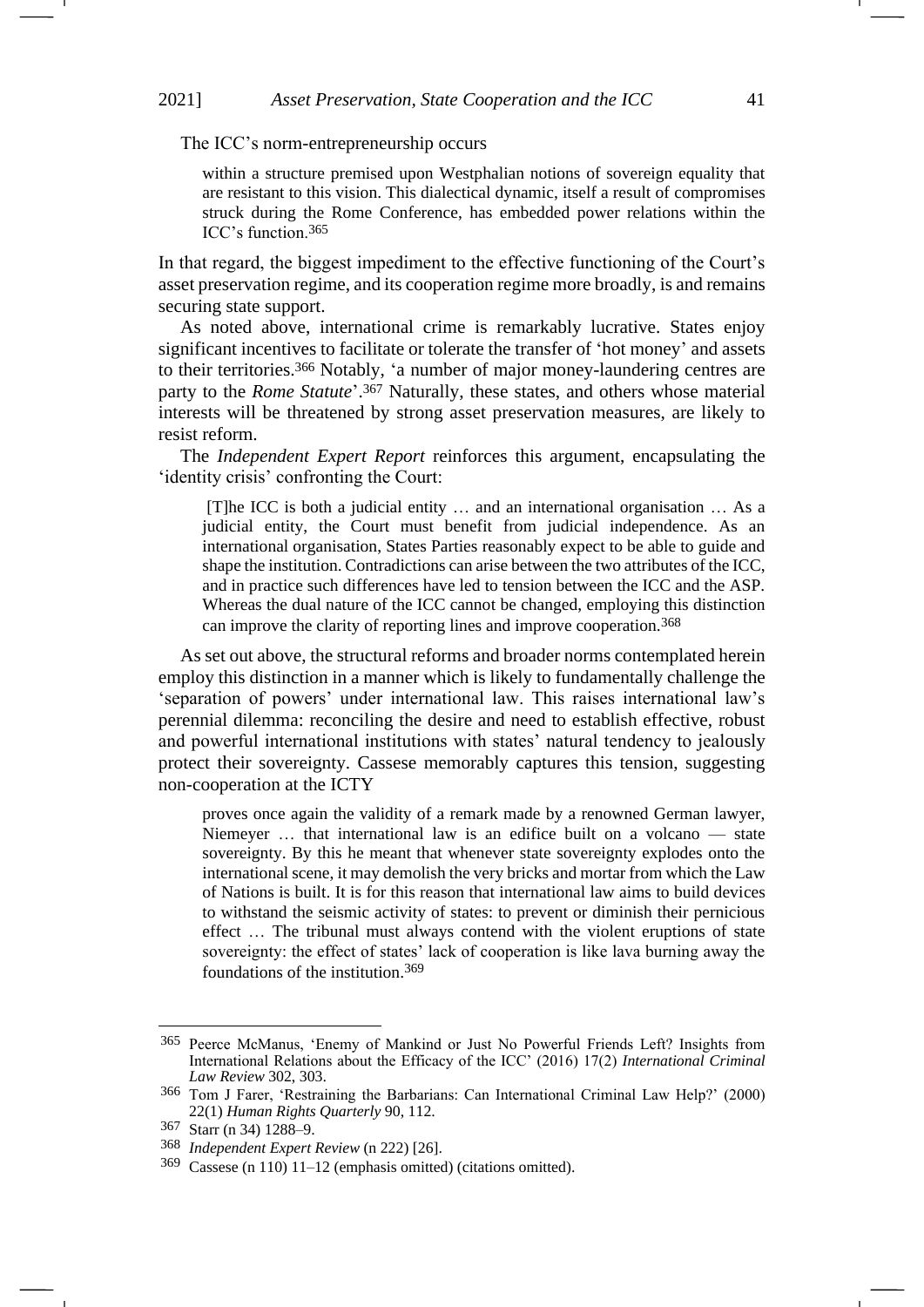Given these tensions appear intractable, questioning the entire enterprise is justifiable. In circumstances where the Court's asset preservation regime encounters significant technical difficulties, jeopardises fundamental rights and threatens the Court's credibility, it would undoubtedly be easier to allow the regime to lie fallow.

This temptation ought to be resolutely rejected. As emphasised above, asset preservation is not an end in itself. Instead, it facilitates the ICC's innovative victim's reparations scheme. Letting the Court's asset preservation powers fall into desuetude would betray the rights, interests and expectations of those victims central to the *Statute*'s vision. PTC I acknowledged this in *Lubanga,* observing 'the success of the Court is, to some extent, linked to the success of its reparation system'. 370

Such a task is of critical importance to the Court's restorative justice mandate. This is because, as TC VIII explained in *Prosecutor v Al Mahdi*, reparations are

<span id="page-41-0"></span>designed — to the extent achievable — to relieve the suffering caused by the serious crime committed, address the consequences of the wrongful act committed … [to] enable victims to recover their dignity and deter future violations. Reparations may also assist in promoting reconciliation between the victims of the crime, the affected communities and the convicted person.371

Although genuine cases of indigence are unavoidable, 372 asset preservation thus ensures the defendant's assets — rather than those donated or bequeathed by others — are used for victim compensation. Where this link is maintained, reparations orders merely represent an inversion of the defendant's 'individual criminal responsibility for the crimes which caused the harm'. <sup>373</sup> For restorative justice, this connection is integral as it ensures that both victims and defendants are restored — as best as possible — to the relative economic positions which they occupied prior to the offending.<sup>374</sup> Asset preservation measures are thus 'indispensable'<sup>375</sup> to the reparations regime's success.

As the ICC President, Judge Chile Eboe-Osuji, recently reminded the ASP, the Court is and remains 'a human institution; for which continual improvement will always be necessary and must be encouraged'. <sup>376</sup> The President's comments recall constructivism's emphasis that international law's institutions are all created by, and contributors to, social practice.<sup>377</sup> Consequently, they are inevitably and

<sup>370</sup> *Lubanga Warrant Decision* (n [58\)](#page-9-1) [136].

<sup>371</sup> *Prosecutor v Al Mahdi (Reparations Order)* (International Criminal Court, Trial Chamber VIII, Case No ICC-01/12-01/15, 17 August 2017) [28].

<sup>372</sup> However, impecuniosity does not prohibit reparations being ordered or justify their reduction: ibid [113]–[114]; *Prosecutor v Lubanga (Judgment on the Appeals against the 'Decision Establishing the Principles and Procedures to be Applied to Reparations' of 7 August 2012 with AMENDED Order for Reparations (Annex A) and Public Annexes 1 and 2)* (International Criminal Court, Appeals Chamber, Case No ICC-01/04-01/06 A A 2 A 3, 3 March 2015) [102]–[117] ('*Lubanga Reparations Appeal*').

<sup>373</sup> *Lubanga Reparations Appeal* (n [372\)](#page-41-0) [99].

<sup>374</sup> See, eg, Ferstman, *Freezing* (n [23\)](#page-3-2) 228–9; Ferstman, *Considerations* ([n 71\)](#page-10-1) 668–9.

<sup>375</sup> *2020 Omnibus Resolution* (n [202\)](#page-23-0) [110].

<sup>376</sup> Chile Eboe-Osuji, 'Remarks at the Opening of the 18th Session of the Assembly of States Parties to the *Rome Statute*' (Speech, International Criminal Court, 2 December 2019) 5 <https://asp.icc-cpi.int/iccdocs/asp\_docs/ASP18/ICC%20President%20statement-ASP18.pdf>, archived at <https://perma.cc/9BN3-K5JA>.

<sup>377</sup> McManus (n [365\)](#page-40-0) 311.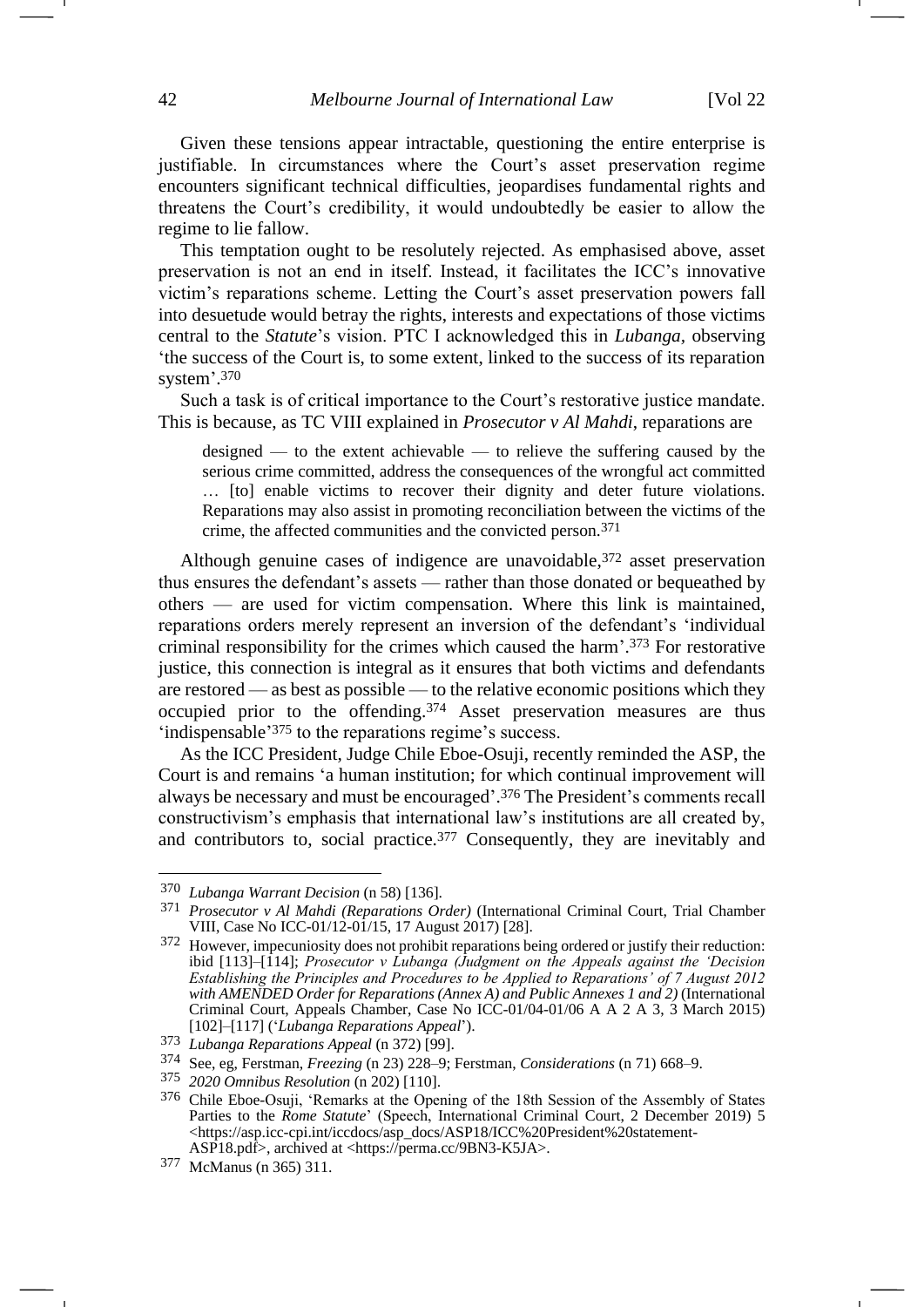inherently subject to change. Accordingly, stakeholders ought to deepen their commitment to cooperation and reform, as each interaction assists in developing more effective cooperation norms. Perversely, as Sudan's recent history demonstrates, cooperation's vacillating and oft-unpredictable nature can encourage this process, as the Court's most strident opponents today may be staunch supporters tomorrow.<sup>378</sup>

The preceding pages traverse fundamental questions of institutional design, highlighting those factors which have affected the Court's asset preservation practice. Its conclusions ought to bring some comfort to the Court, as predominantly — the problems facing the asset preservation regime seem to result neither from the Court's own actions, nor deficiencies in its legal foundations. As the *Independent Expert Review* observes, these matters are only part of the problem.<sup>379</sup> Here, this article parts company with Annalisa Ciampi, who suggests that

[p]ointing to the lack of *political* will on the part of the States most directly concerned or the scarce political support by the other States … and international organisations alike, also unveils only part of the problem … At the core of the Court's stumbling in the pursuance of its objective to put an end to impunity are some of the policy choices of its organs.380

Whether Ciampi's position ever held true in the particular context of asset preservation, the Court's 'policy choices' have evidenced both cognisance of the need for improvement and a willingness to address identified problems. For a Court that is novel, innovative, intensely scrutinised and whose legitimacy is trenchantly challenged, this achievement is significant. Nevertheless, a healthy dose of realism is necessary to manage expectations about the speed, scale or ease of reform.<sup>381</sup> As Conor McCarthy reminds us,

reparations programmes may be provided in regions still suffering from instability, collapsed governmental institutions and perhaps even violence … for political reasons the assistance that a State Party is prepared to extend to the Court may be limited or entirely non-existent. Ambitions for what the assistance of States Parties can be used to achieve must be tempered by a sense of political and practical feasibility … it is important for the Court to be realistic when requesting cooperation …382

In that light, states parties need not necessarily 'rewrite' the *Statute* but must commit to strengthen its existing mechanisms. As Anna Ušacka observes, this necessitates 'multi-layered and inclusive discussion between national judges, international judges and academics working on constitutionalism and international law and practice, as well as international human rights'. <sup>383</sup> It is here that the

<sup>378</sup> Akande and de Souza Dias ([n 187\)](#page-21-0) 4; 'Omar al-Bashir: Sudan Agrees Ex-President Must Face ICC', *BBC News* (online, 11 February 2020) <https://www.bbc.co.uk/news/world-africa-51462613>, archived at <https://perma.cc/Q5CF-7CEE>.

<sup>379</sup> *Independent Expert Review* (n [222\)](#page-25-1) [769].

<sup>380</sup> Ciampi, *Realities* ([n 134\)](#page-17-1) 46 (emphasis in original).

<sup>381</sup> See, eg, Birkett, *Uncoordinated* (n [23\)](#page-3-2) 1024–5.

<sup>382</sup> McCarthy (n [22\)](#page-3-1) 309.

<sup>383</sup> Anita Ušacka, 'Constitutionalism and Human Rights at the International Criminal Court' in Martin Scheinin, Helle Krunke and Marina Aksenova (eds), *Judges as Guardians of Constitutionalism and Human Rights* (Edward Elgar Publishing, 2016) 281, 281–2.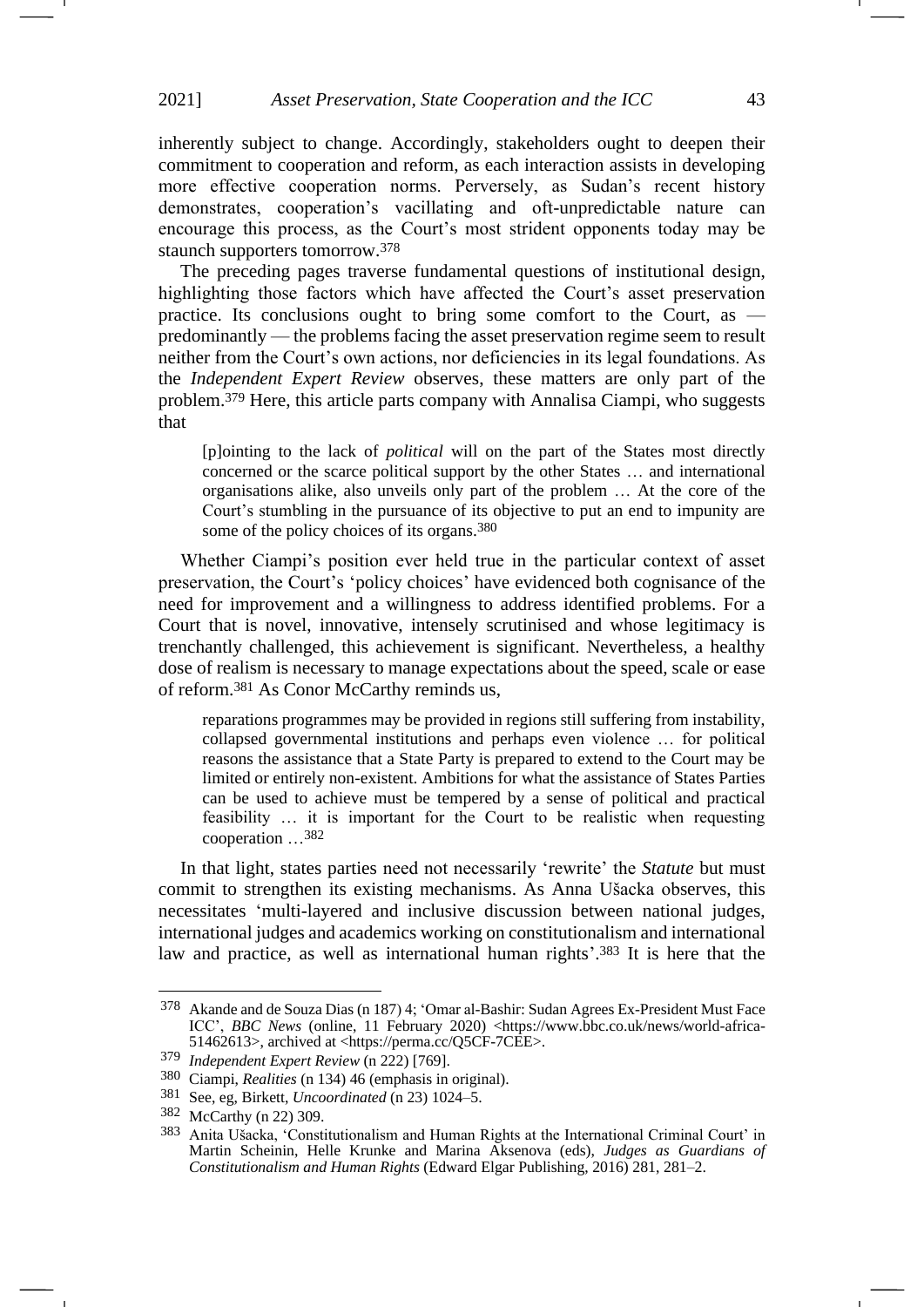insights from the burgeoning literature and jurisprudence on reparations will be of particular value. Although the importance of such efforts cannot be overemphasised, they can also never truly be finished, as 'the justice that animates political community is not one that may be fully attained'. 384

# V CONCLUSION

Bemba's recent compensation application exposed the soft underbelly in the ICC's asset preservation regime and brought the issue squarely to the attention of the Court and the international criminal law community for the first time. As stakeholders begin to distil lessons from this salutary experience, this article seeks to contribute to that conversation.

It may fairly be said that the Court's asset preservation regime represents a powerful legal mechanism, deeply rooted in the *Statute* and central to the delivery of meaningful justice to victims of mass atrocities. The scheme is largely cohesive, conferring an appropriate range of relevant powers in a manner that appears well adapted towards achieving the preservative, coercive, protective, deterrent and disgorgement purposes it pursues. Thus, this article endorses Birkett's conclusion that the Court's jurisprudence on the subject, although limited, has generally been 'praiseworthy'. 385

However, as *Bemba* spectacularly demonstrated, the regime has failed to reach its potential effectiveness. States have proven reluctant and unable to provide the cooperation required. The ASP and UNSC's general ambivalence towards noncooperation has exacerbated these difficulties, denuding the scheme of any credible enforcement threat. For this reason, this article seeks to contribute to the institutional learning process following *Bemba* by applying two theoretical lenses to the Court's asset preservation regime, in an effort to extract deeper insights into the issue.

Rationalist theories accurately emphasise the fundamental problem at the heart of the regime: the ICC's inherent vulnerability to non-cooperative actors. For as long as ICTs depend upon state cooperation, questions of state sovereignty, selfinterest and realpolitik will pose existential threats to these institutions. Credible and meaningful enforcement mechanisms are therefore necessary for ICTs to be successful. Against that background, this article joins those who encourage deeper ICC–UNSC relations in the monitoring and enforcement of ICC cooperation requests.

Rationalism, however, fails to capture cooperation's ideational, relational and iterative aspects. It fails, for example, to adequately explain why technical problems have stultified the universality and efficiency of the asset preservation regime. By positioning these problems as both products and constituent elements of broader social processes, constructivism reveals states parties' failure to fully internalise the Court's nascent cooperation norms, which have often conflicted with established domestic legal norms. Norm internalisation has also been complicated by ideational conflict within the Court, which has destabilised its roleidentity and expectations surrounding cooperation.

<sup>384</sup> Martti Koskenniemi, 'What is International Law For?' in Malcolm D Evans (ed), *International*  Law (Oxford University Press, 5<sup>th</sup> ed, 2018) 28, 47.

<sup>385</sup> Birkett, *Safeguarding* (n [23\)](#page-3-2) 602.